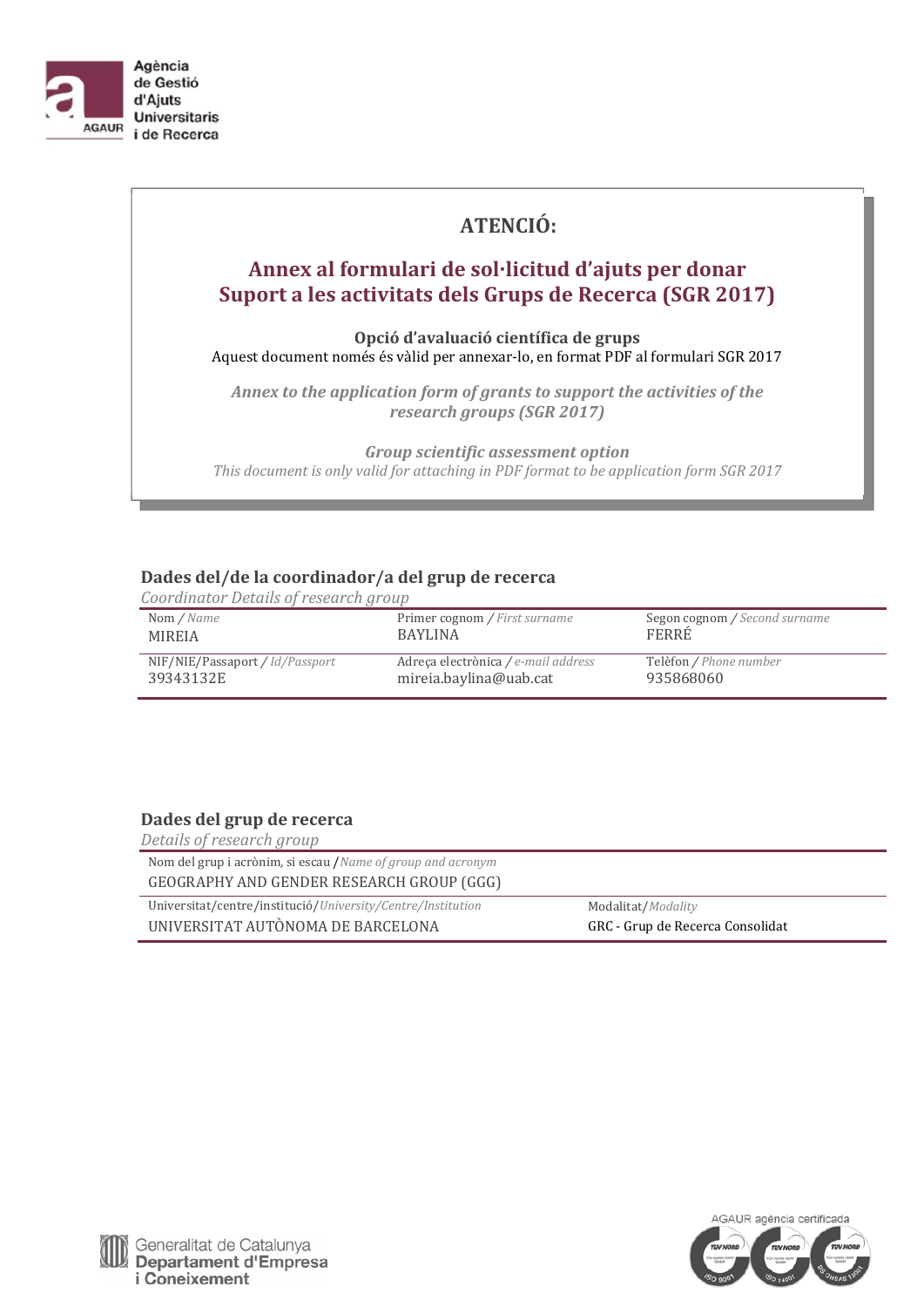

**A) Producció científica més destacada pel grup** *Noteworthy scientific production by the groupocus card*

A.1) Detalleu, seguint el model proposat, la selecció de la producció científica del grup indicant, com a màxim, les 15 publicacions més destacades del grup. Poden ser o bé 15 articles en revistes indexades en bases de dades internacionals, o bé 15 llibres o capítols de llibres de recerca publicats en editorials de prestigi i impacte internacional, o bé una combinació de 15 publicacions d'aquests dos tipus (articles i llibres o capítols). Feu la selecció d'aquests 15 millors outputs del grup tenint en compte l'impacte dins de l'àmbit i l'autoria de les publicacions que seleccioneu i atenent els membres del grup. Podeu incloure els articles i els llibres o els capítols publicats pel grup durant el període comprès entre l'1 de gener de 2014 i la data de presentació d'aquesta sol·licitud / *Following the template, list below a selection from the group's* scientific production, indicating up to a maximum of 15 of the group's most noteworthy papers. They can be either 15 articles in journals indexed in international databases, or 15 research books or chapters of books published by publishers of international renown, or a mix of 15 papers of the two types (articles and books or chapters). Select the 15 best treatises by the group according to their impact and authorship of the selected works within the field and bearing in mind the group members. You may include papers and/or books or chapters of books published by the group between 1 January *2014 and the date on which this application is made.*

#### **Nota:**

Assenyaleu amb negreta els autors de l'article que són membres del grup. Consigneu els índexs d'impacte corresponents a l'any de publicació de l'article o bé indiqueu altres índexs de qualitat relatius i en tot cas propis del vostre àmbit. Copieu i enganxeu el model proposat tantes vegades com us siguin necessàries segons la vostra activitat científica i fins a un màxim de 15 articles, 15 llibres o capítols o la combinació d'aquests dos tipus de publicacions. Put in bold the names of authors who are group members. Include impact factors for the article's year of publication or give other quality indices relative to your field. Copy and paste the template as many times as necessary, up to a maximum of 15 *papers or a maximum of 15 books/chapters or a mix of both.*

| Articles a revistes indexades/Papers in indexed journals                                                                                                                                           |                                                                                                               |  |
|----------------------------------------------------------------------------------------------------------------------------------------------------------------------------------------------------|---------------------------------------------------------------------------------------------------------------|--|
| Autors/res (per ordre de signatura) / Authors (in signing order): BAYLINA, Mireia; GARCIA RAMON, Maria Dolors; PORTO,<br>Ana María; RODÓ DE ZÁRATE, Maria; SALAMAÑA, Isabel; VILLARINO, Montserrat |                                                                                                               |  |
| Títol/Title: Work-life balance of professional women in rural Spain                                                                                                                                |                                                                                                               |  |
| Revista (títol, volum, pàgina inicial- final):// <i>ournal (title, volume, start and end page)</i> : Gender, Place and Culture, 24(1), 72-84                                                       |                                                                                                               |  |
| Any/Year: 2017                                                                                                                                                                                     | Clau (A: article, R: review)/Key (A: article, R: review): A                                                   |  |
| Index d'impacte/Impact factor (SCI/SSCI/AHCI): 1.605                                                                                                                                               | <b>Quartil i àrea/</b> Quartile and area (SCI/SSCI):<br>Q1 Women's Studies (7 of 41); Q2 Geography (34 of 79) |  |
| Cites rebudes /Citations received:                                                                                                                                                                 | Doi/Doi: http://dx.doi.org/10.1080/0966369X.2016.1249345                                                      |  |
| Altres índexs de qualitat (consignar base de dades i índex d'impacte)/Other quality indices (state database and impact factor):                                                                    |                                                                                                               |  |

**Articles a revistes indexades/***Papers in indexed journals*

Autors/res (per ordre de signatura) */Authors (in signing order)*: HUANG, Shirlena; MONK, Janice; DROOGLEVER FORTUJIN, Joos; **GARCIA RAMON, Maria Dolors**; MOMSEM, Janet

Títol/Title: A continuing agenda for gender: The role of the IGU Commission on Geography and Gender

Revista (títol, volum, pàgina inicial- final):*/Journal (title, volume, start and end page)*: *Gender, Place and Culture* (forthcoming; accepted for publication)

| Any/Year: 2017                                       | Clau (A: article, R: review)/Key (A: article, R: review): A                                                     |
|------------------------------------------------------|-----------------------------------------------------------------------------------------------------------------|
| Index d'impacte/Impact factor (SCI/SSCI/AHCI): 1.605 | Quartil i àrea/Quartile and area (SCI/SSCI):<br>$\sqrt{Q}$ 1 Women's Studies (7 of 41); Q2 Geography (34 of 79) |
| <b>Cites rebudes /</b> Citations received:           | $Doi/Doi$ :                                                                                                     |



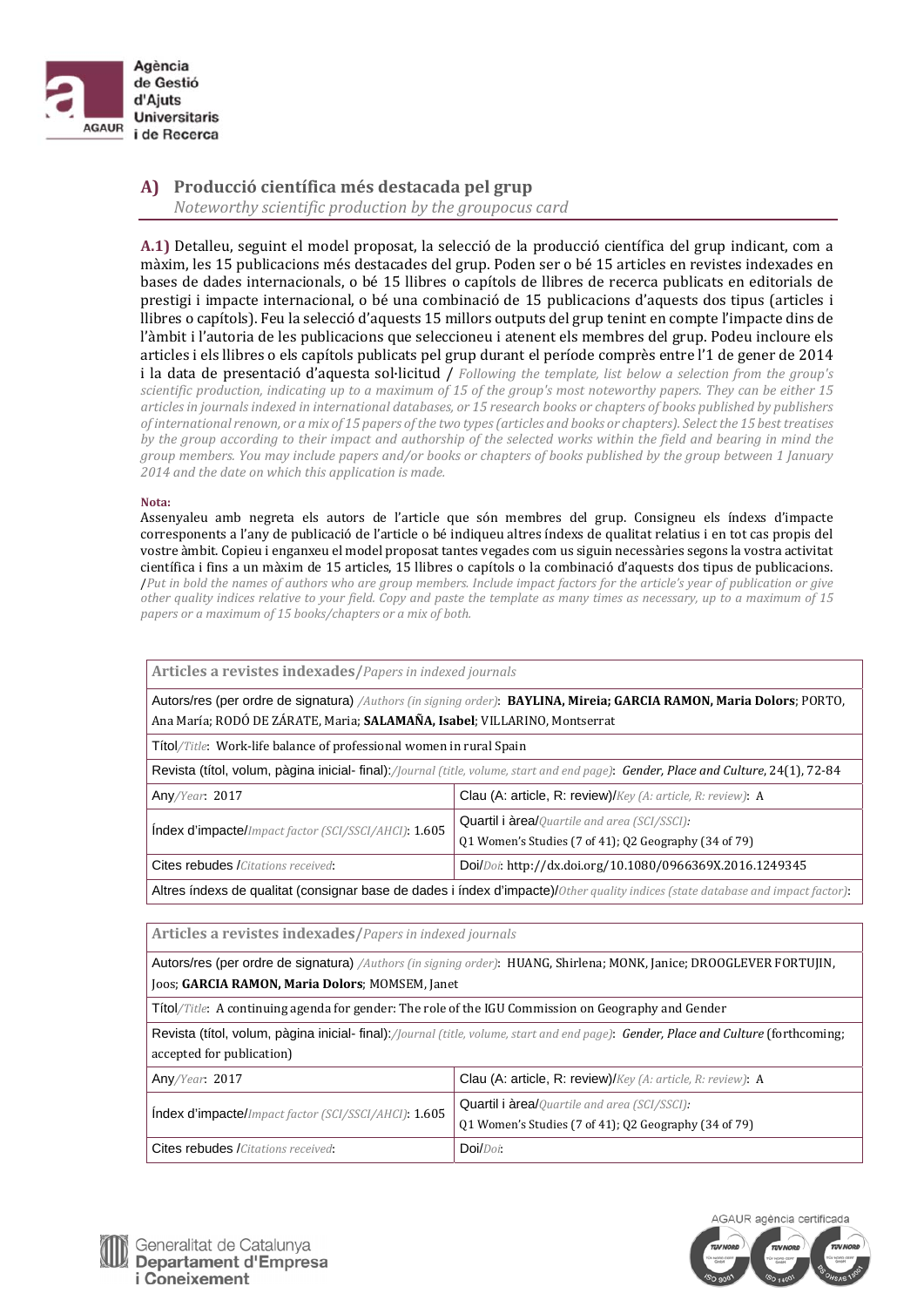

Altres índexs de qualitat (consignar base de dades i índex d'impacte)/*Other quality indices (state database and impact factor)*: 

| Articles a revistes indexades/Papers in indexed journals                                                                                                |                                                                                                                          |
|---------------------------------------------------------------------------------------------------------------------------------------------------------|--------------------------------------------------------------------------------------------------------------------------|
| Autors/res (per ordre de signatura) /Authors (in signing order): BAYLINA, Mireia; RODÓ DE ZÁRATE, Maria                                                 |                                                                                                                          |
| Títol/Title: New visual methods for teaching intersectionality from a spatial perspective in a geography and gender course                              |                                                                                                                          |
| Revista (títol, volum, pàgina inicial- final):/Journal (title, volume, start and end page): Journal of Geography in Higher<br>Education, 40(4), 608-620 |                                                                                                                          |
| Any/Year: 2016                                                                                                                                          | Clau (A: article, R: review)/Key (A: article, R: review): A                                                              |
| Index d'impacte/Impact factor (SCI/SSCI/AHCI): 1.03                                                                                                     | Quartil i àrea/Quartile and area (SCI/SSCI): Q2 Education & Educational<br>Research (96 of 231); Q3 Geography (47 of 77) |
| <b>Cites rebudes /</b> Citations received:                                                                                                              | Doi/Doi: http://dx.doi.org/10.1080/03098265.2016.1218828                                                                 |

Altres índexs de qualitat (consignar base de dades i índex d'impacte)/*Other quality indices (state database and impact factor)*: 

**Articles a revistes indexades/***Papers in indexed journals*

Autors/res (per ordre de signatura) */Authors (in signing order)*: **FERRER, Xavier** & KRAMSCH, Oliver

Títol/Title: Revisiting Al-Idrissi: The EU and the (Euro) Mediterranean Archipielago Frontier

Revista (títol, volum, pàgina inicial- final):*/Journal (title, volume, start and end page)*: *Tijdschrift voor economische en sociale geografie*, 107 (2), 162‐176

| Any/Year: 2016                               | <b>Clau (A: article, R: review)/</b> $Key (A: article, R: review): A$                                                     |
|----------------------------------------------|---------------------------------------------------------------------------------------------------------------------------|
|                                              | Index d'impacte/Impact factor (SCI/SSCI/AHCI): 1,122 Quartil i àrea/Quartile and area (SCI/SSCI): Q3 Geography (59 of 77) |
| <b>Cites rebudes</b> / Citations received: 1 | Doi/Doi: $10.1111$ /tesg.12177                                                                                            |
| .                                            |                                                                                                                           |

Altres índexs de qualitat (consignar base de dades i índex d'impacte)/*Other quality indices (state database and impact factor)*: 

**Articles a revistes indexades/***Papers in indexed journals*

| Autors/res (per ordre de signatura) /Authors (in signing order): FERRER, Xavier; ALBET, Abel & ESPIÑEIRA, Keira                   |                                                                              |
|-----------------------------------------------------------------------------------------------------------------------------------|------------------------------------------------------------------------------|
| Títol/Title: The borderscape of Punta Tarifa: concurrent invisibilisation practices at Europe's ultimate peninsula                |                                                                              |
| Revista (títol, volum, pàgina inicial- final)://ournal (title, volume, start and end page): Cultural Geographies, 22 (3), 539-547 |                                                                              |
| Any/Year: 2015                                                                                                                    | Clau (A: article, R: review)/Key (A: article, R: review): A                  |
| Index d'impacte/Impact factor (SCI/SSCI/AHCI): 2.10                                                                               | <b>Quartil i àrea/</b> Quartile and area (SCI/SSCI): 01 Geography (14 of 77) |
| <b>Cites rebudes</b> / <i>Citations received</i> : 3                                                                              | Doi/Doi: 10.1177/1474474014547336                                            |
| Altres índexs de qualitat (consignar base de dades i índex d'impacte)/Other quality indices (state database and impact factor):   |                                                                              |

**Articles a revistes indexades/***Papers in indexed journals*

Autors/res (per ordre de signatura) */Authors (in signing order)*: PORTO, Ana María.; VILLARINO, Montserrat**; BAYLINA, Mireia; GARCIA RAMON, Maria Dolors; SALAMAÑA, Isabel**

Títol/Title: Formación de las mujeres, empoderamiento e innovación rural

Revista (títol, volum, pàgina inicial- final):*/Journal (title, volume, start and end page)*: *Boletín de la Asociación de Geógrafos* Españoles, 68

| Any/Year: 2015                                     | Clau (A: article, R: review)/ $Key (A: article, R: review): A$                                                              |
|----------------------------------------------------|-----------------------------------------------------------------------------------------------------------------------------|
|                                                    | Index d'impacte/Impact factor (SCI/SSCI/AHCI): 0.323   Quartil i àrea/Quartile and area (SCI/SSCI): Q4 Geography (71 of 77) |
| <b>Cites rebudes</b> <i>Citations received</i> : 1 | $Doi/Doi$ :                                                                                                                 |



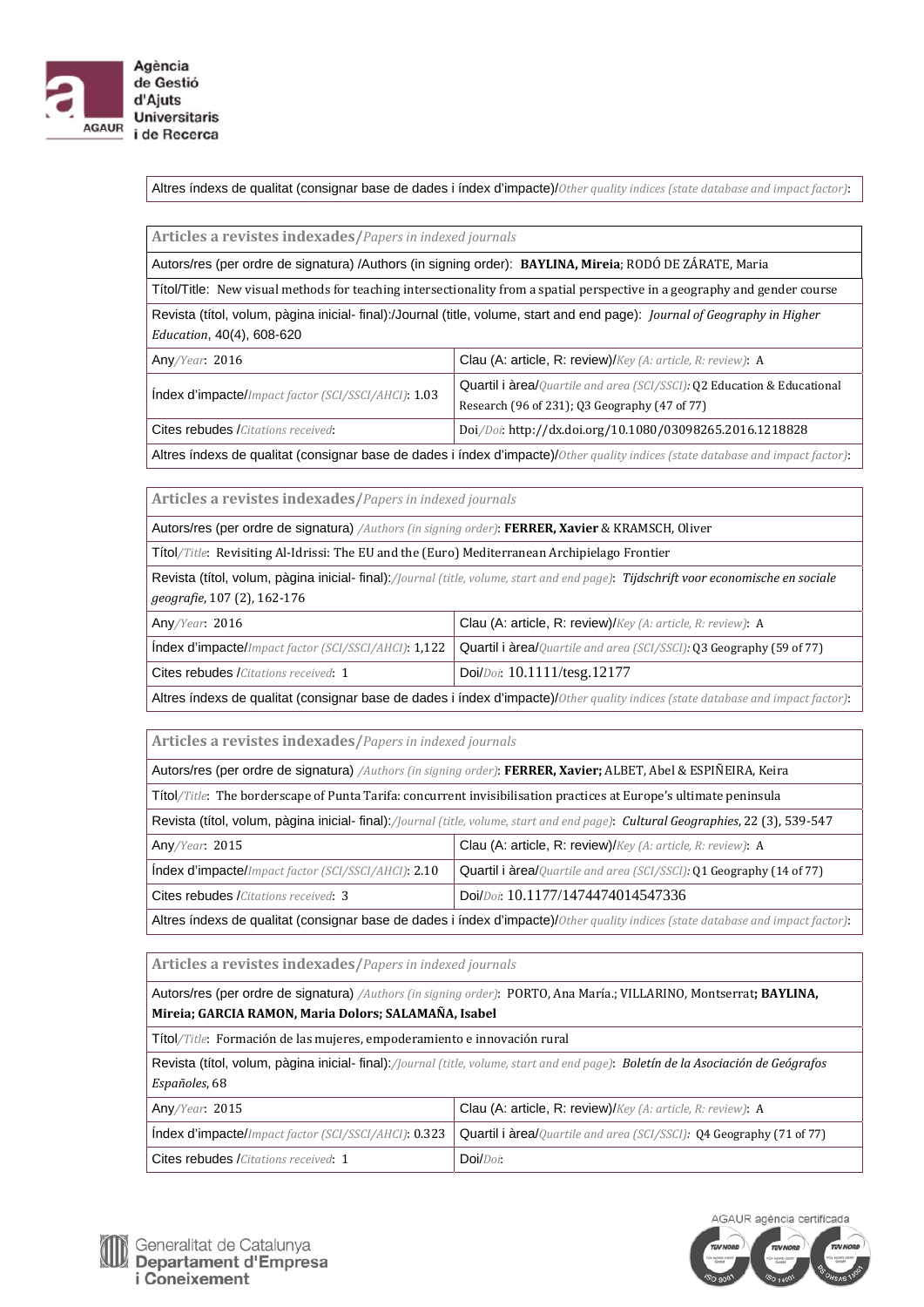

Altres índexs de qualitat (consignar base de dades i índex d'impacte)/*Other quality indices (state database and impact factor)*: 

**Articles a revistes indexades/***Papers in indexed journals*

Autors/res (per ordre de signatura) */Authors (in signing order)*: **ORTIZ, Anna; PRATS, Maria; BAYLINA, Mireia**

Títol/Title: Procesos de apropiación adolescente del espacio público: otra cara de la renovación urbanística en Barcelona

Revista (títol, volum, pàgina inicial- final):*/Journal (title, volume, start and end page)*: *Boletín de la Asociación de Geógrafos Españoles*, 65, 37‐57

| Any/Year: 2014                       | Clau (A: article, R: review)/Key (A: article, R: review):                                                                   |
|--------------------------------------|-----------------------------------------------------------------------------------------------------------------------------|
|                                      | Index d'impacte/Impact factor (SCI/SSCI/AHCI): 0.323   Quartil i àrea/Quartile and area (SCI/SSCI): Q4 Geography (71 of 77) |
| Cites rebudes /Citations received: 4 | $Doi/Doi$ :                                                                                                                 |

Altres índexs de qualitat (consignar base de dades i índex d'impacte)/*Other quality indices (state database and impact factor)*: 

**Llibres o capítols de llibre/***Books or chapters of books* 

Autors/res (per ordre de signatura)/*Authors (in signing order)*: **BAYLINA, Mireia; GARCIA RAMON, Maria Dolors**; PORTO, Ana María; **SALAMAÑA, Isabel**; VILLARINO, Montserrat

Títol/*Title*: Women assess rurality. A tailored rural idyll.

In Karin Wiest (ed.), Women and migration in rural Europe: Labour markets, policies and imaginaries.

Pàgines (inicial-final)/*Pages (start‐end*): 25‐43

Editorial/*Publishing*: London: Palgrave Macmillan (ICCE: 0.037. 25<sup>th</sup> position. Scholarly Publishers Indicators. Geography. 2014)

Any/*Year*: 2016 Clau (L=llibre, C=capítol, EC=edicions crítiques, E=editor/a)/*Key (B=book, C=chapter, CP=critical publications, E=editor)*: C

**Llibres o capítols de llibre***/Books or chapters of books* 

Autors/res (per ordre de signatura)/Authors (in signing order): **ORTIZ, Anna**

Títol/Title: Gender and spaces of fear: the case of Mexico City.

In: Oriol Nel·lo & Renata Mele (eds.) Cities in the 21st century

ISBN: 978‐1‐138‐11964‐2

Pàgines (inicial-final)/Pages (start-end): 230‐232

Editorial/Publishing: New York: Routledge (ICCE: 1.842. 1st position. Scholarly Publishers Indicators. Geography. 2014)

| Any/Year: 2016 | Clau (L=Ilibre, C=capítol, EC=edicions crítiques, E=editor/a)/Key (B=book, C=chapter, |
|----------------|---------------------------------------------------------------------------------------|
|                | CP=critical publications, E=editor): C                                                |

**Llibres o capítols de llibre***/Books or chapters of books*

Autors/res (per ordre de signatura)/Authors (in signing order): **BAYLINA, Mireia; ORTIZ, Anna & PRATS, Maria** In: Ann Marie F. Murnaghan & Laura J. Shillington (2016). Children, Nature, Cities ISBN: 9781472453174 / 9781315571553 Títol/Title: Nature in urban children's daily life in Catalonia Pàgines (inicial-final)/Pages (start-end): 153‐170 Editorial/Publishing: New York: Routledge (ICCE: 1.842. 1st position. Scholarly Publishers Indicators. Geography. 2014) Any/Year: 2016 Clau (L=llibre, C=capítol, EC=edicions crítiques, E=editor/a)/Key (B=book, C=chapter, CP=critical publications, E=editor): C

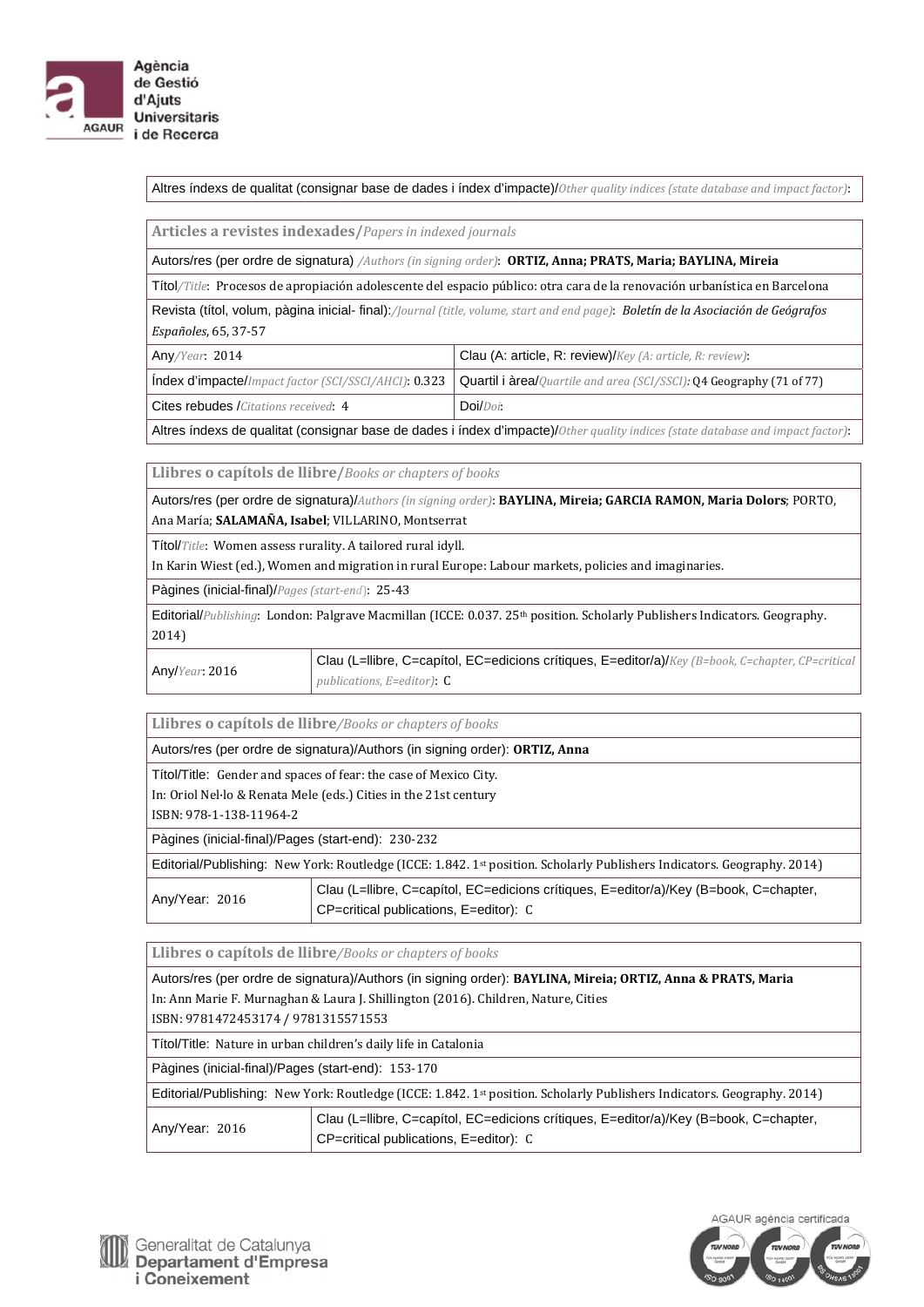

| Llibres o capítols de llibre/Books or chapters of books |  |
|---------------------------------------------------------|--|
|---------------------------------------------------------|--|

Autors/res (per ordre de signatura)/Authors (in signing order): MENDOZA, Cristobal & **ORTIZ, Anna** In: Domínguez-Mujica, Josefina (ed.), Global Change and Human Mobility.

Títol/Title: Students on the Move. Academic Career and Life Transitions of Foreign PhD Students in Barcelona (Spain)

Pàgines (inicial-final)/Pages (start-end): 249‐264

Editorial/Publishing: Singapore: Springer (ICCE: 1.421. 3<sup>rd</sup> position. Scholarly Publishers Indicators. Geography. 2014)

|                | Clau (L=llibre, C=capítol, EC=edicions crítiques, E=editor/a)/Key (B=book, C=chapter, |
|----------------|---------------------------------------------------------------------------------------|
| Any/Year: 2016 | CP=critical publications, E=editor): C                                                |

**Llibres o capítols de llibre/***Books or chapters of books*

Autors/res (per ordre de signatura)/Authors (in signing order): **ORTIZ, Anna; PRATS, Maria & BAYLINA, Mireia**

Títol/Title: Teenagers' sense of neigbourhood in Barcelona.<sup>'</sup>

In: Karen Nairn; Peter Kraftl & Tracey Skelton (eds.), Space, Place and Environment. Series: Geographies of Children and Young People

ISBN: 978‐981‐287‐045‐2 

Pàgines (inicial-final)/Pages (start-end): 249‐268

Editorial/Publishing: Singapore: Springer-Science+Business Media Singapore (ICCE: 1.421. 3rd position. Scholarly Publishers Indicators. Geography. 2014) 

Any/Year: 2016 Clau (L=llibre, C=capítol, EC=edicions crítiques, E=editor/a)/Key (B=book, C=chapter, CP=critical publications, E=editor): C

**Llibres o capítols de llibre/***Books or chapters of books*

Autors/res (per ordre de signatura)/Authors (in signing order): RODÓ DE ZÁRATE, Maria; **BAYLINA, Mireia**

Títol/Title: Learning in/through public space: Young girls and feminist conciousness-raising.

In: Sarah Mills & Peter Kraftl (eds.), Informal education, childhood and youth: Geographies, histories, practices

Pàgines (inicial-final)/Pages (start-end): 244‐256

Editorial/Publishing: Basingstoke: Palgrave Macmillan (ICCE: 0.037. 25<sup>th</sup> position. Scholarly Publishers Indicators. Geography. 2014)

Any/Year: 2014 Clau (L=llibre, C=capítol, EC=edicions crítiques, E=editor/a)/Key (B=book, C=chapter, CP=critical publications, E=editor): C

**Llibres o capítols de llibre/***Books or chapters of books* 

Autors/res (per ordre de signatura)/*Authors (in signing order)*: **PRATS, Maria; BAYLINA, Mireia; ORTIZ, Anna**

Títol/*Title*: Korítsia, bambini, meninos, niñas: a view of children's geographies in Southern Europe.

In: Ruth Evans & Louise Holt (eds.), Diverse spaces of children and youth. Gender and other sociocultural differences

Pàgines (inicial-final)/*Pages (start‐end*): 

Editorial/*Publishing*: London: Routledge (ICCE: 1.842. 1<sup>st</sup> position. Scholarly Publishers Indicators. Geography. 2014)

Any/*Year*: 2014 Clau (L=llibre, C=capítol, EC=edicions crítiques, E=editor/a)/*Key (B=book, C=chapter, CP=critical publications, E=editor)*: C

**Llibres o capítols de llibre/***Books or chapters of books* 

Autors/res (per ordre de signatura)/*Authors (in signing order)*: **FERRER, Xavier** & ESPIÑEIRA, Keira 

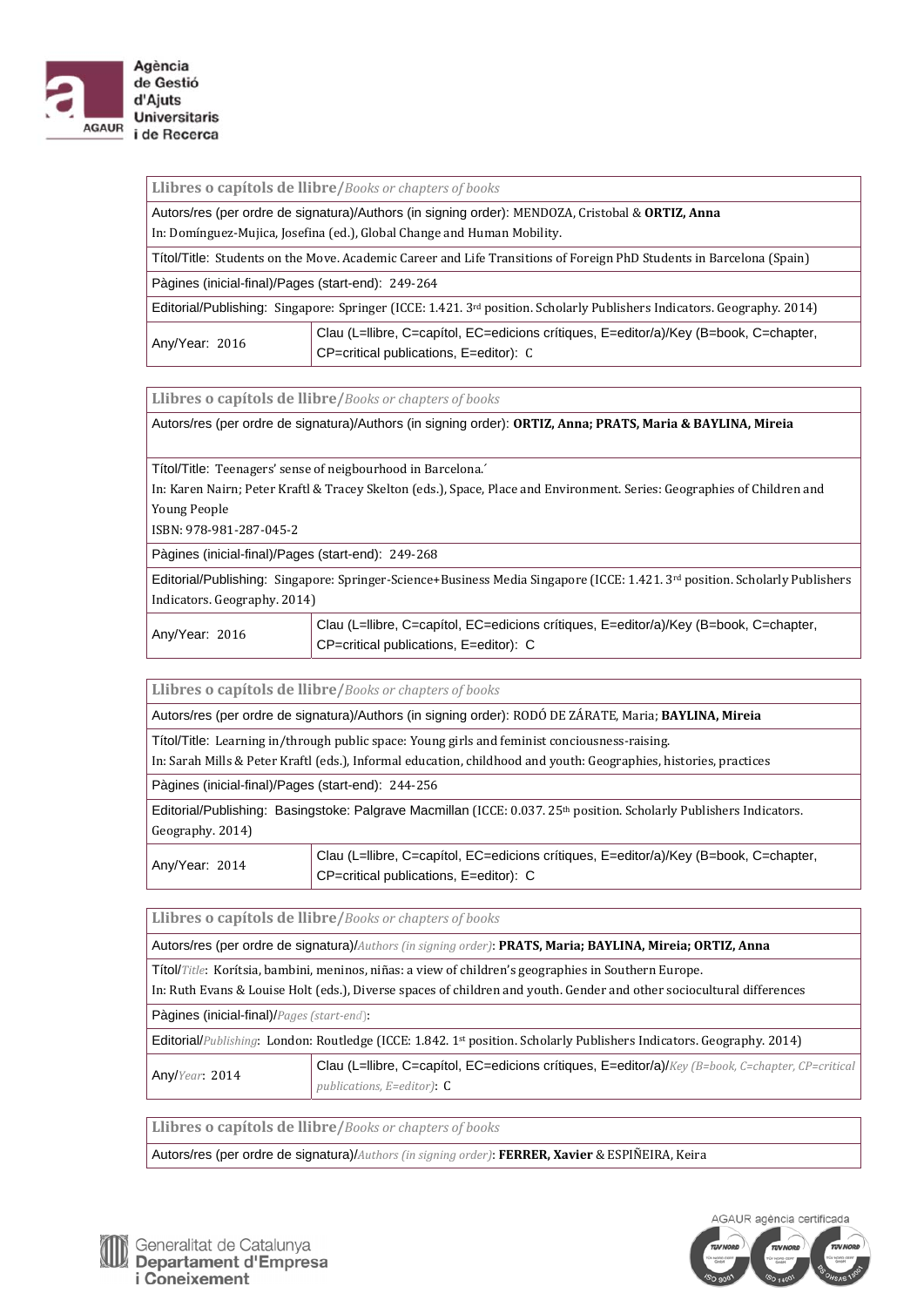

| Titol/Title: Immobilized between two thresholds: Suspended trajectories of Sub-Saharan migrants in the limboscape of Ceuta. |                                                                                                                                       |  |  |  |  |  |  |
|-----------------------------------------------------------------------------------------------------------------------------|---------------------------------------------------------------------------------------------------------------------------------------|--|--|--|--|--|--|
| In T. Van Naerssen & M. Van der Velde (eds.), Mobility and migration choices. Thresholds to crossing borders                |                                                                                                                                       |  |  |  |  |  |  |
| Pàgines (inicial-final)/Pages (start-end): 251-264                                                                          |                                                                                                                                       |  |  |  |  |  |  |
|                                                                                                                             | Editorial/Publishing: Aldershot: Ashgate (ICCE: 0.287. 11 <sup>th</sup> position. Scholarly Publishers Indicators. Geography. 2014)   |  |  |  |  |  |  |
| Any/Year: 2015                                                                                                              | Clau (L=Ilibre, C=capítol, EC=edicions crítiques, E=editor/a)/Key (B=book, C=chapter, CP=critical<br>publications, $E =$ editor): $C$ |  |  |  |  |  |  |

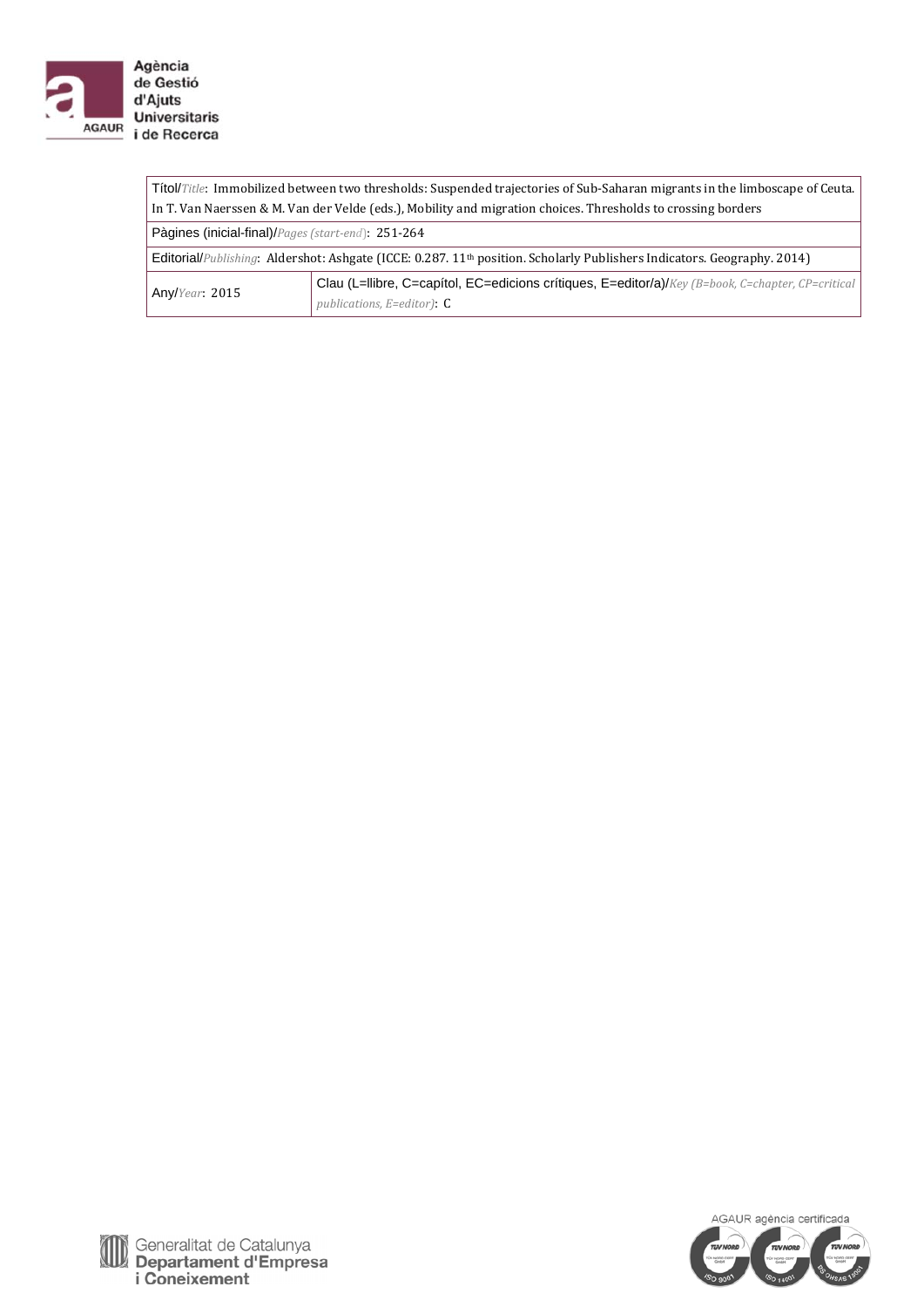

**A.2)** A continuació, detalleu seguint el model proposat un màxim de 15 tesis doctorals (llegides o dipositades) dirigides per algun membre del grup durant el període comprès entre l'1 de gener de 2014 fins a la data de presentació d'aquesta sol·licitud. Detalleu com a màxim les 15 ponències a congressos més destacades dutes a terme per membres del grup. Detalleu també, si escau, fins a 15 patents registrades per membres del grup durant aquets mateix període de temps / Following the template, list below a maximum of 15 doctoral theses directed by a member of the group between 1 January 2014 and the date on which this application is made (read or deposited). List a maximum of 15 papers given at congresses by group members. If appropriate, also give *up to 15 patents registered by group members in the same period of time.*

#### **Nota:**

Copieu i enganxeu el model proposat tantes vegades com necessiteu segons la vostra activitat científica i fins a un màxim 15 tesis,15 patents i 15 ponències a congressos. / *Copy and paste the template as many times as necessary,* depending on your scientific activity, up to a maximum of 15 papers, 15 patents and 15 congress papers.

#### **DOCTORAL THESES**

| <b>Tesis doctorals/Doctoral theses</b>                                                                                                 |   |                                                                                                                       |        |   |      |  |    |   |  |  |
|----------------------------------------------------------------------------------------------------------------------------------------|---|-----------------------------------------------------------------------------------------------------------------------|--------|---|------|--|----|---|--|--|
|                                                                                                                                        |   | Investigador/a membre del grup que l'ha dirigida/Group member researcher directing: Anna Ortiz (co-dir. Antonio López |        |   |      |  |    |   |  |  |
| Gay)                                                                                                                                   |   |                                                                                                                       |        |   |      |  |    |   |  |  |
|                                                                                                                                        |   | Títol de la tesi/Title: En transformación. Gentrificación en el Casc Antic de Barcelona.                              |        |   |      |  |    |   |  |  |
| Tesi llegida/Thesis read                                                                                                               | X | Tesi dipositada/Thesis deposited                                                                                      |        |   | 2015 |  |    |   |  |  |
|                                                                                                                                        |   | Nom del doctorand/a/Name of doctorand: Adrian Hernández Cordero                                                       |        |   |      |  |    |   |  |  |
|                                                                                                                                        |   | Universitat on s'ha llegit la tesi/University where read/due to be read: Universitat Autònoma de Barcelona.           |        |   |      |  |    |   |  |  |
|                                                                                                                                        |   | Awarded as the best PhD of the International Contest of PhD on Historical Sites 2016, Mexico.                         |        |   |      |  |    |   |  |  |
| Va ser Cum Laude?:/Was the thesis awarded cum laude?                                                                                   |   |                                                                                                                       | Siives | X | No   |  |    |   |  |  |
| $Si/$ <sub><math>Ves</math></sub><br>Va tenir Premi Extraordinari de Doctorat/Did the thesis receive an extraordinary doctorate award? |   |                                                                                                                       |        |   |      |  |    | X |  |  |
| Va tenir menció internacional ?/Did the thesis have an international doctoral research component?                                      |   |                                                                                                                       |        |   |      |  | No | X |  |  |

| <b>Tesis doctorals/Doctoral theses</b>                                                                                        |   |                                                                                                                |  |                      |    |              |  |  |  |
|-------------------------------------------------------------------------------------------------------------------------------|---|----------------------------------------------------------------------------------------------------------------|--|----------------------|----|--------------|--|--|--|
|                                                                                                                               |   | Investigador/a membre del grup que l'ha dirigida/Group member researcher directing: Maria Prats (co-dir. Enric |  |                      |    |              |  |  |  |
| Mendizábal)                                                                                                                   |   |                                                                                                                |  |                      |    |              |  |  |  |
| Títol de la tesi/Title: La participación ciudadana en la construcción urbana de la Vila de Santa Luzia (Recife, Brasil). Un   |   |                                                                                                                |  |                      |    |              |  |  |  |
| diálogo desde el género, la identidad y la política.                                                                          |   |                                                                                                                |  |                      |    |              |  |  |  |
| $\times$<br>2016<br>Tesi llegida/Thesis read<br><b>Tesi dipositada/Thesis deposited</b>                                       |   |                                                                                                                |  |                      |    |              |  |  |  |
| Nom del doctorand/a/Name of doctorand: Victoria Cedro Barrionuevo                                                             |   |                                                                                                                |  |                      |    |              |  |  |  |
| Universitat on s'ha llegit la tesi/University where read/due to be read: Universitat Autònoma de Barcelona                    |   |                                                                                                                |  |                      |    |              |  |  |  |
| <b>Va ser Cum Laude?:/</b> Was the thesis awarded cum laude?                                                                  |   | Siives                                                                                                         |  | $\mathsf{X}$<br>No   |    |              |  |  |  |
|                                                                                                                               |   | Va tenir Premi Extraordinari de Doctorat/Did the thesis receive an extraordinary doctorate award?              |  | $Si/$ <sub>Ves</sub> | No | $\mathsf{x}$ |  |  |  |
|                                                                                                                               |   | Va tenir menció internacional ?/Did the thesis have an international doctoral research component?              |  | $Si/$ <sub>Ves</sub> | No | <b>X</b>     |  |  |  |
|                                                                                                                               |   |                                                                                                                |  |                      |    |              |  |  |  |
| <b>Tesis doctorals/Doctoral theses</b>                                                                                        |   |                                                                                                                |  |                      |    |              |  |  |  |
| Investigador/a membre del grup que l'ha dirigida/Group member researcher directing: Anna Ortiz (co-dir. Àngel Cebollada)      |   |                                                                                                                |  |                      |    |              |  |  |  |
| Títol de la tesi/Title: Caminant de la mà dels infants. Una anàlisi des de la Geografia de la mobilitat infantil a Granollers |   |                                                                                                                |  |                      |    |              |  |  |  |
| (Catalunya).                                                                                                                  |   |                                                                                                                |  |                      |    |              |  |  |  |
| Tesi llegida/Thesis read                                                                                                      | X | Tesi dipositada/Thesis deposited                                                                               |  | 2015                 |    |              |  |  |  |

Nom del doctorand/a/*Name of doctorand:* Miguel Angel Castela Egido



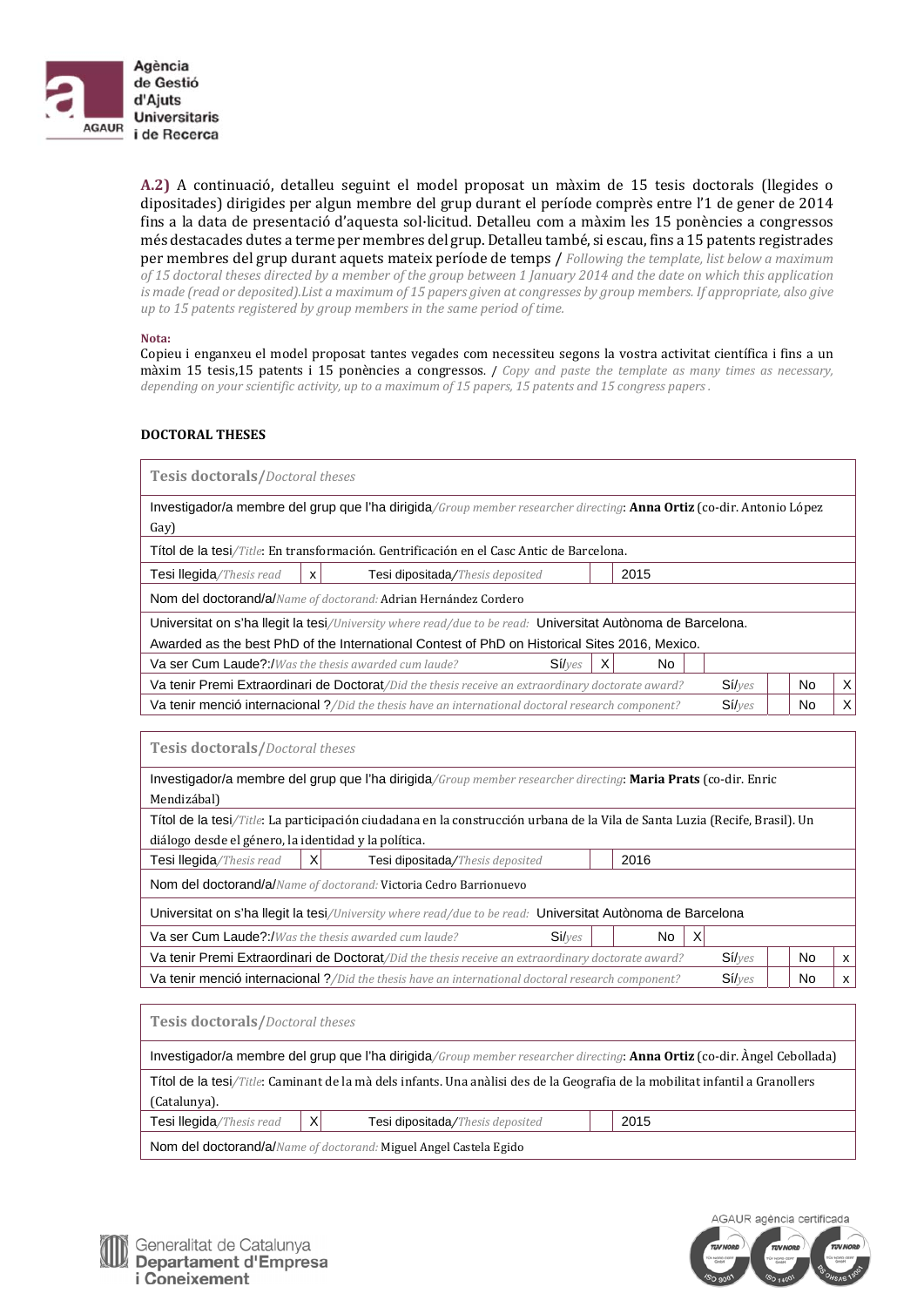

**Universitaris** i de Recerca

| Universitat on s'ha llegit la tesi/University where read/due to be read: Universitat Autònoma de Barcelona |                 |           |              |  |  |  |  |  |  |  |
|------------------------------------------------------------------------------------------------------------|-----------------|-----------|--------------|--|--|--|--|--|--|--|
| Va ser Cum Laude?:/Was the thesis awarded cum laude?                                                       | $\vert$ X<br>No |           |              |  |  |  |  |  |  |  |
| Va tenir Premi Extraordinari de Doctorat/Did the thesis receive an extraordinary doctorate award?          | Siives          | <b>No</b> | $\mathbf{x}$ |  |  |  |  |  |  |  |
| Va tenir menció internacional ?/Did the thesis have an international doctoral research component?          | Siives          | No        | $\mathsf{x}$ |  |  |  |  |  |  |  |

**Tesis doctorals/***Doctoral theses* 

Investigador/a membre del grup que l'ha dirigida*/Group member researcher directing*: **Anna Ortiz y Maria Prats**

|                                                                                                   |                                                                                                            | Títol de la tesi/Title: Mujeres jóvenes de la zona del Pacífico y del golfo de México. Vivencias, prácticas y espacios cotidianos |        |                           |      |      |  |           |   |  |
|---------------------------------------------------------------------------------------------------|------------------------------------------------------------------------------------------------------------|-----------------------------------------------------------------------------------------------------------------------------------|--------|---------------------------|------|------|--|-----------|---|--|
| Tesi llegida/Thesis read                                                                          | х                                                                                                          | Tesi dipositada/Thesis deposited                                                                                                  |        |                           | 2015 |      |  |           |   |  |
| Nom del doctorand/a/Name of doctorand: Nélyda Solana Villanueva                                   |                                                                                                            |                                                                                                                                   |        |                           |      |      |  |           |   |  |
|                                                                                                   | Universitat on s'ha llegit la tesi/University where read/due to be read: Universitat Autònoma de Barcelona |                                                                                                                                   |        |                           |      |      |  |           |   |  |
| <b>Va ser Cum Laude?:/</b> Was the thesis awarded cum laude?                                      |                                                                                                            |                                                                                                                                   | Siives | $\boldsymbol{\mathsf{x}}$ | No.  | 2015 |  |           |   |  |
| Va tenir Premi Extraordinari de Doctorat/Did the thesis receive an extraordinary doctorate award? |                                                                                                            |                                                                                                                                   |        |                           |      |      |  | <b>No</b> |   |  |
| Va tenir menció internacional ?/Did the thesis have an international doctoral research component? |                                                                                                            |                                                                                                                                   |        |                           |      |      |  | No        | X |  |

**Tesis doctorals/***Doctoral theses* 

| Investigador/a membre del grup que l'ha dirigida/Group member researcher directing: Maria Dolors Garcia Ramon              |                                  |     |      |                      |           |          |  |  |
|----------------------------------------------------------------------------------------------------------------------------|----------------------------------|-----|------|----------------------|-----------|----------|--|--|
| Títol de la tesi/Title: La cooperación al desarrollo desde la perspectiva del espacio relacional y construido: Encuentros, |                                  |     |      |                      |           |          |  |  |
| desencuentros y traducciones en los proyectos catalanes y andaluces de desarrollo y género en el norte de Marruecos        |                                  |     |      |                      |           |          |  |  |
| Tesi llegida/Thesis read<br>x                                                                                              | Tesi dipositada/Thesis deposited |     | 2014 |                      |           |          |  |  |
| Nom del doctorand/a/Name of doctorand: Brice de Reymaeker                                                                  |                                  |     |      |                      |           |          |  |  |
| Universitat on s'ha llegit la tesi/University where read/due to be read: Universitat Autònoma de Barcelona                 |                                  |     |      |                      |           |          |  |  |
| <b>Va ser Cum Laude?:/</b> Was the thesis awarded cum laude?                                                               | Siives                           | X   | No   |                      |           |          |  |  |
| <b>Va tenir Premi Extraordinari de Doctorat</b> /Did the thesis receive an extraordinary doctorate award?                  |                                  |     |      | $Si/$ <sub>Ves</sub> | <b>No</b> | $\times$ |  |  |
| <b>Va tenir menció internacional</b> ?/Did the thesis have an international doctoral research component?                   | Si/yes                           | No. |      |                      |           |          |  |  |
|                                                                                                                            |                                  |     |      |                      |           |          |  |  |
|                                                                                                                            |                                  |     |      |                      |           |          |  |  |

**Tesis doctorals/***Doctoral theses* 

| Investigador/a membre del grup que l'ha dirigida/Group member researcher directing: Maria Dolors Garcia Ramon                 |  |                                                                                                            |        |   |     |  |                      |   |           |  |
|-------------------------------------------------------------------------------------------------------------------------------|--|------------------------------------------------------------------------------------------------------------|--------|---|-----|--|----------------------|---|-----------|--|
| Títol de la tesi/Title: La controversia de la plaça Lesseps (Barcelona). Una oportunitat per repensar la condició dels espais |  |                                                                                                            |        |   |     |  |                      |   |           |  |
| públics urbans                                                                                                                |  |                                                                                                            |        |   |     |  |                      |   |           |  |
| X<br>Tesi llegida/Thesis read<br>2014<br>Tesi dipositada/Thesis deposited                                                     |  |                                                                                                            |        |   |     |  |                      |   |           |  |
| Nom del doctorand/a/Name of doctorand: Brais Estévez Vilarinho                                                                |  |                                                                                                            |        |   |     |  |                      |   |           |  |
|                                                                                                                               |  | Universitat on s'ha llegit la tesi/University where read/due to be read: Universitat Autònoma de Barcelona |        |   |     |  |                      |   |           |  |
| <b>Va ser Cum Laude?:/</b> Was the thesis awarded cum laude?                                                                  |  |                                                                                                            | Siives | X | No. |  |                      |   |           |  |
|                                                                                                                               |  | Va tenir Premi Extraordinari de Doctorat/Did the thesis receive an extraordinary doctorate award?          |        |   |     |  | $Si/$ <sub>Ves</sub> | x | <b>No</b> |  |
|                                                                                                                               |  | Va tenir menció internacional ?/Did the thesis have an international doctoral research component?          |        |   |     |  | Siives               |   | No.       |  |
|                                                                                                                               |  |                                                                                                            |        |   |     |  |                      |   |           |  |
| <b>Tesis doctorals/Doctoral theses</b>                                                                                        |  |                                                                                                            |        |   |     |  |                      |   |           |  |

Investigador/a membre del grup que l'ha dirigida*/Group member researcher directing*: **Mireia Baylina** Títol de la tesi*/Title*: Geografies feministes interseccionals. L'accés de la joventut a l'espai públic urbà de Manresa

| The detail was three deep and reminister intersectionals. Bacces at ia premiut a respair public urba ac main esa |                 |                                  |  |      |  |  |  |  |
|------------------------------------------------------------------------------------------------------------------|-----------------|----------------------------------|--|------|--|--|--|--|
| <sup>1</sup> Tesi llegida/Thesis read                                                                            | $\vert X \vert$ | Tesi dipositada/Thesis deposited |  | 2014 |  |  |  |  |
|                                                                                                                  |                 |                                  |  |      |  |  |  |  |



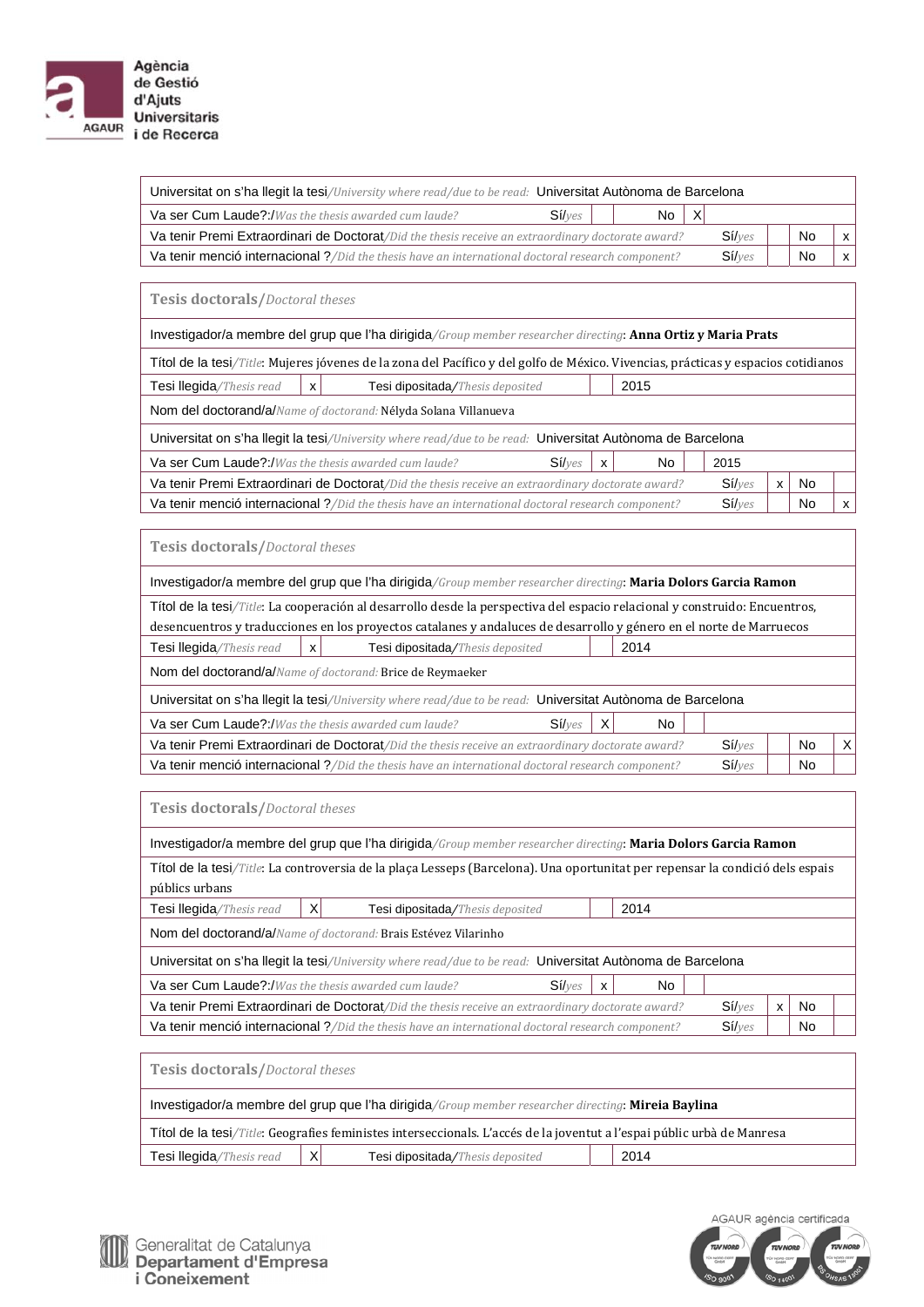

| Nom del doctorand/a/Name of doctorand: Maria Rodó de Zárate                                                |     |        |   |           |        |  |    |  |  |
|------------------------------------------------------------------------------------------------------------|-----|--------|---|-----------|--------|--|----|--|--|
| Universitat on s'ha llegit la tesi/University where read/due to be read: Universitat Autònoma de Barcelona |     |        |   |           |        |  |    |  |  |
| Va ser Cum Laude?:/Was the thesis awarded cum laude?                                                       | No. |        |   |           |        |  |    |  |  |
| Va tenir Premi Extraordinari de Doctorat/Did the thesis receive an extraordinary doctorate award?          |     | Siives | X | <b>No</b> |        |  |    |  |  |
| Va tenir menció internacional ?/Did the thesis have an international doctoral research component?          |     |        |   |           | Siives |  | No |  |  |

#### **LECTURES AT INTERNATIONAL & NATIONAL CONFERENCES**

(Guest lectures and International conferences have been prioritized in the list of 15)

| Ponències a congressos / Papers at congresses<br>X<br>Nacional/National<br>Internacional/International<br>Publicació:/Related publication: BAYLINA, Mireia; GARCIA RAMON, Maria Dolors; PORTO, Ana María; SALAMAÑA, Isabel;<br>VILLARINO, Montserrat (2015), O mundo rural na Espanha: uma perspectiva das mulheres profissionais, Revista Latino-<br>americana de Geografia, Gênero e Sexualidades. Ponta Grossa, 6 (2), 24-37.<br>X<br>Plenària convidada/Plenary guest<br>Convidada/Guest<br>Correspondant<br>Lloc celebració:/Venue: Beijing (China)<br>Dates: Dates: August 2016<br>Organisme/institució organitzadora:/Organising body/institution: International Geographical Union<br>Ponències a congressos / Papers at congresses<br>Membres del grup autors/es (per ordre de signatura)/Group member authors (in signing order): Maria Dolors Garcia Ramon<br>Nom del congrés/Name of congress: Festival Internationale de la Géographie (FIG)<br><b>Ponente invitada/Guest lecturer</b> on: Postcolonialisme et géographie du genre: les femmes voyageires (Gertrude Bell, 1868-<br>Maria Dolors Garcia Ramon awarded with the Vautrin Lud Prix, le "Nobel de la Géographie", 2016.<br>Nacional/National<br>X<br>Internacional/International<br>Publicació:/Related publication: GARCIA RAMON, M.D. & CERAROLS, R. (2012), Geografías imaginaries del Marruecos colonial<br>espanyol: las miradas de las viajeras. In A. Lindón & D. Hiernaux (eds.), Geografías de lo Imaginario, México/Barcelona:<br>X<br>Convidada/Guest<br>Plenària convidada/Plenary guest<br>Lloc celebració:/Venue: Saint Dié des Vosgues<br>Dates: Dates: October 2016<br>Organisme/institució organitzadora:/Organising body/institution: Assotiation des Géographes Françaises (France)<br>Ponències a congressos / Papers at congresses<br>Ponente invitada/Guest lecturer on: Las páginas web para conocer el emprendimiento y la innovación en los espacios rurales |                                                                                                                                         |                                                                                                              |  |  |  |  |  |  |  |  |  |
|---------------------------------------------------------------------------------------------------------------------------------------------------------------------------------------------------------------------------------------------------------------------------------------------------------------------------------------------------------------------------------------------------------------------------------------------------------------------------------------------------------------------------------------------------------------------------------------------------------------------------------------------------------------------------------------------------------------------------------------------------------------------------------------------------------------------------------------------------------------------------------------------------------------------------------------------------------------------------------------------------------------------------------------------------------------------------------------------------------------------------------------------------------------------------------------------------------------------------------------------------------------------------------------------------------------------------------------------------------------------------------------------------------------------------------------------------------------------------------------------------------------------------------------------------------------------------------------------------------------------------------------------------------------------------------------------------------------------------------------------------------------------------------------------------------------------------------------------------------------------------------------------------------------------------------------------------------------|-----------------------------------------------------------------------------------------------------------------------------------------|--------------------------------------------------------------------------------------------------------------|--|--|--|--|--|--|--|--|--|
|                                                                                                                                                                                                                                                                                                                                                                                                                                                                                                                                                                                                                                                                                                                                                                                                                                                                                                                                                                                                                                                                                                                                                                                                                                                                                                                                                                                                                                                                                                                                                                                                                                                                                                                                                                                                                                                                                                                                                               |                                                                                                                                         |                                                                                                              |  |  |  |  |  |  |  |  |  |
|                                                                                                                                                                                                                                                                                                                                                                                                                                                                                                                                                                                                                                                                                                                                                                                                                                                                                                                                                                                                                                                                                                                                                                                                                                                                                                                                                                                                                                                                                                                                                                                                                                                                                                                                                                                                                                                                                                                                                               | Membres del grup autors/es (per ordre de signatura)/Group member authors (in signing order): Maria Dolors Garcia Ramon;                 |                                                                                                              |  |  |  |  |  |  |  |  |  |
|                                                                                                                                                                                                                                                                                                                                                                                                                                                                                                                                                                                                                                                                                                                                                                                                                                                                                                                                                                                                                                                                                                                                                                                                                                                                                                                                                                                                                                                                                                                                                                                                                                                                                                                                                                                                                                                                                                                                                               | Mireia Baylina; Montserrat Villarino                                                                                                    |                                                                                                              |  |  |  |  |  |  |  |  |  |
|                                                                                                                                                                                                                                                                                                                                                                                                                                                                                                                                                                                                                                                                                                                                                                                                                                                                                                                                                                                                                                                                                                                                                                                                                                                                                                                                                                                                                                                                                                                                                                                                                                                                                                                                                                                                                                                                                                                                                               | Nom del congrés/Name of congress: 33 <sup>rd</sup> International Geographical Congress of the International Geographical Union, Beijing |                                                                                                              |  |  |  |  |  |  |  |  |  |
|                                                                                                                                                                                                                                                                                                                                                                                                                                                                                                                                                                                                                                                                                                                                                                                                                                                                                                                                                                                                                                                                                                                                                                                                                                                                                                                                                                                                                                                                                                                                                                                                                                                                                                                                                                                                                                                                                                                                                               | (China)                                                                                                                                 |                                                                                                              |  |  |  |  |  |  |  |  |  |
|                                                                                                                                                                                                                                                                                                                                                                                                                                                                                                                                                                                                                                                                                                                                                                                                                                                                                                                                                                                                                                                                                                                                                                                                                                                                                                                                                                                                                                                                                                                                                                                                                                                                                                                                                                                                                                                                                                                                                               |                                                                                                                                         | Invitada/Special guest on: Gendered rights in the countryside: educated women in rural communities in Spain. |  |  |  |  |  |  |  |  |  |
|                                                                                                                                                                                                                                                                                                                                                                                                                                                                                                                                                                                                                                                                                                                                                                                                                                                                                                                                                                                                                                                                                                                                                                                                                                                                                                                                                                                                                                                                                                                                                                                                                                                                                                                                                                                                                                                                                                                                                               | Maria Dolors Garcia Ramon awarded as Lauréat d'Honneur of the IGU, 2016.                                                                |                                                                                                              |  |  |  |  |  |  |  |  |  |
|                                                                                                                                                                                                                                                                                                                                                                                                                                                                                                                                                                                                                                                                                                                                                                                                                                                                                                                                                                                                                                                                                                                                                                                                                                                                                                                                                                                                                                                                                                                                                                                                                                                                                                                                                                                                                                                                                                                                                               | Congrés:/Congress:                                                                                                                      |                                                                                                              |  |  |  |  |  |  |  |  |  |
|                                                                                                                                                                                                                                                                                                                                                                                                                                                                                                                                                                                                                                                                                                                                                                                                                                                                                                                                                                                                                                                                                                                                                                                                                                                                                                                                                                                                                                                                                                                                                                                                                                                                                                                                                                                                                                                                                                                                                               |                                                                                                                                         |                                                                                                              |  |  |  |  |  |  |  |  |  |
|                                                                                                                                                                                                                                                                                                                                                                                                                                                                                                                                                                                                                                                                                                                                                                                                                                                                                                                                                                                                                                                                                                                                                                                                                                                                                                                                                                                                                                                                                                                                                                                                                                                                                                                                                                                                                                                                                                                                                               |                                                                                                                                         |                                                                                                              |  |  |  |  |  |  |  |  |  |
|                                                                                                                                                                                                                                                                                                                                                                                                                                                                                                                                                                                                                                                                                                                                                                                                                                                                                                                                                                                                                                                                                                                                                                                                                                                                                                                                                                                                                                                                                                                                                                                                                                                                                                                                                                                                                                                                                                                                                               |                                                                                                                                         |                                                                                                              |  |  |  |  |  |  |  |  |  |
|                                                                                                                                                                                                                                                                                                                                                                                                                                                                                                                                                                                                                                                                                                                                                                                                                                                                                                                                                                                                                                                                                                                                                                                                                                                                                                                                                                                                                                                                                                                                                                                                                                                                                                                                                                                                                                                                                                                                                               | Tipus de ponència/Type of paper:                                                                                                        |                                                                                                              |  |  |  |  |  |  |  |  |  |
|                                                                                                                                                                                                                                                                                                                                                                                                                                                                                                                                                                                                                                                                                                                                                                                                                                                                                                                                                                                                                                                                                                                                                                                                                                                                                                                                                                                                                                                                                                                                                                                                                                                                                                                                                                                                                                                                                                                                                               |                                                                                                                                         |                                                                                                              |  |  |  |  |  |  |  |  |  |
|                                                                                                                                                                                                                                                                                                                                                                                                                                                                                                                                                                                                                                                                                                                                                                                                                                                                                                                                                                                                                                                                                                                                                                                                                                                                                                                                                                                                                                                                                                                                                                                                                                                                                                                                                                                                                                                                                                                                                               |                                                                                                                                         |                                                                                                              |  |  |  |  |  |  |  |  |  |
|                                                                                                                                                                                                                                                                                                                                                                                                                                                                                                                                                                                                                                                                                                                                                                                                                                                                                                                                                                                                                                                                                                                                                                                                                                                                                                                                                                                                                                                                                                                                                                                                                                                                                                                                                                                                                                                                                                                                                               |                                                                                                                                         |                                                                                                              |  |  |  |  |  |  |  |  |  |
|                                                                                                                                                                                                                                                                                                                                                                                                                                                                                                                                                                                                                                                                                                                                                                                                                                                                                                                                                                                                                                                                                                                                                                                                                                                                                                                                                                                                                                                                                                                                                                                                                                                                                                                                                                                                                                                                                                                                                               |                                                                                                                                         |                                                                                                              |  |  |  |  |  |  |  |  |  |
|                                                                                                                                                                                                                                                                                                                                                                                                                                                                                                                                                                                                                                                                                                                                                                                                                                                                                                                                                                                                                                                                                                                                                                                                                                                                                                                                                                                                                                                                                                                                                                                                                                                                                                                                                                                                                                                                                                                                                               |                                                                                                                                         |                                                                                                              |  |  |  |  |  |  |  |  |  |
|                                                                                                                                                                                                                                                                                                                                                                                                                                                                                                                                                                                                                                                                                                                                                                                                                                                                                                                                                                                                                                                                                                                                                                                                                                                                                                                                                                                                                                                                                                                                                                                                                                                                                                                                                                                                                                                                                                                                                               |                                                                                                                                         |                                                                                                              |  |  |  |  |  |  |  |  |  |
|                                                                                                                                                                                                                                                                                                                                                                                                                                                                                                                                                                                                                                                                                                                                                                                                                                                                                                                                                                                                                                                                                                                                                                                                                                                                                                                                                                                                                                                                                                                                                                                                                                                                                                                                                                                                                                                                                                                                                               |                                                                                                                                         |                                                                                                              |  |  |  |  |  |  |  |  |  |
|                                                                                                                                                                                                                                                                                                                                                                                                                                                                                                                                                                                                                                                                                                                                                                                                                                                                                                                                                                                                                                                                                                                                                                                                                                                                                                                                                                                                                                                                                                                                                                                                                                                                                                                                                                                                                                                                                                                                                               | 1926).                                                                                                                                  |                                                                                                              |  |  |  |  |  |  |  |  |  |
|                                                                                                                                                                                                                                                                                                                                                                                                                                                                                                                                                                                                                                                                                                                                                                                                                                                                                                                                                                                                                                                                                                                                                                                                                                                                                                                                                                                                                                                                                                                                                                                                                                                                                                                                                                                                                                                                                                                                                               |                                                                                                                                         |                                                                                                              |  |  |  |  |  |  |  |  |  |
|                                                                                                                                                                                                                                                                                                                                                                                                                                                                                                                                                                                                                                                                                                                                                                                                                                                                                                                                                                                                                                                                                                                                                                                                                                                                                                                                                                                                                                                                                                                                                                                                                                                                                                                                                                                                                                                                                                                                                               | Congrés:/Congress:                                                                                                                      |                                                                                                              |  |  |  |  |  |  |  |  |  |
|                                                                                                                                                                                                                                                                                                                                                                                                                                                                                                                                                                                                                                                                                                                                                                                                                                                                                                                                                                                                                                                                                                                                                                                                                                                                                                                                                                                                                                                                                                                                                                                                                                                                                                                                                                                                                                                                                                                                                               |                                                                                                                                         |                                                                                                              |  |  |  |  |  |  |  |  |  |
|                                                                                                                                                                                                                                                                                                                                                                                                                                                                                                                                                                                                                                                                                                                                                                                                                                                                                                                                                                                                                                                                                                                                                                                                                                                                                                                                                                                                                                                                                                                                                                                                                                                                                                                                                                                                                                                                                                                                                               |                                                                                                                                         |                                                                                                              |  |  |  |  |  |  |  |  |  |
|                                                                                                                                                                                                                                                                                                                                                                                                                                                                                                                                                                                                                                                                                                                                                                                                                                                                                                                                                                                                                                                                                                                                                                                                                                                                                                                                                                                                                                                                                                                                                                                                                                                                                                                                                                                                                                                                                                                                                               | Anthropos-UAM, 223-237.                                                                                                                 |                                                                                                              |  |  |  |  |  |  |  |  |  |
|                                                                                                                                                                                                                                                                                                                                                                                                                                                                                                                                                                                                                                                                                                                                                                                                                                                                                                                                                                                                                                                                                                                                                                                                                                                                                                                                                                                                                                                                                                                                                                                                                                                                                                                                                                                                                                                                                                                                                               | Tipus de ponència/Type of paper:                                                                                                        |                                                                                                              |  |  |  |  |  |  |  |  |  |
|                                                                                                                                                                                                                                                                                                                                                                                                                                                                                                                                                                                                                                                                                                                                                                                                                                                                                                                                                                                                                                                                                                                                                                                                                                                                                                                                                                                                                                                                                                                                                                                                                                                                                                                                                                                                                                                                                                                                                               |                                                                                                                                         |                                                                                                              |  |  |  |  |  |  |  |  |  |
|                                                                                                                                                                                                                                                                                                                                                                                                                                                                                                                                                                                                                                                                                                                                                                                                                                                                                                                                                                                                                                                                                                                                                                                                                                                                                                                                                                                                                                                                                                                                                                                                                                                                                                                                                                                                                                                                                                                                                               |                                                                                                                                         |                                                                                                              |  |  |  |  |  |  |  |  |  |
|                                                                                                                                                                                                                                                                                                                                                                                                                                                                                                                                                                                                                                                                                                                                                                                                                                                                                                                                                                                                                                                                                                                                                                                                                                                                                                                                                                                                                                                                                                                                                                                                                                                                                                                                                                                                                                                                                                                                                               |                                                                                                                                         |                                                                                                              |  |  |  |  |  |  |  |  |  |
|                                                                                                                                                                                                                                                                                                                                                                                                                                                                                                                                                                                                                                                                                                                                                                                                                                                                                                                                                                                                                                                                                                                                                                                                                                                                                                                                                                                                                                                                                                                                                                                                                                                                                                                                                                                                                                                                                                                                                               |                                                                                                                                         |                                                                                                              |  |  |  |  |  |  |  |  |  |
|                                                                                                                                                                                                                                                                                                                                                                                                                                                                                                                                                                                                                                                                                                                                                                                                                                                                                                                                                                                                                                                                                                                                                                                                                                                                                                                                                                                                                                                                                                                                                                                                                                                                                                                                                                                                                                                                                                                                                               | Membres del grup autors/es (per ordre de signatura)/Group member authors (in signing order): Isabel Salamaña                            |                                                                                                              |  |  |  |  |  |  |  |  |  |
|                                                                                                                                                                                                                                                                                                                                                                                                                                                                                                                                                                                                                                                                                                                                                                                                                                                                                                                                                                                                                                                                                                                                                                                                                                                                                                                                                                                                                                                                                                                                                                                                                                                                                                                                                                                                                                                                                                                                                               | Nom del congrés/Name of congress: Deuxièmes Journées franco-espagnoles de la Géographie                                                 |                                                                                                              |  |  |  |  |  |  |  |  |  |
|                                                                                                                                                                                                                                                                                                                                                                                                                                                                                                                                                                                                                                                                                                                                                                                                                                                                                                                                                                                                                                                                                                                                                                                                                                                                                                                                                                                                                                                                                                                                                                                                                                                                                                                                                                                                                                                                                                                                                               |                                                                                                                                         |                                                                                                              |  |  |  |  |  |  |  |  |  |

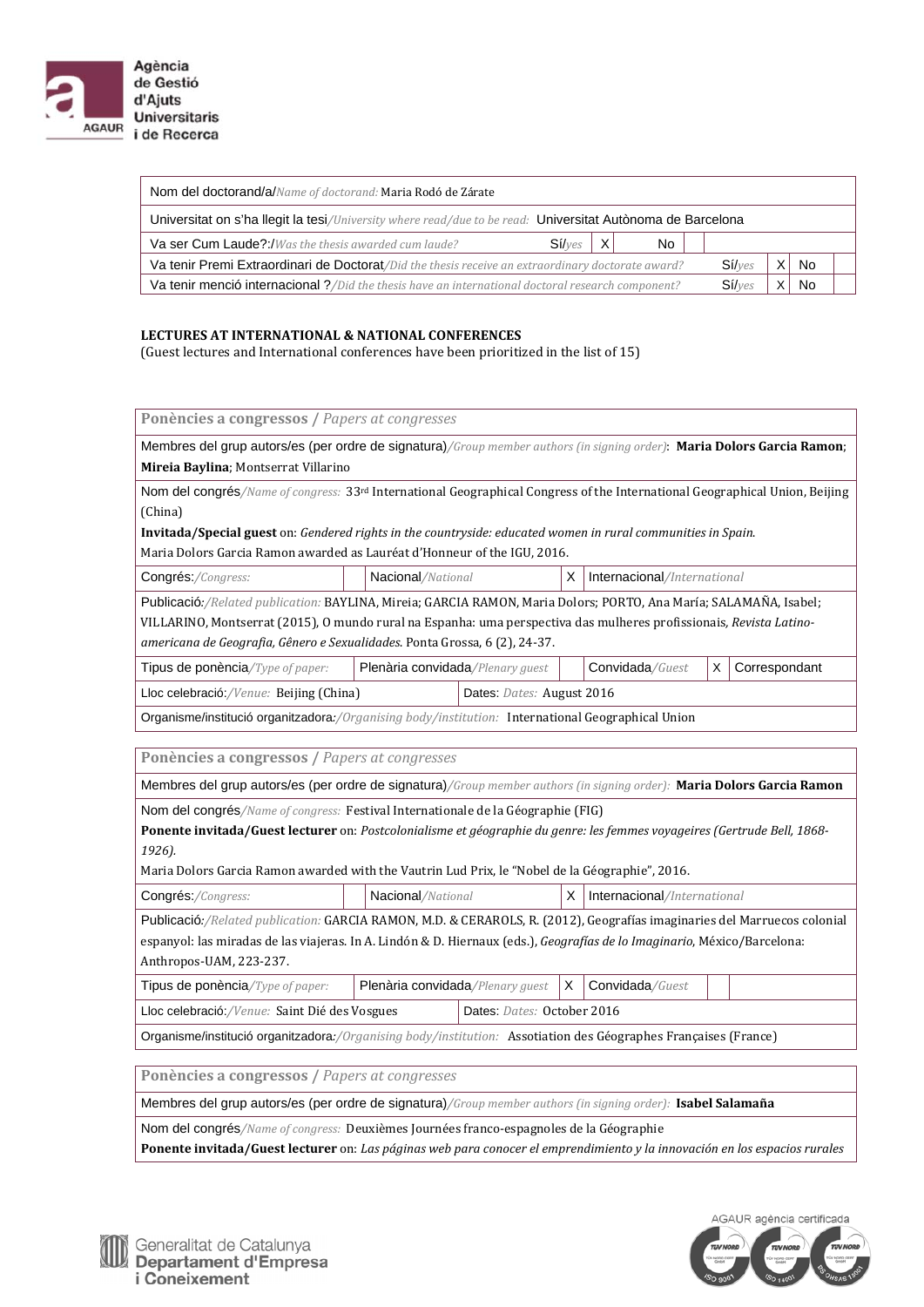

| Congrés:/Congress:                                                                                                                                                                                                                                                                                                                        | Nacional/National                |                               | X | Internacional/International |   |  |  |  |  |
|-------------------------------------------------------------------------------------------------------------------------------------------------------------------------------------------------------------------------------------------------------------------------------------------------------------------------------------------|----------------------------------|-------------------------------|---|-----------------------------|---|--|--|--|--|
| Publicació:/Publication:                                                                                                                                                                                                                                                                                                                  |                                  |                               |   |                             |   |  |  |  |  |
| Tipus de ponència/Type of paper:                                                                                                                                                                                                                                                                                                          | Plenària convidada/Plenary guest |                               | X | Convidada/Guest             |   |  |  |  |  |
| Lloc celebració:/Venue: Université de Paris VIII, Saint<br>Denis (France)                                                                                                                                                                                                                                                                 |                                  | Dates: Dates: June 2017       |   |                             |   |  |  |  |  |
| Organisme/institució organitzadora:/Organising body/institution: Université de Paris VIII (France)                                                                                                                                                                                                                                        |                                  |                               |   |                             |   |  |  |  |  |
|                                                                                                                                                                                                                                                                                                                                           |                                  |                               |   |                             |   |  |  |  |  |
| Ponències a congressos / Papers at congresses                                                                                                                                                                                                                                                                                             |                                  |                               |   |                             |   |  |  |  |  |
| Membres del grup autors/es (per ordre de signatura)/Group member authors (in signing order): Mireia Baylina                                                                                                                                                                                                                               |                                  |                               |   |                             |   |  |  |  |  |
| Nom del congrés/Name of congress: International Conference on Gender and Mobility<br>Invitada en mesa redonda/Round table guest participant on El derecho a la smart city desde una perspectiva feminista.                                                                                                                                |                                  |                               |   |                             |   |  |  |  |  |
| Congrés:/Congress:                                                                                                                                                                                                                                                                                                                        | Nacional/National                |                               | х | Internacional/International |   |  |  |  |  |
| Publicació:/Related publication: RODO DE ZÁRATE, M. & BAYLINA, M. (2014), Juventud y heteronormatividad en el espacio<br>público desde una perspectiva interseccional, in M.D. Garcia Ramon; A. Ortiz & M. Prats (eds.), Espacios públicos, género y<br>diversidad. Geografías para unas ciudades inclusivas. Barcelona: Icària, 209-230. |                                  |                               |   |                             |   |  |  |  |  |
| Tipus de ponència/Type of paper:                                                                                                                                                                                                                                                                                                          | Plenària convidada/Plenary guest |                               |   | Convidada/Guest             | X |  |  |  |  |
| Lloc celebració:/Venue: Universidad de Lisboa                                                                                                                                                                                                                                                                                             |                                  | Dates: Dates: December 2016   |   |                             |   |  |  |  |  |
| Organisme/institució organitzadora:/Organising body/institution: Universidad de Lisboa (Portugal)                                                                                                                                                                                                                                         |                                  |                               |   |                             |   |  |  |  |  |
|                                                                                                                                                                                                                                                                                                                                           |                                  |                               |   |                             |   |  |  |  |  |
| Ponències a congressos / Papers at congresses                                                                                                                                                                                                                                                                                             |                                  |                               |   |                             |   |  |  |  |  |
| Membres del grup autors/es (per ordre de signatura)/Group member authors (in signing order): Mireia Baylina                                                                                                                                                                                                                               |                                  |                               |   |                             |   |  |  |  |  |
| Nom del congrés/Name of congress: 10 <sup>th</sup> European Urban and Regional Studies Conference<br>Invitada/Special guest on Gender, rurality and everyday mobilities in Spain.                                                                                                                                                         |                                  |                               |   |                             |   |  |  |  |  |
| Congrés:/Congress:                                                                                                                                                                                                                                                                                                                        | Nacional/National                |                               | X | Internacional/International |   |  |  |  |  |
| Publicació:/Related publication: SALAMAÑA, I.; BAYLINA, M.; GARCIA RAMON, M.D.; PORTO, A.M.; VILLARINO, M. (2016),                                                                                                                                                                                                                        |                                  |                               |   |                             |   |  |  |  |  |
| Dones, trajectòries de vida i noves ruralitats, Documents d'Anàlisi Geogràfica, 62 (3), 661-681.                                                                                                                                                                                                                                          |                                  |                               |   |                             |   |  |  |  |  |
| Tipus de ponència/Type of paper:                                                                                                                                                                                                                                                                                                          | Plenària convidada/Plenary guest |                               |   | Convidada/Guest             | X |  |  |  |  |
| Lloc celebració: /Venue: Mediterranean Agriculture<br>Institute of Chania, Crete (Greece)                                                                                                                                                                                                                                                 |                                  | Dates: Dates: September 2016  |   |                             |   |  |  |  |  |
| Organisme/institució organitzadora:/Organising body/institution: Universidad de Lisboa (Portugal)                                                                                                                                                                                                                                         |                                  |                               |   |                             |   |  |  |  |  |
| Ponències a congressos / Papers at congresses                                                                                                                                                                                                                                                                                             |                                  |                               |   |                             |   |  |  |  |  |
| Membres del grup autors/es (per ordre de signatura)/Group member authors (in signing order): Isabel Salamaña                                                                                                                                                                                                                              |                                  |                               |   |                             |   |  |  |  |  |
| Nom del congrés/Name of congress: 4a. Scuola Internazionale di Architettura<br>Ponente invitada/Guest lecturer on Els paisatges del vi a Catalunya                                                                                                                                                                                        |                                  |                               |   |                             |   |  |  |  |  |
| Congrés:/Congress:                                                                                                                                                                                                                                                                                                                        | Nacional/National                |                               | х | Internacional/International |   |  |  |  |  |
| Publicació:/Publication:                                                                                                                                                                                                                                                                                                                  |                                  |                               |   |                             |   |  |  |  |  |
| Tipus de ponència/Type of paper:                                                                                                                                                                                                                                                                                                          | Plenària convidada/Plenary guest |                               | X | Convidada/Guest             |   |  |  |  |  |
| Lloc celebració:/Venue: Alghero (Italy)                                                                                                                                                                                                                                                                                                   |                                  | Dates: Dates: September, 2015 |   |                             |   |  |  |  |  |
| Organisme/institució organitzadora:/Organising body/institution: Universita degli Studi di Sassari, Alghero (Italy)                                                                                                                                                                                                                       |                                  |                               |   |                             |   |  |  |  |  |
|                                                                                                                                                                                                                                                                                                                                           |                                  |                               |   |                             |   |  |  |  |  |

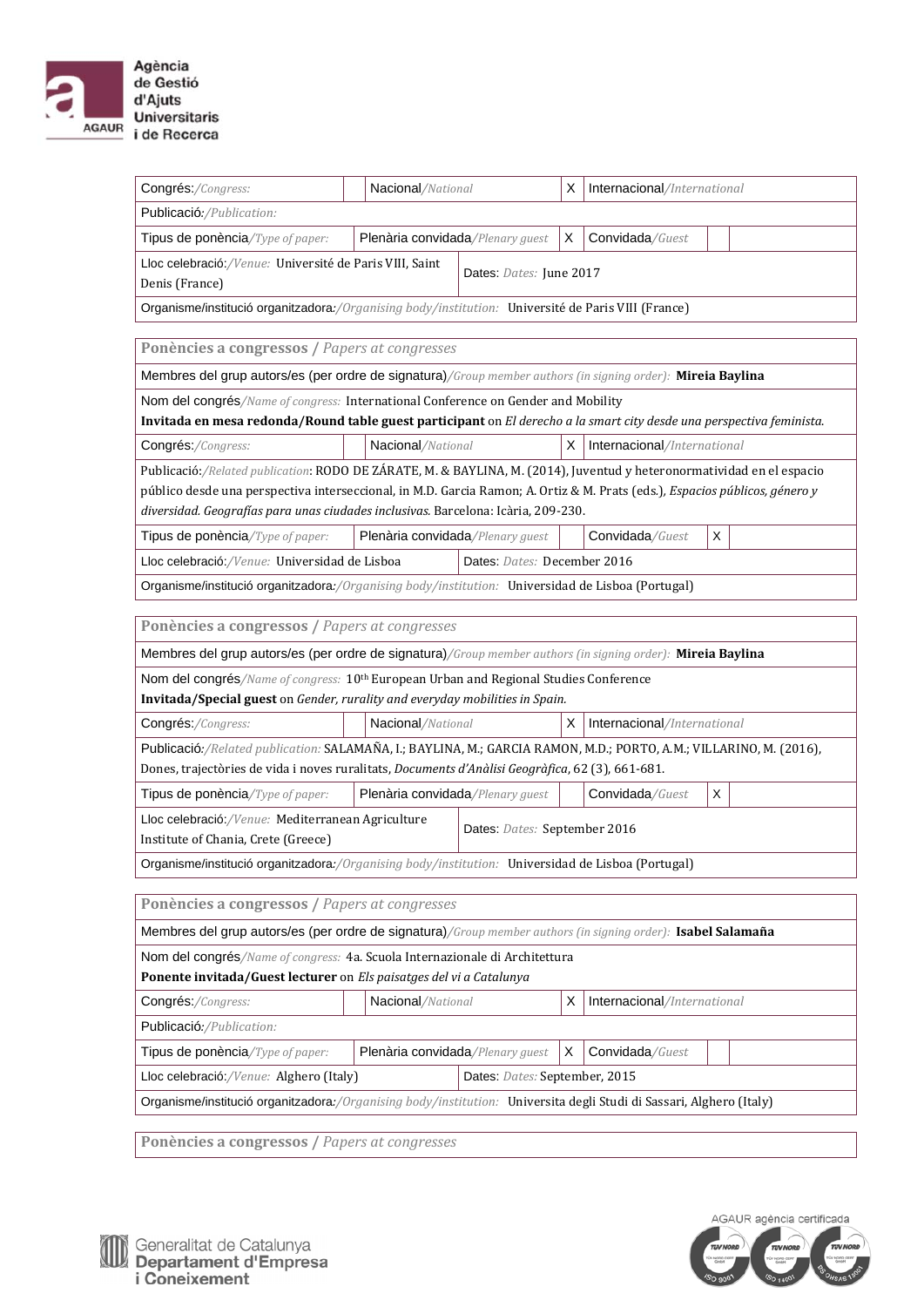

| Membres del grup autors/es (per ordre de signatura)/Group member authors (in signing order): Maria Dolors Garcia Ramon                                                                                                                                                                                                |                                  |                            |    |                             |  |  |  |  |
|-----------------------------------------------------------------------------------------------------------------------------------------------------------------------------------------------------------------------------------------------------------------------------------------------------------------------|----------------------------------|----------------------------|----|-----------------------------|--|--|--|--|
| Nom del congrés/Name of congress: Primer Congreso sobre Espacio y Género<br>Ponente invitada/Guest lecturer on: La geografía del género: una visión internacional y desde España.                                                                                                                                     |                                  |                            |    |                             |  |  |  |  |
| Congrés:/Congress:                                                                                                                                                                                                                                                                                                    | Nacional/National                |                            | X  | Internacional/International |  |  |  |  |
| Publicació:/Related publication: ORTIZ, A. & GARCIA RAMON, M.D. (2016), Nuevas tendencias en la geografía del género en<br>España. In V. Ibarra & M.V. García-Escamilla (eds.), Geografías feministas de diversas latitudes. Orígenes, desarrollo y temáticas<br>contemporáneas, México: UNAM, 95-122.                |                                  |                            |    |                             |  |  |  |  |
| Tipus de ponència/Type of paper:                                                                                                                                                                                                                                                                                      | Plenària convidada/Plenary guest |                            | Χ  | Convidada/Guest             |  |  |  |  |
| Lloc celebració:/Venue: Universidad Nacional<br>Autonoma de México, México DF                                                                                                                                                                                                                                         |                                  | Dates: Dates: April 2015   |    |                             |  |  |  |  |
| Organisme/institució organitzadora:/Organising body/institution: Universidad Nacional Autonoma de México (México)                                                                                                                                                                                                     |                                  |                            |    |                             |  |  |  |  |
|                                                                                                                                                                                                                                                                                                                       |                                  |                            |    |                             |  |  |  |  |
| Ponències a congressos / Papers at congresses                                                                                                                                                                                                                                                                         |                                  |                            |    |                             |  |  |  |  |
| Membres del grup autors/es (per ordre de signatura)/Group member authors (in signing order): Maria Dolors Garcia Ramon                                                                                                                                                                                                |                                  |                            |    |                             |  |  |  |  |
| Nom del congrés/Name of congress: II Congreso Internacional de Género y Sexualidades.                                                                                                                                                                                                                                 |                                  |                            |    |                             |  |  |  |  |
| Ponente invitada/Guest lecturer on Postcolonialismo y encuentro cultural: la aportación de los relatos de viaje de mujeres.                                                                                                                                                                                           |                                  |                            | X. |                             |  |  |  |  |
| Congrés:/Congress:                                                                                                                                                                                                                                                                                                    | Nacional/National                |                            |    | Internacional/International |  |  |  |  |
| Publicació:/Related publication: GARCIA RAMON, M.D. (2014), Narrativas de viagem, encontro colonial e alteridade: um ohlar<br>a partir de la geografia feminista. In S. das Graças & J. Silva (eds.), Interseccionalidades, gênero e sexualidades na análise<br>espacial, Ponta Grossa: Todapalavra Editora, 245-265. |                                  |                            |    |                             |  |  |  |  |
| Tipus de ponència/Type of paper:                                                                                                                                                                                                                                                                                      | Plenària convidada/Plenary guest |                            | х  | Convidada/Guest             |  |  |  |  |
| Lloc celebració: /Venue: Universidad de Rondônia, Porto<br>Velho (Brasil).                                                                                                                                                                                                                                            |                                  | Dates: Dates: October 2014 |    |                             |  |  |  |  |
| Organisme/institució organitzadora:/Organising body/institution: Universidad de Rondônia (Brasil)                                                                                                                                                                                                                     |                                  |                            |    |                             |  |  |  |  |
| Ponències a congressos / Papers at congresses                                                                                                                                                                                                                                                                         |                                  |                            |    |                             |  |  |  |  |
| Membres del grup autors/es (per ordre de signatura)/Group member authors (in signing order): Maria Dolors Garcia Ramon                                                                                                                                                                                                |                                  |                            |    |                             |  |  |  |  |
| Nom del congrés/Name of congress: Ciclo de Palestras Urbanas.                                                                                                                                                                                                                                                         |                                  |                            |    |                             |  |  |  |  |
| Ponente invitada/Guest lecturer on Geografía, espacio y género: una perspectiva internacional y desde España.                                                                                                                                                                                                         |                                  |                            |    |                             |  |  |  |  |
| Congrés:/Congress:                                                                                                                                                                                                                                                                                                    | Nacional/National                |                            | Х  | Internacional/International |  |  |  |  |
| Publicació:/Related publication: ORTIZ, A. & GARCIA RAMON, M.D. (2016), Nuevas tendencias en la geografía del género en<br>España. In V. Ibarra & M.V. García-Escamilla (eds.), Geografías feministas de diversas latitudes. Orígenes, desarrollo y temáticas<br>contemporáneas, México: UNAM, 95-122.                |                                  |                            |    |                             |  |  |  |  |
| Tipus de ponència/Type of paper:                                                                                                                                                                                                                                                                                      | Plenària convidada/Plenary guest |                            | X  | Convidada/Guest             |  |  |  |  |
| Lloc celebració: / Venue: Universidad Federal de Río<br>Grande del Sur, Río Grande (Brasil)                                                                                                                                                                                                                           |                                  | Dates: Dates: October 2014 |    |                             |  |  |  |  |
| Organisme/institució organitzadora:/Organising body/institution: Universidad Federal de Río Grande del Sur (Brasil)                                                                                                                                                                                                   |                                  |                            |    |                             |  |  |  |  |
|                                                                                                                                                                                                                                                                                                                       |                                  |                            |    |                             |  |  |  |  |
| Ponències a congressos / Papers at congresses                                                                                                                                                                                                                                                                         |                                  |                            |    |                             |  |  |  |  |
| Membres del grup autors/es (per ordre de signatura)/Group member authors (in signing order): Anna Ortiz                                                                                                                                                                                                               |                                  |                            |    |                             |  |  |  |  |
| Nom del congrés/Name of congress: I Semana Internacional y IX Semana de Ciencia, Tecnología e Innovación                                                                                                                                                                                                              |                                  |                            |    |                             |  |  |  |  |
| Ponente invitada/Guest lecturer on Ciudad y calidad de vida: el uso social de los espacios públicos según el género y la edad.                                                                                                                                                                                        |                                  |                            |    |                             |  |  |  |  |
| Congrés:/Congress:                                                                                                                                                                                                                                                                                                    | Nacional/National                |                            | х  | Internacional/International |  |  |  |  |



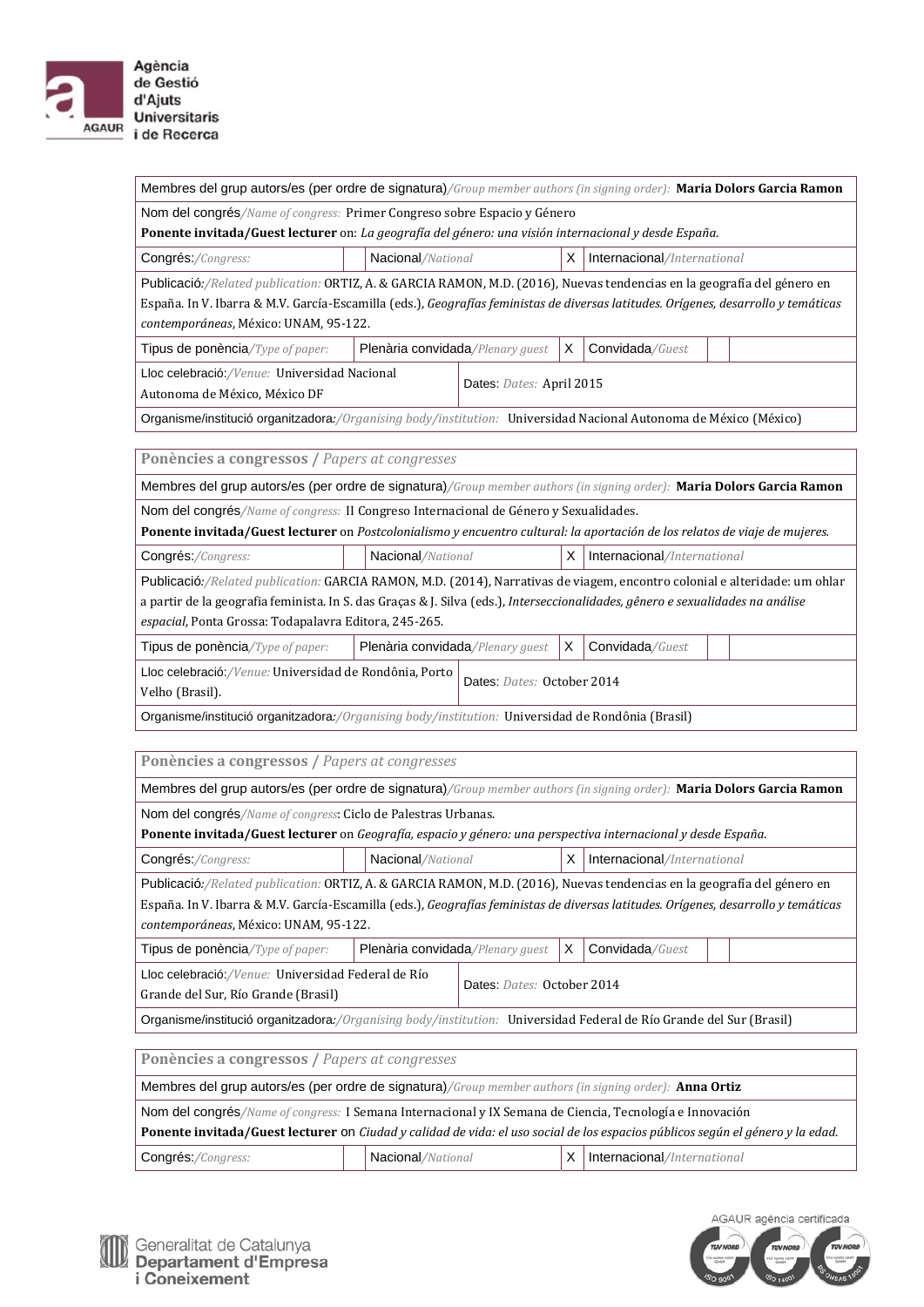

| Publicació:/Related publication: SOLANA, Miguel (coord.); BADIA, Anna; CEBOLLADA, Àngel; ORTIZ, Anna; VERA, Ana (2016),<br>Espacios globales y lugares próximos. Setenta conceptos para entender la organización territorial del capitalismo global.<br>Barcelona: Icària, 336 pp. ISBN: 978-84-9888-703-7                                                                                                                                               |                                  |                              |                                   |                             |   |  |
|----------------------------------------------------------------------------------------------------------------------------------------------------------------------------------------------------------------------------------------------------------------------------------------------------------------------------------------------------------------------------------------------------------------------------------------------------------|----------------------------------|------------------------------|-----------------------------------|-----------------------------|---|--|
| Tipus de ponència/Type of paper:                                                                                                                                                                                                                                                                                                                                                                                                                         | Plenària convidada/Plenary guest |                              | X                                 | Convidada/Guest             |   |  |
| Lloc celebració:/Venue: Universidad Francisco de Paula<br>Santander, Cúcuta (Colombia)                                                                                                                                                                                                                                                                                                                                                                   |                                  | Dates: Dates: September 2014 |                                   |                             |   |  |
| Organisme/institució organitzadora:/Organising body/institution: Universidad Francisco de Paula Santander, Cúcuta (Colombia)                                                                                                                                                                                                                                                                                                                             |                                  |                              |                                   |                             |   |  |
| Ponències a congressos / Papers at congresses                                                                                                                                                                                                                                                                                                                                                                                                            |                                  |                              |                                   |                             |   |  |
| Membres del grup autors/es (per ordre de signatura)/Group member authors (in signing order): Mireia Baylina                                                                                                                                                                                                                                                                                                                                              |                                  |                              |                                   |                             |   |  |
| Nom del congrés/Name of congress: International workshop on Rural change, mobilities and flexibilities.                                                                                                                                                                                                                                                                                                                                                  |                                  |                              |                                   |                             |   |  |
| Participante invitada/Guest participant on Gender and everyday (im)mobilities in rural Spain.                                                                                                                                                                                                                                                                                                                                                            |                                  |                              |                                   |                             |   |  |
| Congrés:/Congress:                                                                                                                                                                                                                                                                                                                                                                                                                                       | Nacional/National                |                              | X                                 | Internacional/International |   |  |
| Publicació:/Related publication: SALAMAÑA, Isabel; BAYLINA, Mireia; GARCIA RAMON, Maria Dolors; PORTO, Ana María;<br>VILLARINO, Montserrat (2014), Otras movilidades Rurales: género y movilidad cotidiana, in D. Pavón et al. (eds.), XVII<br>Coloquio de Geografía Rural. Revalorizando el espacio rural: leer el pasado para ganar el futuro. Girona: Universitat de Girona &<br>Asociación de Geógrafos Españoles, 715-727. ISBN: 978-84-9984-253-0. |                                  |                              |                                   |                             |   |  |
| Tipus de ponència/Type of paper:                                                                                                                                                                                                                                                                                                                                                                                                                         | Plenària convidada/Plenary guest |                              |                                   | Convidada/Guest             | X |  |
| Lloc celebració:/Venue: Norwegian University of<br>Dates: Dates: March 2014<br>Science and Technology, Trondheim (Norway)                                                                                                                                                                                                                                                                                                                                |                                  |                              |                                   |                             |   |  |
| Organisme/institució organitzadora:/Organising body/institution: Centre for Rural Research and Department of Geography,<br>Norwegian University of Science and Technology, Trondheim (Norway)                                                                                                                                                                                                                                                            |                                  |                              |                                   |                             |   |  |
| Ponències a congressos / Papers at congresses                                                                                                                                                                                                                                                                                                                                                                                                            |                                  |                              |                                   |                             |   |  |
| Membres del grup autors/es (per ordre de signatura)/Group member authors (in signing order): Anna Ortiz                                                                                                                                                                                                                                                                                                                                                  |                                  |                              |                                   |                             |   |  |
| Nom del congrés/Name of congress: Lost in a sea of white male faces: A round table on glass ceilings in Academia.<br>Ponente invitada/Guest lecturer on Gendered professional careers in Spanish Academia (Geography).                                                                                                                                                                                                                                   |                                  |                              |                                   |                             |   |  |
| Congrés:/Congress:                                                                                                                                                                                                                                                                                                                                                                                                                                       | Nacional/National                |                              | X.<br>Internacional/International |                             |   |  |
| Publicació:/Publication:                                                                                                                                                                                                                                                                                                                                                                                                                                 |                                  |                              |                                   |                             |   |  |
| Tipus de ponència/Type of paper:                                                                                                                                                                                                                                                                                                                                                                                                                         | Plenària convidada/Plenary guest |                              |                                   | Convidada/Guest             | X |  |
| Lloc celebració:/Venue: European University Institute,<br>Dates: Dates: March 2014<br>Florencia (Italy)<br>Organisme/institució organitzadora:/Organising body/institution: European University Institute, Florencia (Italy)                                                                                                                                                                                                                             |                                  |                              |                                   |                             |   |  |
| Ponències a congressos / Papers at congresses                                                                                                                                                                                                                                                                                                                                                                                                            |                                  |                              |                                   |                             |   |  |
| Membres del grup autors/es (per ordre de signatura)/Group member authors (in signing order): Maria Prats                                                                                                                                                                                                                                                                                                                                                 |                                  |                              |                                   |                             |   |  |
| Nom del congrés/Name of congress: Seminario Hábitat a Escala Humana, Arquitectos Sen Fronteiras<br>Ponente invitada/Guest lecturer on Miradas inclusivas para repensar el espacio urbano.                                                                                                                                                                                                                                                                |                                  |                              |                                   |                             |   |  |
| Congrés:/Congress:                                                                                                                                                                                                                                                                                                                                                                                                                                       | X<br>Nacional/National           |                              |                                   | Internacional/International |   |  |
| Publicació:/Related publication: GARCIA RAMON, M.D.; ORTIZ, A. & PRATS, M. (2014), Introducción. In Espacios públicos,<br>genero y diversidad. Geografías para unas ciudades inclusivas, Barcelona: Icària, 21-48.                                                                                                                                                                                                                                       |                                  |                              |                                   |                             |   |  |
| Tipus de ponència/Type of paper:                                                                                                                                                                                                                                                                                                                                                                                                                         | Plenària convidada/Plenary guest |                              | X                                 | Convidada/Guest             |   |  |
| Lloc celebració:/Venue: A Coruña (España)                                                                                                                                                                                                                                                                                                                                                                                                                |                                  | Dates: Dates: May 2015       |                                   |                             |   |  |
|                                                                                                                                                                                                                                                                                                                                                                                                                                                          |                                  |                              |                                   |                             |   |  |

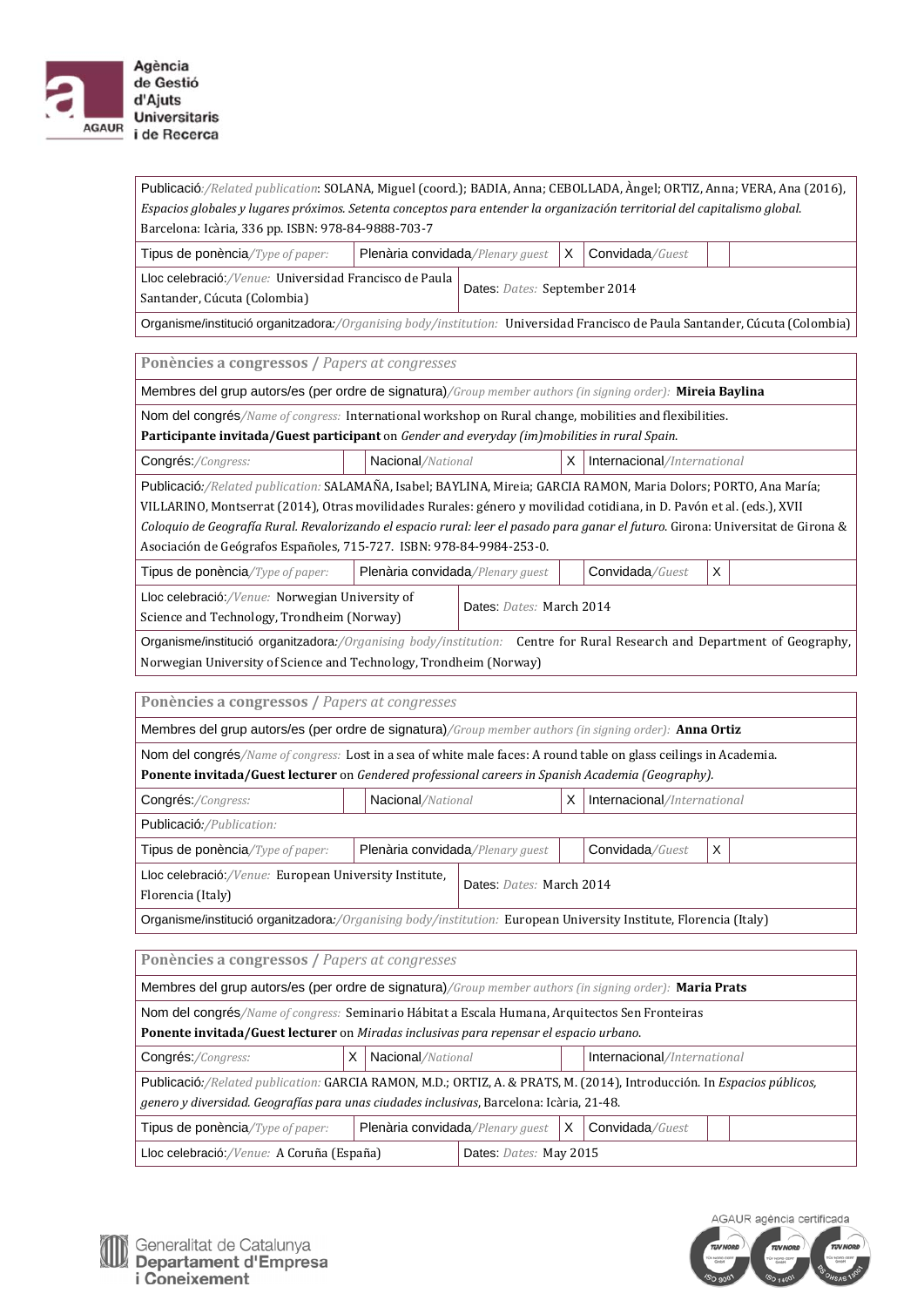

Organisme/institució organitzadora*:/Organising body/institution:* Arquitectos Sen Fronteiras

**Ponències a congressos /** *Papers at congresses*

Membres del grup autors/es (per ordre de signatura)*/Group member authors (in signing order):* **Mireia Baylina**

Nom del congrés/Name of congress: La perspectiva de Género en Geografía

**Ponente invitada/Guest lecturer** on *Evolución y aportaciones de la Geografía y Género*.

| Congrés:/Congress:                                                                                                   |  | Nacional/National                                        |  |  | Internacional/International |  |
|----------------------------------------------------------------------------------------------------------------------|--|----------------------------------------------------------|--|--|-----------------------------|--|
| Publicació:/Publication:                                                                                             |  |                                                          |  |  |                             |  |
| Tipus de ponència/Type of paper:                                                                                     |  | Plenària convidada/Plenary quest<br>X<br>Convidada/Guest |  |  |                             |  |
| Lloc celebració:/Venue: Universidad de Las Palmas de<br>Dates: Dates: April 2016                                     |  |                                                          |  |  |                             |  |
| Gran Canaria                                                                                                         |  |                                                          |  |  |                             |  |
| Organisme/institució organitzadora:/Organising body/institution: Instituto Canario de Igualdad, Gobierno de Canarias |  |                                                          |  |  |                             |  |

**Ponències a congressos /** *Papers at congresses*

Membres del grup autors/es (per ordre de signatura)*/Group member authors (in signing order):* **Anna Ortiz**

Nom del congrés/Name of congress: VII Seminario de especialización 'Ciudad y espacio público: relaciones interespaciales e intergeneracionales'. 

**Ponente invitada/Guest lecturer** on *El análisis intergeneracional en los espacios públicos. Enfoque metodológico*.

| Congrés:/Congress: |  | X   Nacional/National |  | Internacional/International |
|--------------------|--|-----------------------|--|-----------------------------|
|--------------------|--|-----------------------|--|-----------------------------|

Publicació:/Related publication: ORTIZ, Anna & MENDOZA, Cristobal (2016), Jóvenes doctorandos europeos y latinoamericanos en Barcelona: experiencias migratorias y vivencias en la ciudad*, Finisterra. Revista Portuguesa de Geografia*, 51(102): 81‐101.

| Tipus de ponència/Type of paper:                          | <b>Plenària convidada/Plenary guest</b> |                          | . X | Convidada/Guest |  |  |
|-----------------------------------------------------------|-----------------------------------------|--------------------------|-----|-----------------|--|--|
| Lloc celebració:/ <i>Venue:</i> Universidad de La Laguna, |                                         | Dates: Dates: March 2014 |     |                 |  |  |
| Tenerife (España)                                         |                                         |                          |     |                 |  |  |

Organisme/institució organitzadora*:/Organising body/institution:* Universidad de La Laguna, Tenerife (España)

**Ponències a congressos /** *Papers at congresses*

| Membres del grup autors/es (per ordre de signatura)/Group member authors (in signing order): Maria Prats & Margot Mecca |                                                                      |                   |  |  |                             |  |  |
|-------------------------------------------------------------------------------------------------------------------------|----------------------------------------------------------------------|-------------------|--|--|-----------------------------|--|--|
| Nom del congrés/Name of congress: Annual Meeting of the Association of American Geographers (AAG)                       |                                                                      |                   |  |  |                             |  |  |
| Correspondents on Everyday life and youth spatial practices: confronting adult and teenagers' views.                    |                                                                      |                   |  |  |                             |  |  |
| Congrés:/Congress:                                                                                                      |                                                                      | Nacional/National |  |  | Internacional/International |  |  |
| Publicació:/Publication:                                                                                                |                                                                      |                   |  |  |                             |  |  |
| Tipus de ponència/Type of paper:                                                                                        | Plenària convidada/Plenary quest<br>Convidada/Guest<br>Correspondent |                   |  |  |                             |  |  |
| Dates: Dates: April 2017<br>Lloc celebració:/Venue: Boston (USA)                                                        |                                                                      |                   |  |  |                             |  |  |
| Organisme/institució organitzadora:/Organising body/institution: Association of American Geographers (USA)              |                                                                      |                   |  |  |                             |  |  |

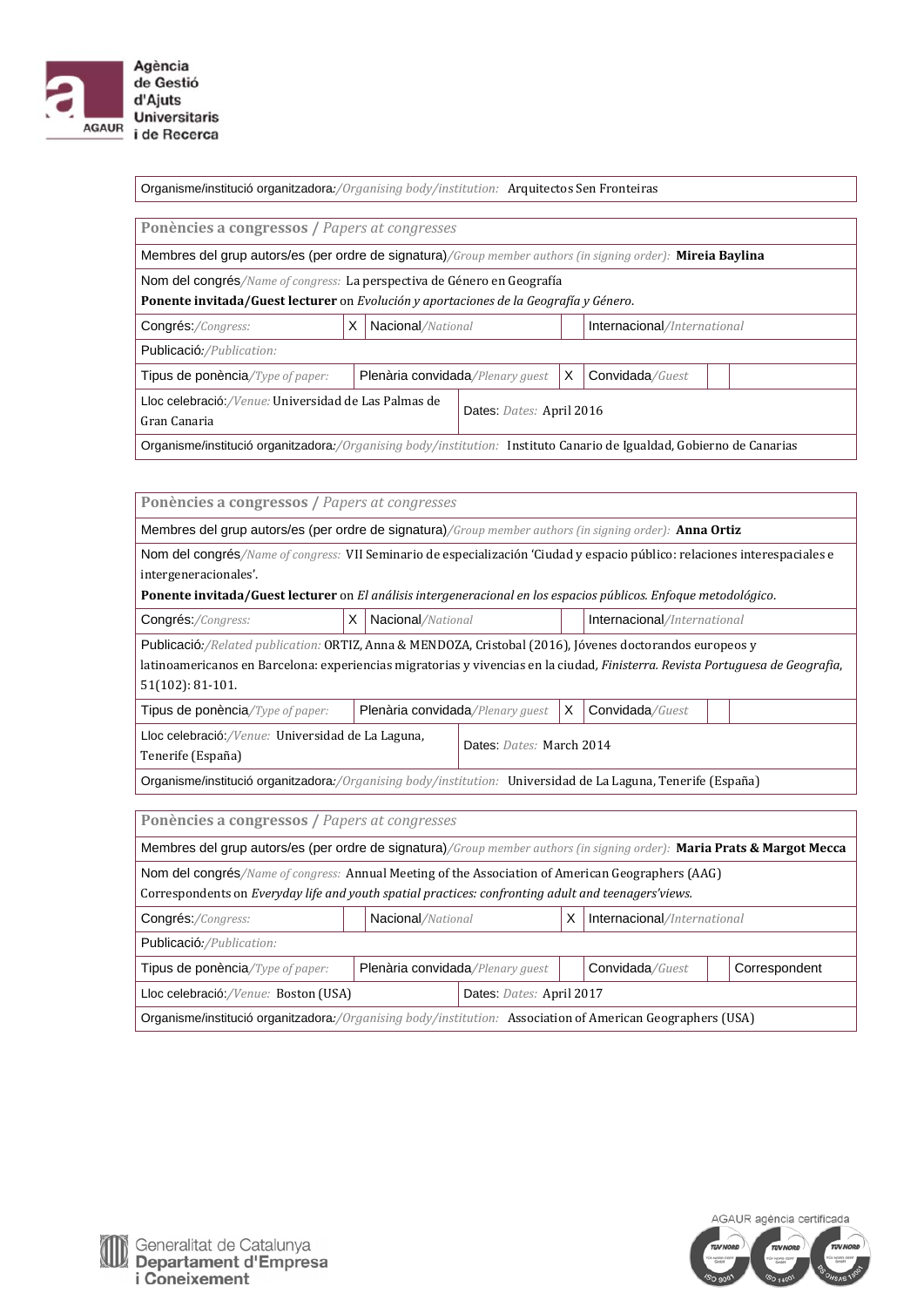

## **B) Captació de recursos per part del grup** *Resource acquisition by the group*

Detalleu, seguint el format proposat, els 10 projectes de recerca competitius més destacats. Detalleu, també, els 10 contractes o convenis no competitius més destacats aconseguits pel grup amb empreses o administracions. Podeu incloure els projectes i els contractes o els convenis aconseguits pels membres del grup durant el període comprès entre l'1 de gener de 2014 fins a la data de presentació d'aquesta sol·licitud, o bé que estiguin vigents (amb independència de quan s'han aconseguit) / *Using the proposed* format, list the 10 most noteworthy competitive research projects. List also the 10 most noteworthy non-competitive *contracts or agreements with companies or government agencies. You may include projects or contracts/agreements* acquired by group members between 1 January 2014 and the date on which this application is made, or that are currently *in force (regardless of when they were acquired).* 

#### **Nota:**

Copieu i enganxeu el model proposat tantes vegades com us siguin necessàries fins a un màxim de 10 projectes i 10 contractes / Copy and paste the template as many times as necessary up to a maximum of 10 projects and 10 *contracts/agreements.*

| Projectes R+D competitius / Competitive R&D projects                                                                                                                                  |                                                                                                                                                                                                                                                                                                        |
|---------------------------------------------------------------------------------------------------------------------------------------------------------------------------------------|--------------------------------------------------------------------------------------------------------------------------------------------------------------------------------------------------------------------------------------------------------------------------------------------------------|
| desarrollo rural sostenible.                                                                                                                                                          | Títol del projecte:/Title of project: Geografías del género, trabajo y ruralidad: Nuevas feminidades y masculinidades para un<br>Nom i cognoms de l'Investigador/a principal:/Name and surname(s) of principal investigator: Mireia Baylina Ferré                                                      |
| X<br>Sí/yes<br><b>No</b>                                                                                                                                                              | És investigador/a principal d'aquest projecte membre del grup? / Is the principal investigator a member of the group?                                                                                                                                                                                  |
| Altres entitats participants:/0ther participating bodies:                                                                                                                             | Nom de l'entitat finançadora:/Name of funding body: Ministerio de Economía y Competitividad, Spanish Government                                                                                                                                                                                        |
| Referència del projecte/Project reference:<br>CSO2015-63913-R<br>Quantia atorgada/Amount awarded:<br>16.940 euro<br>Data inici:/Start date: 2016<br>Data finalització:/End date: 2019 | Nre. total d'investigadors/res participants en aquest projecte/Total no. of<br>researchers taking part in the project: 7<br>Nre. d'investigadors/res membres del grup participants en aquest<br>projecte (inclòs l'IP)/No. of group member researchers taking part in the<br>project (including PI): 3 |
| Projectes R+D competitius / Competitive R&D projects                                                                                                                                  |                                                                                                                                                                                                                                                                                                        |
| Títol del projecte:/Title of project: Treball, innovació I noves masculinitats/feminitats                                                                                             | Nom i cognoms de l'Investigador/a principal:/Name and surname(s) of principal investigator: Maria Dolors Garcia Ramon                                                                                                                                                                                  |
| X<br>Sí/yes<br>No<br>Altres entitats participants:/Other participating bodies:                                                                                                        | <b>És investigador/a principal d'aquest projecte membre del grup?</b> / Is the principal investigator a member of the group?<br>Nom de l'entitat finançadora:/Name of funding body: Institut d'Estudis Catalans/Institute of Catalan Studies                                                           |
| Referència del projecte/Project reference:<br><b>IEC PR00795</b>                                                                                                                      | Nre. total d'investigadors/res participants en aquest projecte/Total no. of<br>researchers taking part in the project: 5                                                                                                                                                                               |
| Quantia atorgada/Amount awarded:<br>5.000 euro<br>Data inici:/Start date: January 2017<br>Data finalització:/End date: December 2017                                                  | Nre. d'investigadors/res membres del grup participants en aquest<br><b>projecte (inclòs l'IP)/</b> No. of group member researchers taking part in the<br>project (including PI): 3 (Maria Dolors Garcia Ramon, Mireia Baylina, Isabel<br>Salamaña)                                                     |



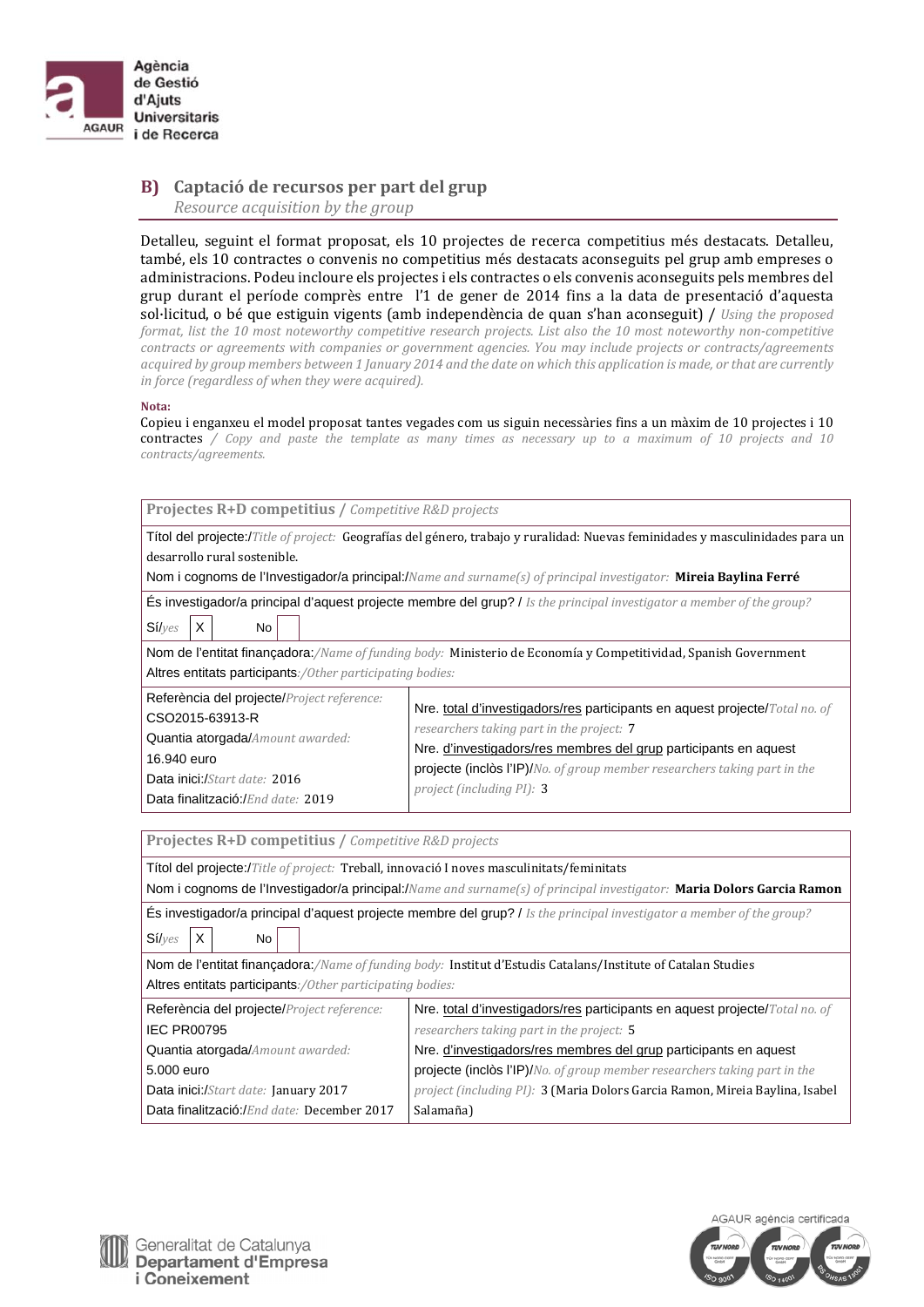

| Projectes R+D competitius / Competitive R&D projects                                                                                |                                                                                                                               |  |  |  |
|-------------------------------------------------------------------------------------------------------------------------------------|-------------------------------------------------------------------------------------------------------------------------------|--|--|--|
|                                                                                                                                     | Títol del projecte:/Title of project: Dones, treball i ruralitat: una comparació entre Catalunya i Galicia.                   |  |  |  |
|                                                                                                                                     | Nom i cognoms de l'Investigador/a principal:/Name and surname(s) of principal investigator: Maria Dolors Garcia Ramon         |  |  |  |
|                                                                                                                                     | És investigador/a principal d'aquest projecte membre del grup? / Is the principal investigator a member of the group?         |  |  |  |
| X<br>$Si/$ <sub>Ves</sub><br>No                                                                                                     |                                                                                                                               |  |  |  |
|                                                                                                                                     |                                                                                                                               |  |  |  |
|                                                                                                                                     | Nom de l'entitat finançadora:/Name of funding body: Institut d'Estudis Catalans/Institute of Catalan Studies                  |  |  |  |
| Altres entitats participants:/Other participating bodies:                                                                           |                                                                                                                               |  |  |  |
| Referència del projecte/Project reference:                                                                                          | Nre. total d'investigadors/res participants en aquest projecte/Total no. of                                                   |  |  |  |
| IEC PRS2015-S05-GARCIARAMON                                                                                                         | researchers taking part in the project: 5                                                                                     |  |  |  |
| Quantia atorgada/Amount awarded:                                                                                                    | Nre. d'investigadors/res membres del grup participants en aquest                                                              |  |  |  |
| 4.200 euro                                                                                                                          | projecte (inclòs l'IP)/No. of group member researchers taking part in the                                                     |  |  |  |
| Data inici:/Start date: January 2015                                                                                                | project (including PI): 3 (Maria Dolors Garcia Ramon, Mireia Baylina, Isabel                                                  |  |  |  |
| Data finalització:/End date: December 2015                                                                                          | Salamaña)                                                                                                                     |  |  |  |
| Projectes R+D competitius / Competitive R&D projects                                                                                |                                                                                                                               |  |  |  |
|                                                                                                                                     |                                                                                                                               |  |  |  |
|                                                                                                                                     | Títol del projecte:/Title of project: Geografías de la infancia y la juventud. Género, vida cotidiana y practices espaciales. |  |  |  |
|                                                                                                                                     | Nom i cognoms de l'Investigador/a principal:/Name and surname(s) of principal investigator: Maria Prats Ferret                |  |  |  |
| <b>Es investigador/a principal d'aquest projecte membre del grup?</b> <i>I Is the principal investigator a member of the group?</i> |                                                                                                                               |  |  |  |
| Sí/yes<br>X<br><b>No</b>                                                                                                            |                                                                                                                               |  |  |  |
| Nom de l'entitat finançadora:/Name of funding body: Ministerio de Economía y Competitividad, Spanish Government                     |                                                                                                                               |  |  |  |
| Altres entitats participants:/Other participating bodies:                                                                           |                                                                                                                               |  |  |  |
| Referència del projecte/ <i>Project reference:</i>                                                                                  | Nre. total d'investigadors/res participants en aquest projecte/Total no. of                                                   |  |  |  |
| FEM2012-34794/FEME                                                                                                                  | researchers taking part in the project: 11                                                                                    |  |  |  |
| Quantia atorgada/Amount awarded:                                                                                                    | Nre. d'investigadors/res membres del grup participants en aquest                                                              |  |  |  |
| 25.740 euro                                                                                                                         | <b>projecte (inclòs l'IP)/</b> No. of group member researchers taking part in the                                             |  |  |  |
| Data inici:/Start date: 2012                                                                                                        | project (including PI): 5 (Maria Prats, Maria Dolors Garcia Ramon, Anna                                                       |  |  |  |
| Data finalització:/End date: 2016                                                                                                   | Ortiz, Mireia Baylina, Margot Mecca)                                                                                          |  |  |  |
|                                                                                                                                     |                                                                                                                               |  |  |  |
| Projectes R+D competitius / Competitive R&D projects                                                                                |                                                                                                                               |  |  |  |
| Títol del projecte:/Title of project: Euborderscapes: Bordering, Political Landscapes and Social Arenas: Potentials and             |                                                                                                                               |  |  |  |
| Challenges of Evolving Border Concepts in a post-Cold War World.                                                                    |                                                                                                                               |  |  |  |
| Nom i cognoms de l'Investigador/a principal:/Name and surname(s) of principal investigator: Xavier Ferrer Gallardo                  |                                                                                                                               |  |  |  |
| (Principal Researcher Spanish team)                                                                                                 |                                                                                                                               |  |  |  |
| (Coordinating person: James Scott, Karelian Institute, University of Eaestern Finland, Joensuu, Finland).                           |                                                                                                                               |  |  |  |
| És investigador/a principal d'aquest projecte membre del grup? / Is the principal investigator a member of the group?               |                                                                                                                               |  |  |  |
| $Si/$ <sub>Ves</sub><br>Χ<br><b>No</b>                                                                                              |                                                                                                                               |  |  |  |

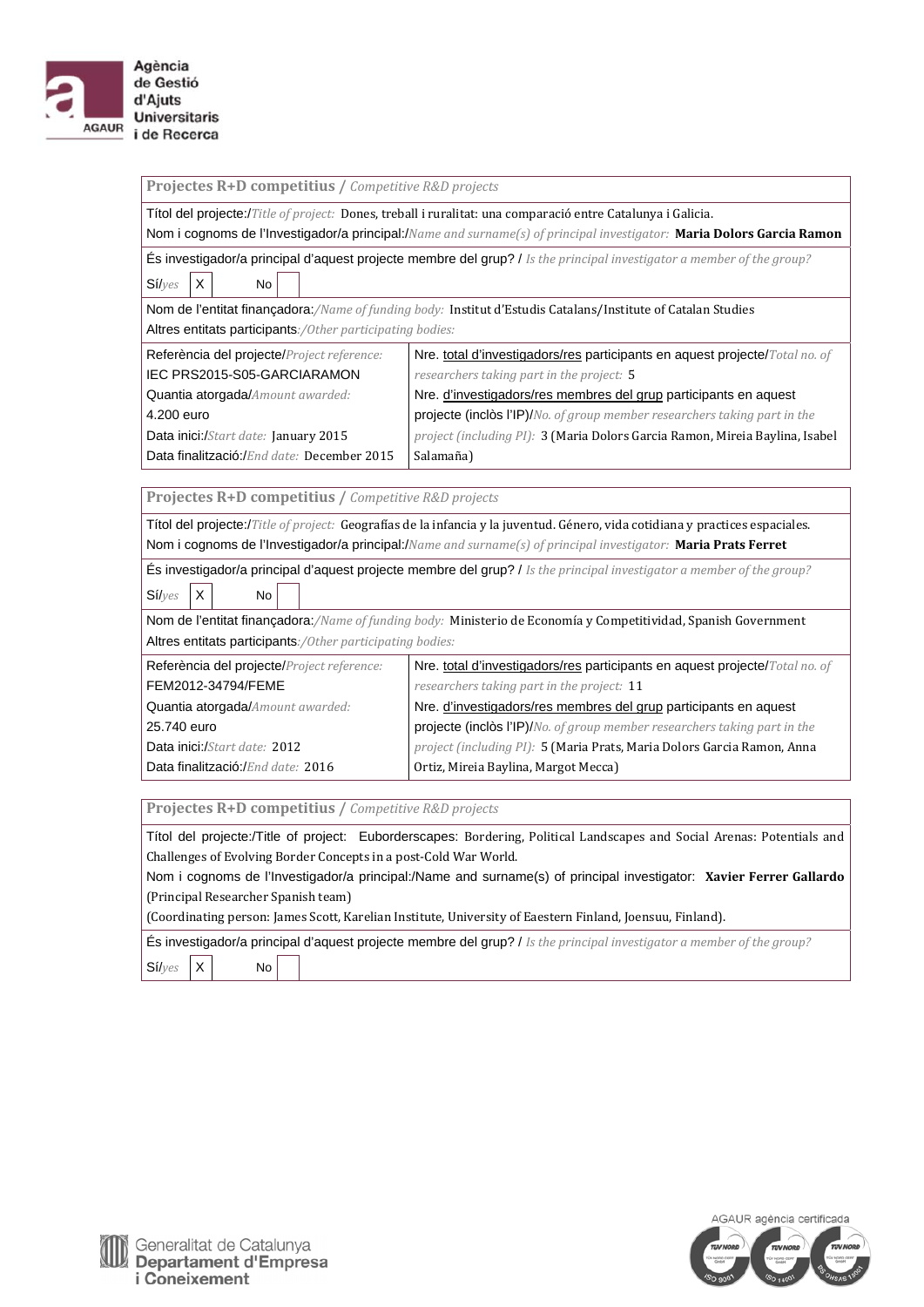

de Gestió d'Ajuts **Universitaris** i de Recerca

> Nom de l'entitat finançadora:/Name of funding body: European Commission. VII European Marc Program (FP7-CIP). Altres entitats participants:/Other participating bodies: Stichting Katholieke Universiteit; Middle East Technical University; Russian Academy of Sciences, Institute of Geography of Russian Academy of Sciences; Universitat Autònoma de Barcelona; University of Tromsoe; The Queen's University of Belfast; Ben-Gurion University of The Negev; UMEA Universitet; Universitá degli Studi di Bergamo; Uniwersytet Gdanski; V. N. Karazin Kharkiv National University; Centre for Advanced Study Sofia; Leibniz-Institut fur Regionalentwicklung und Strukturplanung; CEPS - Centre d'études de Populations de Pauvreté et de Politiques Socio-économiques; Centre National de la Recherche Scientifique. Université Pierre Mendes France. Université Joseph Fourier Grenoble 1; Magyar Tudomanyos Akademia Kozgazdasag-es Regionalis Tudomanyi Kutatokozpont; Autonomnaya Nekommercheskaya Organizaciya Centr Nezavisimiih Sociologicheskih Issledovanii; Helsingin Yliopisto; University of East London

| Referència del projecte/Project reference: |                                                                                                                           |
|--------------------------------------------|---------------------------------------------------------------------------------------------------------------------------|
|                                            | Project number: 290775. Activity code: FP7-   Nre. total d'investigadors/res participants en aquest projecte/Total no. of |
| SSH-2011.4.2-1                             | researchers taking part in the project: 20                                                                                |
| <b>Quantia atorgada/Amount awarded:</b>    | Nre. d'investigadors/res membres del grup participants en aquest                                                          |
| 6.982.429 euro                             | projecte (inclòs l'IP)/No. of group member researchers taking part in the                                                 |
| Data inici:/Start date: January 2012       | project (including PI): 2 (Xavier Ferrer, Maria Dolors Garcia Ramon)                                                      |
| Data finalització:/End date: December 2016 |                                                                                                                           |

**Projectes R+D competitius /** *Competitive R&D projects*

| Titol del projecte:/Title of project: Euroborderregions: European Regions, EU external borders and the immediate             |
|------------------------------------------------------------------------------------------------------------------------------|
| Neighbours. Analysing regional development options through policies and practices of cross-border cooperation.               |
| Nom i cognoms de l'Investigador/a principal:/Name and surname(s) of principal investigator: Xavier Ferrer Gallardo           |
| (Principal Researcher Spanish team)                                                                                          |
| (Coordinating person: James Scott, Karelian Institute, University of Eaestern Finland, Joensuu, Finland).                    |
| Es investigador/a principal d'aquest projecte membre del grup? / Is the principal investigator a member of the group?        |
| $\mathsf{I} \mathsf{X}$<br>Si/yes<br>No.                                                                                     |
| Nom de l'entitat finançadora:/Name of funding body: European Commission. VII European Marc Program (FP7-CIP).                |
| Altres entitats participants:/0ther participating bodies: Institute for Advanced Studies; Peipsi Center for Transboundary    |
| Cooperation: European Institute for Regional and Local Development: Tarki Social Science Research Institute: Centro Studi di |

and Local Development; Tarki Social Science Re Politica Internazionale; University of Troms-Barents Institute; University of Thessaly; NORDREGIO; Universitat Autònoma de Barcelona; Middle East Technical University; Centre for Independent Social Research; Leibniz-Institut für Regionalentwicklung und Strukturplanung; University of Rome "LA SAPIENZA".

| Referència del projecte/Project reference: |                                                                                                                           |
|--------------------------------------------|---------------------------------------------------------------------------------------------------------------------------|
|                                            | Project number: 266920. Activity code: FP7-   Nre. total d'investigadors/res participants en aquest projecte/Total no. of |
| SSH-2010-2.2-1.                            | researchers taking part in the project: 14                                                                                |
| Quantia atorgada/Amount awarded:           | Nre. d'investigadors/res membres del grup participants en aquest                                                          |
| 2.644.320 euro                             | projecte (inclòs l'IP)/No. of group member researchers taking part in the                                                 |
| Data inici:/Start date: January 2011       | project (including PI): 2 (Xavier Ferrer, Maria Dolors Garcia Ramon)                                                      |
| Data finalització:/End date: December 2015 |                                                                                                                           |

| Projectes R+D competitius / Competitive R&D projects                                                                          |  |  |  |  |
|-------------------------------------------------------------------------------------------------------------------------------|--|--|--|--|
| Títol del projecte:/Title of project: Mujeres, trabajo y ruralidad: estrategias innovadoras para el desarrollo de un proyecto |  |  |  |  |
| profesional y personal                                                                                                        |  |  |  |  |
| Nom i cognoms de l'Investigador/a principal:/Name and surname(s) of principal investigator: Mireia Baylina Ferré              |  |  |  |  |
| És investigador/a principal d'aquest projecte membre del grup? / Is the principal investigator a member of the group?         |  |  |  |  |
| $Si/yes$ $X$<br>No                                                                                                            |  |  |  |  |

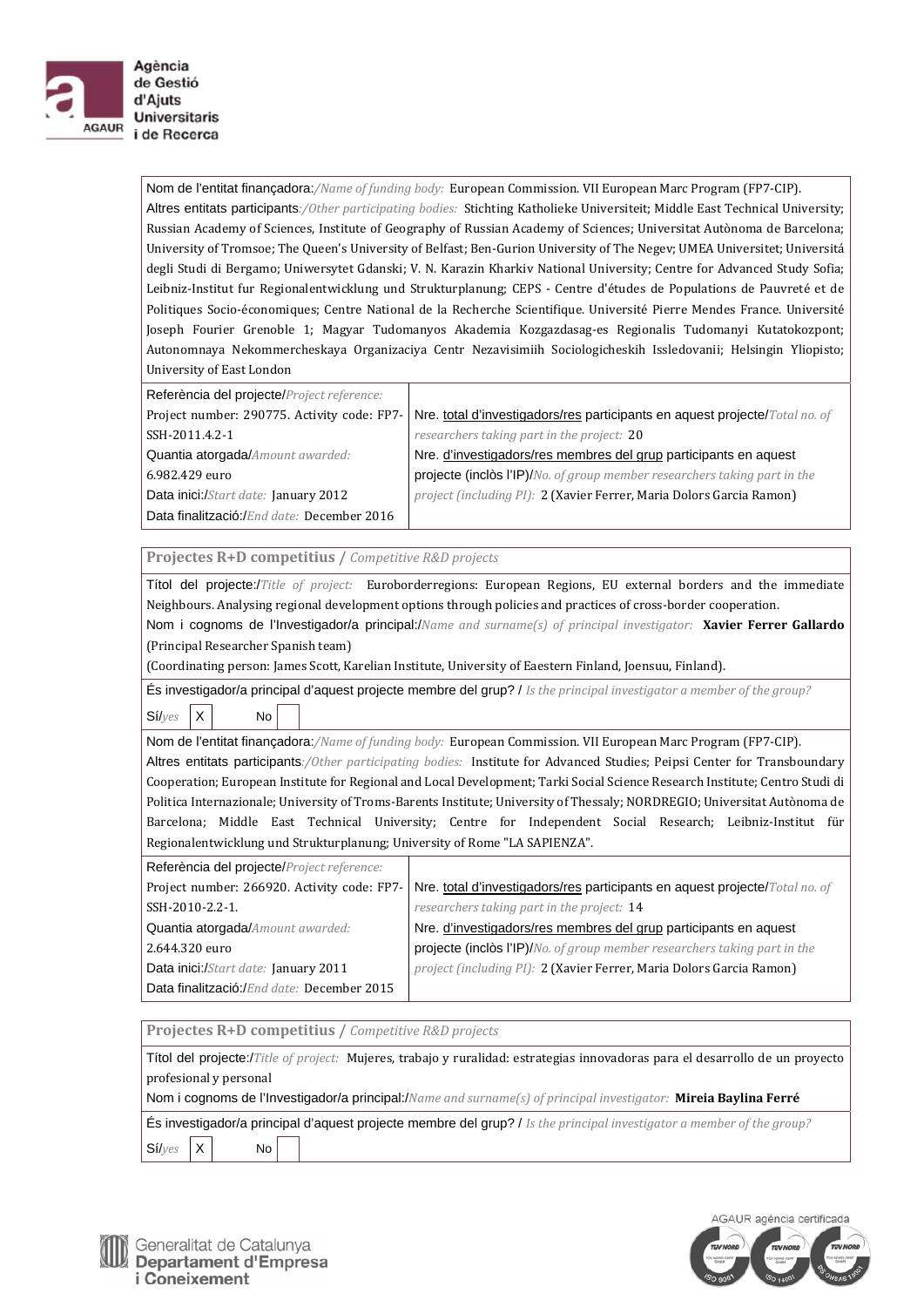

Nom de l'entitat finançadora:/Name of funding body: Instituto de la Mujer, Ministerio de Sanidad, Política Social e Igualdad, Spanish Government.

Altres entitats participants*:/Other participating bodies:* 

| Referència del projecte/Project reference: | Nre. total d'investigadors/res participants en aquest projecte/Total no. of       |
|--------------------------------------------|-----------------------------------------------------------------------------------|
| 2011-0004-INV-00024                        | researchers taking part in the project: 6                                         |
| Quantia atorgada/Amount awarded:           | Nre. d'investigadors/res membres del grup participants en aquest                  |
| 32,173 euro                                | <b>projecte (inclòs l'IP)/</b> No. of group member researchers taking part in the |
| Data inici:/Start date: 2011               | project (including PI): 3 (Maria Dolors Garcia Ramon, Mireia Baylina, Isabel      |
| Data finalització:/End date: 2014          | Salamaña)                                                                         |

**Projectes R+D competitius /** *Competitive R&D projects*

Títol del projecte:/*Title of project:* Estrategies innovadores de les dones professionals pel desenvolupament local I social a la Catalunya rural: un model a imitar?.

Nom i cognoms de l'Investigador/a principal:/*Name and surname(s) of principal investigator:* **Maria Dolors Garcia Ramon**

És investigador/a principal d'aquest projecte membre del grup? / *Is the principal investigator a member of the group?* Sí/*yes* X No

Nom de l'entitat finançadora:/Name of funding body: Institut d'Estudis Catalans/Institute of Catalan Studies Altres entitats participants*:/Other participating bodies:* 

| Referència del projecte/Project reference: | Nre. total d'investigadors/res participants en aquest projecte/Total no. of |
|--------------------------------------------|-----------------------------------------------------------------------------|
| PRO00570                                   | researchers taking part in the project: 5                                   |
| Quantia atorgada/Amount awarded:           | Nre. d'investigadors/res membres del grup participants en aquest            |
| 4.500 euro                                 | projecte (inclòs l'IP)/No. of group member researchers taking part in the   |
| Data inici:/Start date: January 2014       | project (including PI): 3 (Maria Dolors Garcia Ramon, Mireia Baylina, Anna  |
| Data finalització:/End date: December 2014 | Ortiz) (1 member is collaborator: Brais Estevez).                           |

**Projectes R+D competitius /** *Competitive R&D projects*

Títol del projecte:/*Title of project:* Sociabilidad y procesos identitarios de hijos/as de unions mixtas: la mixticidad, entre la inclusion y la construcción social.

Nom i cognoms de l'Investigador/a principal:/*Name and surname(s) of principal investigator:* Dan Rodríguez García

És investigador/a principal d'aquest projecte membre del grup? / *Is the principal investigator a member of the group?* Sí/*yes* No X

Nom de l'entitat finançadora:*/Name of funding body:* Ministerio de Economía y Competitividad, Gobierno de España/Spanish Government.

Altres entitats participants*:/Other participating bodies:* 

| Referència del projecte/Project reference: | Nre. total d'investigadors/res participants en aquest projecte/Total no. of |
|--------------------------------------------|-----------------------------------------------------------------------------|
| CSO2015-63962-R                            | researchers taking part in the project: 4                                   |
| Quantia atorgada/Amount awarded:           | Nre. d'investigadors/res membres del grup participants en aquest            |
| 45,000 euro                                | projecte (inclòs l'IP)/No. of group member researchers taking part in the   |
| Data inici:/Start date: January 2016       | project (including PI): 1 (Anna Ortiz)                                      |
| Data finalització:/End date: December 2019 |                                                                             |

**Projectes R+D competitius /** *Competitive R&D projects*

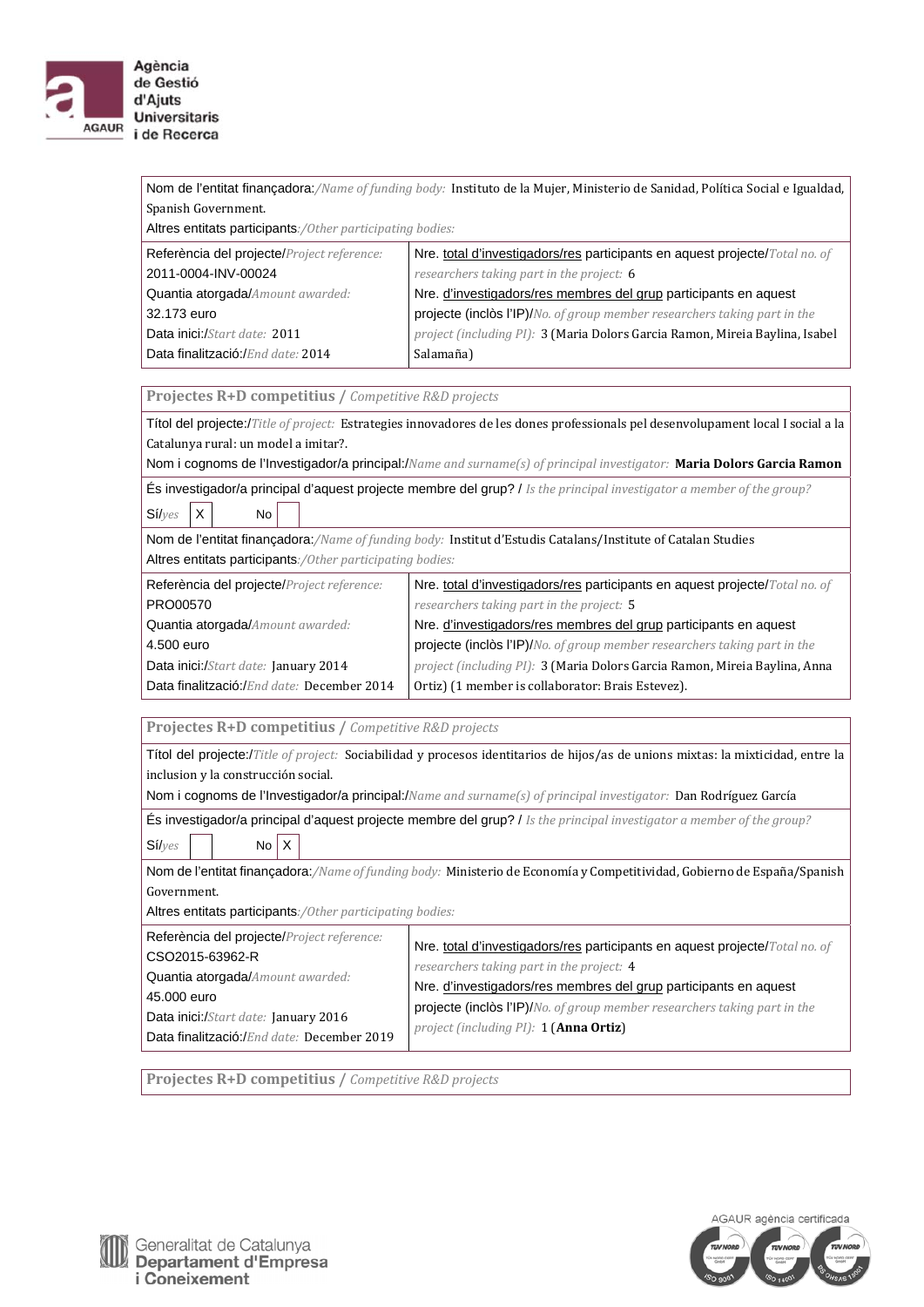

Títol del projecte:/*Title of project:* Cooperación transfronteriza en Europa, una geopolítica a escala local. Análisis en cinco países europeos de buenas prácticas para la integración y el desarrollo global (TRANSBORDERCOP) Nom i cognoms de l'Investigador/a principal:/*Name and surname(s) of principal investigator:* Margarita Castañer & Jaume Feliu.

És investigador/a principal d'aquest projecte membre del grup? / *Is the principal investigator a member of the group?*  $Si/yes$  No  $X$ 

Nom de l'entitat finançadora:/Name of funding body: Ministerio de Economía y Competitividad, Gobierno de España/Spanish Government

Altres entitats participants*:/Other participating bodies:* 

| Referència del projecte/Project reference:<br>CSO2015-67124-R                                                                         | Nre. total d'investigadors/res participants en aquest projecte/Total no. of                                                                                                                                                                       |
|---------------------------------------------------------------------------------------------------------------------------------------|---------------------------------------------------------------------------------------------------------------------------------------------------------------------------------------------------------------------------------------------------|
| Quantia atorgada/Amount awarded:<br>38.720 euro<br>Data inici:/Start date: January 2016<br>Data finalització:/End date: December 2019 | researchers taking part in the project: 8<br>Nre. d'investigadors/res membres del grup participants en aquest<br><b>projecte (inclòs l'IP)/</b> No. of group member researchers taking part in the<br>project (including PI): 1 (Isabel Salamaña) |

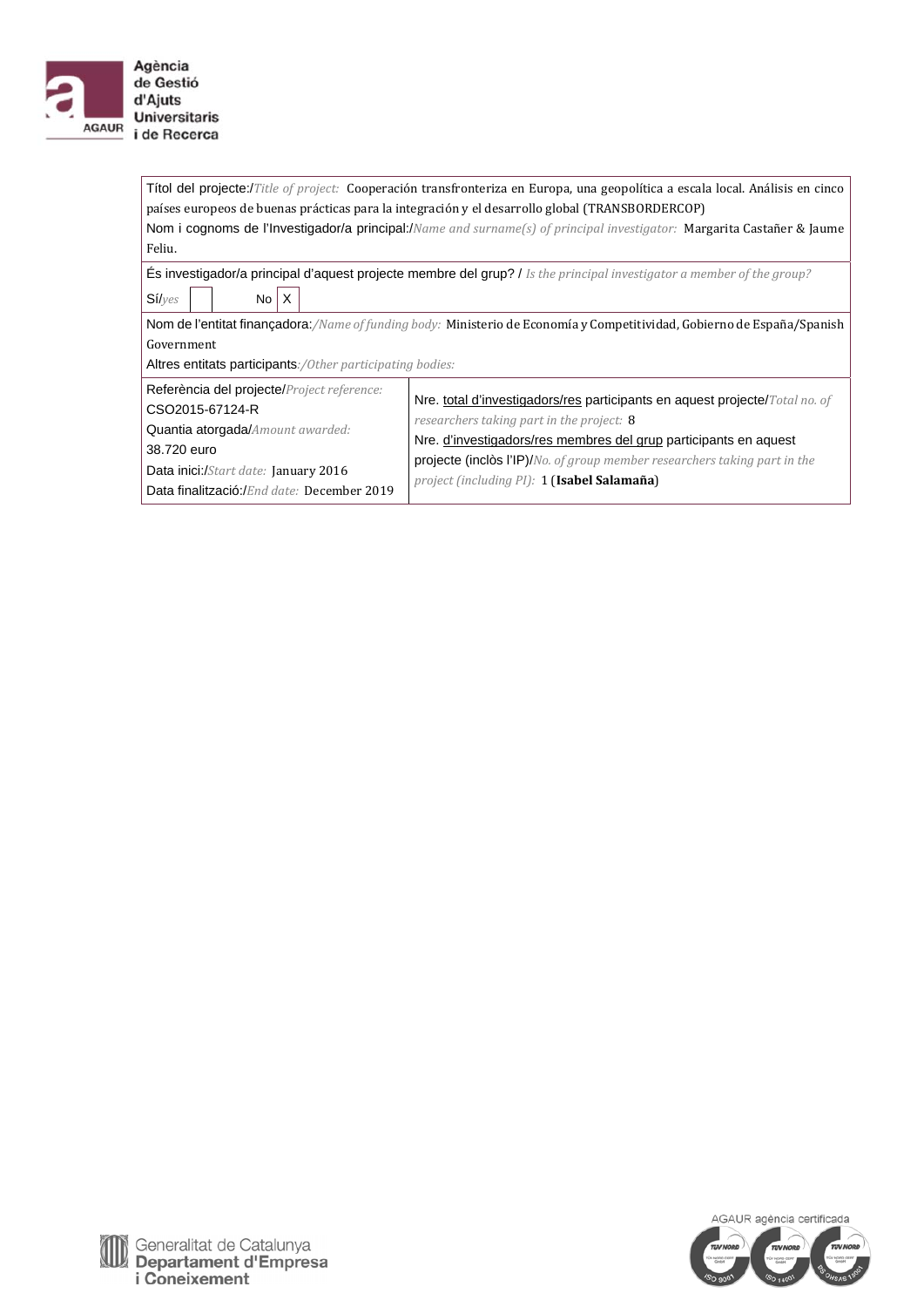

**C) Organització del grup** *Group organisation*

**C.1)** Expliciteu els reptes científics o objectius estratègics del grup per als propers 3 anys tenint en compte que estiguin dirigits a consolidar, mantenir o incrementar la recerca d'excel·lència dins el vostre àmbit, així com la internacionalització i la transferència de coneixement. **(2 pàgines com a màxim)** */ State clearly* the scientific challenges or strategic objectives for the next 3 years, taking into account the fact that the aim is to *consolidate, maintain or increase research of excellence in your field, internationalisation and increase knowledge transfer (maximum 2 pages)*

#### **SCIENTIFIC CHALLENGES AND STRATEGIC OBJECTIVES**

**The main scientific challenge** of the Geography and Gender Research Group (GGG) is to **consolidate the gender approach in Geography** through two broad research lines: (1) **Gendered Urban Geographies** and (2) **Gender and Rurality**. Our project is a continuation of the SGR 2014 but with a noticeable widening of the methodological and theoretical framework.

**The second scientific challenge** is to **innovate** and **enhance** the use of the qualitative methods including collaborative methods and participative action. Moreover, the **intersectional approach will be enhanced.** 

It is worthy to mention right from the beginning that the GGG is first Gender and Geography Research Group of the Catalan and Spanish Geography and **the cohesion of the GGG is very strong** as it is shown in many of the joint publications as well as in the joint collaborations in several international and national projects. 

## **1. GENDERED URBAN GEOGRAPHIES**

Since its creation in 1987 at the UAB, the GGG has introduced and developed the **Gender approach** within the Catalan and Spanish geography in urban and rural issues with a view to internationalize its findings. This challenge went hand in hand with the de development of **qualitative methodology**, which was rarely found in the geography of our country, although it was widely known in international social geography.

Our research has focused on everyday practices and uses of the city and on the development of the feeling of belonging by different social groups, in particular women. Since 2001 we have worked on the integration capacity of the cities (in particular public spaces) taking into account the social, cultural, political and symbolic dimension. The findings of this research have made very clear the need to study the city from a gender approach for a full comprehension and intervention of the urban milieu.

On the basis of our experience and findings in Gender Geography, the GGG has consolidated a pioneer research in Spanish and Catalan geography on the **Geographies of Children and Youth**. The competitive projects in this filed, the organization in 2009 at the UAB of the *Second International Conference on Geographies of Children, Youth and Families* (CSO2008‐04513‐E/SOCI), the participation in international scientific meetings as well as the competitive project on *Geographies of children and youth: Gender, daily life* and spatial practices (FEM2012-34794) are a sign of the excellence achieved in this field. This latest project deals with the configuration and evolution of the everyday life and spatial practices of children and teenagers in different geographical environments and at different scales. The focus is on the evolution of their everyday practices within the context of the present crisis that has strongly increased social and economic inequalities in the social groups' object of our research. Special emphasis has been given to personal and friendship networks, form of socialisation, mobility patterns, meeting places and formative activities. In our results emerges a deepening gender inequality as well as opinions about public spaces by many invisibles users of the city; and these results have to be taken into account by experts and urban planners. A noticeable contribution of the Group has been the introduction to the international literature the European Mediterranean perspective as most of the publications deal with other geographical regions.

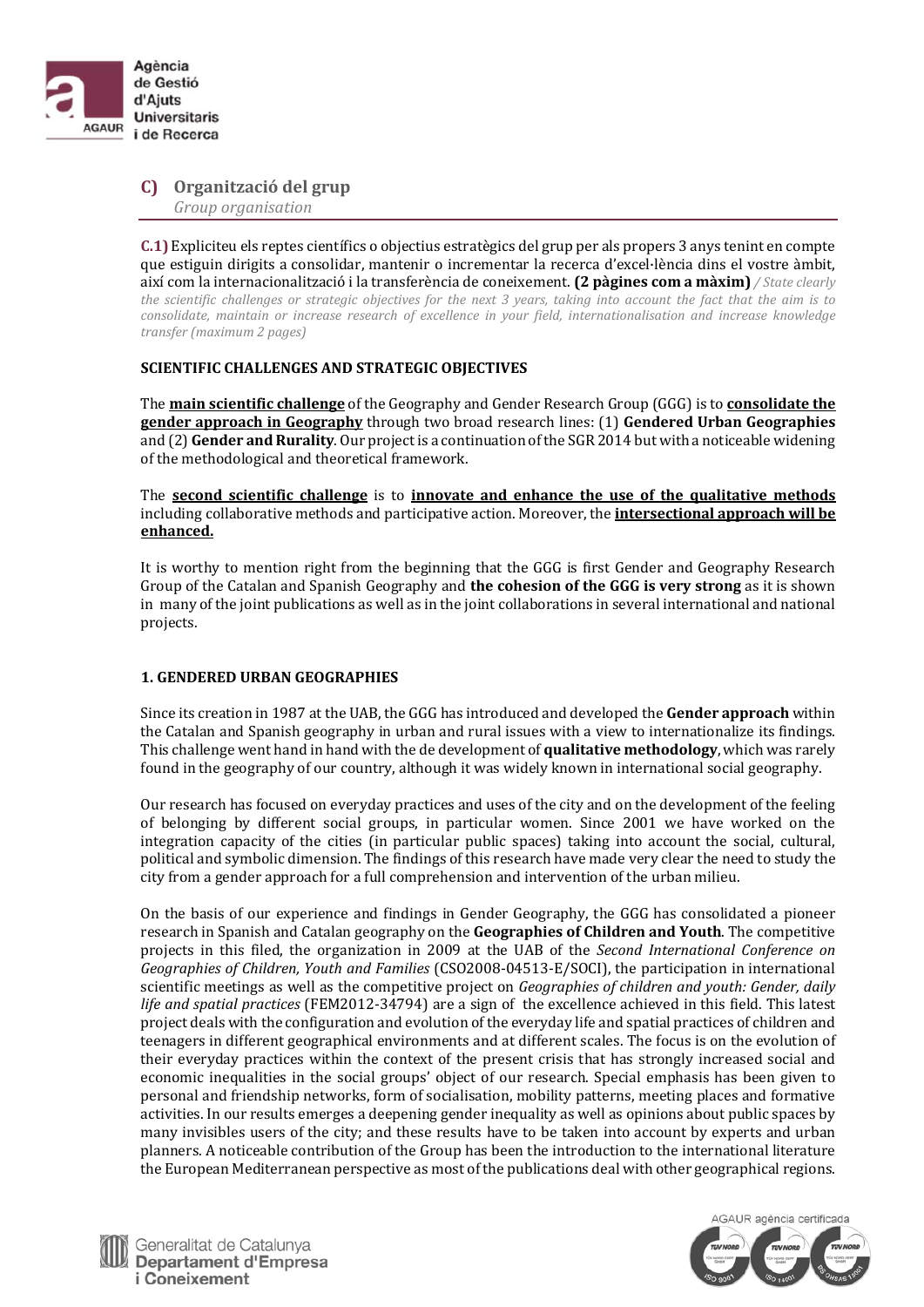

Along this line of research, two international congresses have been organized or will be organized by the GGG at the UAB: The *International Conference on Femninist Geographies and Intersectionality: places, identities and knowledges* in July 2016, and the *IV European Geographies of Sexualities Conference*, that will be held in September 2017. The Conference in 2016 was attended by almost one hundred participants from 21 different countries and dealt with topics such as work and gender contract, identities and representations, intersectional theory, masculinities, methodologies, mobility and others. This Conference reinforced the intersectionality approach of the GGG as it related gender with other power structures (mainly age, sexuality, social class and ethnicity) that constitute the spatial experience of people. The second Conference to be held this September has more than two hundred registrations from all over the world, 5 plenary sessions and 32 paper sessions. It will be a dialogue between gender researchers and activists about how social movements and politics across different scales shape how people experience, resist, enact, and perform their identities in particular in particular gender and sexuality.

**Intercultural <b>relations** and migrations have also become an important topic of research for our Group, as both concepts are very relevant in the study of social inclusion in our present cities, always taking into account gender differences. We are doing research on several topics like the construction of identities of the youth from mixed families; labour mobility in international qualified migrations; migration experiences and feelings of foreign young people in Spanish cities and on migrant' experiences in border cities or in cooperation across the international borders cities. Members of the GGG are doing research along these lines in international projects as well as national ones (see section B. Resource acquisition by the Group).

## **Strategic Objectives of line of research 1:**

- 1) To consolidate the introduction of a gender approach into the analysis of the city at all geographical scales.
- 2) To increase the intersectional analysis (theoretical, empirical, and methodological) in the research on social inclusion in the urban environment.
- 3) To analyze migration within the cities taking into account how the spatial perspective builds up the feeling of place.
- 4) To foster innovation in qualitative methodologies adding new research methods as well as enhancing the previously used ones.

#### **2. GENDER AND RURALITY**

This consolidated line of our research deals now with one **important challenge of our rural milieu that is its depopulation, in particular of young women who were well qualified professionally** (Spain is among the European countries that have undergone the most intense process of rural masculinisation). Social expectations and values in rural communities have been stressed as important drivers for women in the search for alternative lifestyles to an urban environment although some research indicates that women are essential to the social and economic sustainability of rural areas. But at the beginning of 21st century, immigration, new economic initiatives, and the development of infrastructure and services explain how in some areas of Spain, well-educated women decide to stay or to move to the countryside to carry out their professional activity. This is a new phenomenon after many decades of female outmigration (that also occurs in other European regions) and it is very important to document it and to analyze women they cope with their professional and personal activities.

Nevertheless it is worthy to include in the research the study of well-educated men living in the rural areas, in order to **analyze and compare the construction of new femininities and masculinities as well as their social and economic contribution** (of men and women) **to a changing rural environment**. To deepen the future development of this process we have recently included in the research discussions (focus groups) with very young women and men dealing with their experiences and their expectations about the future in order to think over collectively about the future of the rural environment. Up to the present, our empirical research has dealt with two Spanish contrasting regions, Catalonia and Galicia.



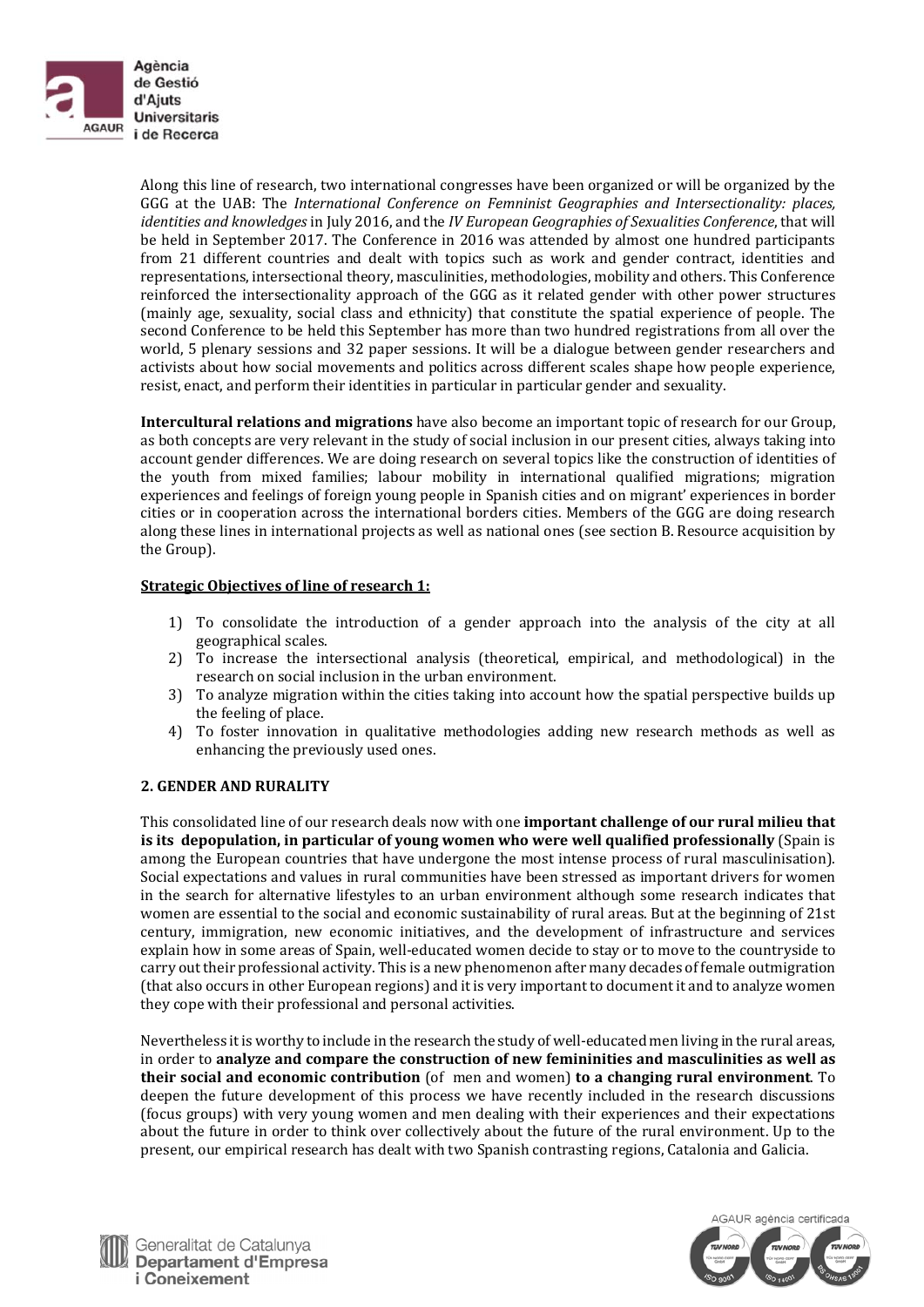

## **Strategic Objectives of the line of research 2:**

- 1) To show and demonstrate that gender power structure is basic in the settlement of population in rural areas.
- 2) To show and demonstrate the relation between rural innovation and social construction of new femininities and masculinities.
- 3) To consider and critically evaluate feminist research on rural masculinities from our own research experience.

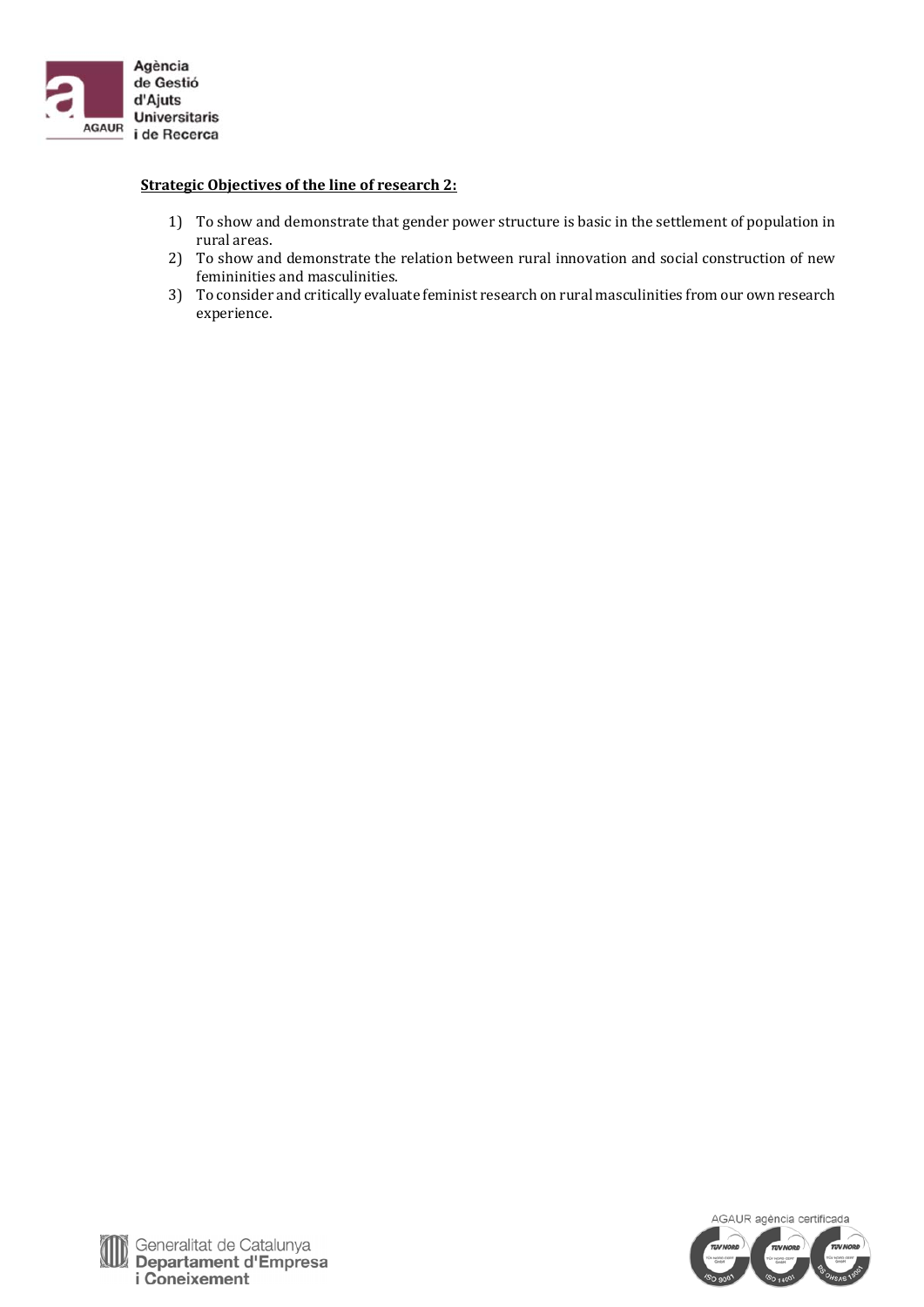

**C.2)** Detalleu l'estructura organitzativa del grup, d'acord amb la seva trajectòria conjunta, els canvis ocorreguts en la composició del grup, i en relació als reptes científics o als objectius estratègics per als propers anys. Podeu fer servir cronogrames, taules i organigrames **(3 pàgines com a màxim)** */ Detail the* structure of the group according to its joint activity, changes occurred in the composition of the group, and its relation to scientific challenges and strategic objectives for next years. You may use timelines, tables and organisation charts *(maximum 3 pages)*

## **STRUCTURE OF THE GEOGRAPHY AND GENDER RESEARCH GROUP (GGG)**

#### Coordinator: **Mireia Baylina Ferré**

Members (7) (number of doctors: 6)

**Mireia Baylina Ferré** (Senior lecturer, Department of Geography, Universitat Autònoma de Barcelona) **Xavier Ferrer Gallardo** (Asssitant professor, Faculty of Humanities, Universitat Pompeu Fabra) **Maria Dolors Garcia Ramon** (Professor emerita, Department of Geography, Universitat Autònoma de Barcelona) 

**Margot Mecca** (Pre-doctoral student, Department of Geography, Universitat Autònoma de Barcelona) **Anna Ortiz Guitart** (Senior lecturer, Department of Geography, Universitat Autònoma de Barcelona) **Maria Prats Ferret** (Senior lecturer, Department of Geography, Universitat Autònoma de Barcelona) **Isabel Salamaña Serra** (Senior lecturer, Department of Geography, Universitat de Girona)

External Colaborators $(6)$  (number of doctors:  $6)$ )

**Alejandro Armas García** (University of Leipzig, Germany) **Lourdes Beneria** (Cornell Univesity, USA) **Brais Estevez Vilarinho** (Universidade Federal da Bahia, Brasil) **Janice Monk** (University of Arizona, USA) **Susana Veleda da Silva** (Universidade Federal Rio Grande do Sul, Brasil) **Perla Zusman** (Consejo de Investigaciones Científicas y Técnicas-CONICET, Argentina)

Thirteen  $(13)$  persons -among members  $(7)$  and collaborators  $(6)$  - are members of the GGG  $(10 \text{ women})$ and 3 men), and 12 of them are doctors. Only one member is not a doctor, who is doing her PhD under the supervision of one member, Maria Prats, with a scholarship of the Generalitat de Catalunya (FI-DGR 2015). Out of the seven members, five are from the UAB, one from the Universitat de Girona and one from the Universitat Pompeu Fabra. Among the six collaborators, one is from the University of Leipzig (Germany), one from Cornell University (USA), one from Universidade Federal de Bahia, (Brazil), one from University of Arizona (USA), one from Universidade Federal Rio Grande do Sul (Brasil) and one from CONACIT (Argentina). All of them have worked with the GGG for long time and were members of the previous SGR 2014-16 with the exception of Alejandro Armas from Leipzig (who had already been working with us in several occasions).

The central pivot of the GGG is the gender approach and the development of qualitative methodologies in geography. The GGG has also been pioneer in Catalonia and Spain in introducing research on social and cultural geography, as well as on qualitative methods in geography. Therefore, the gender approach, within the social and cultural geography, is the general framework where all the researchers of the GGG work and they do along the two lines of research above mentioned.

All the members of the GGG (Mireia Baylina, Xavier Ferrer, Maria Dolors Garcia Ramon, Margot Mecca, Anna Ortiz, Maria Prats and Isabel Salamaña) have worked or work now along the first line of research that is Gendered Urban Geographies, and they do this research through competitive European and Spanish research projects (5 of them are listed in section B. Acquisition of resources). As it was mentioned in section C.1. this first line of research has a long tradition in the GGG (since 2000) and 6 out of the 7 PhD thesis presented between 2014 and 2017 deal with this topic, whereas the other PhD could be classified



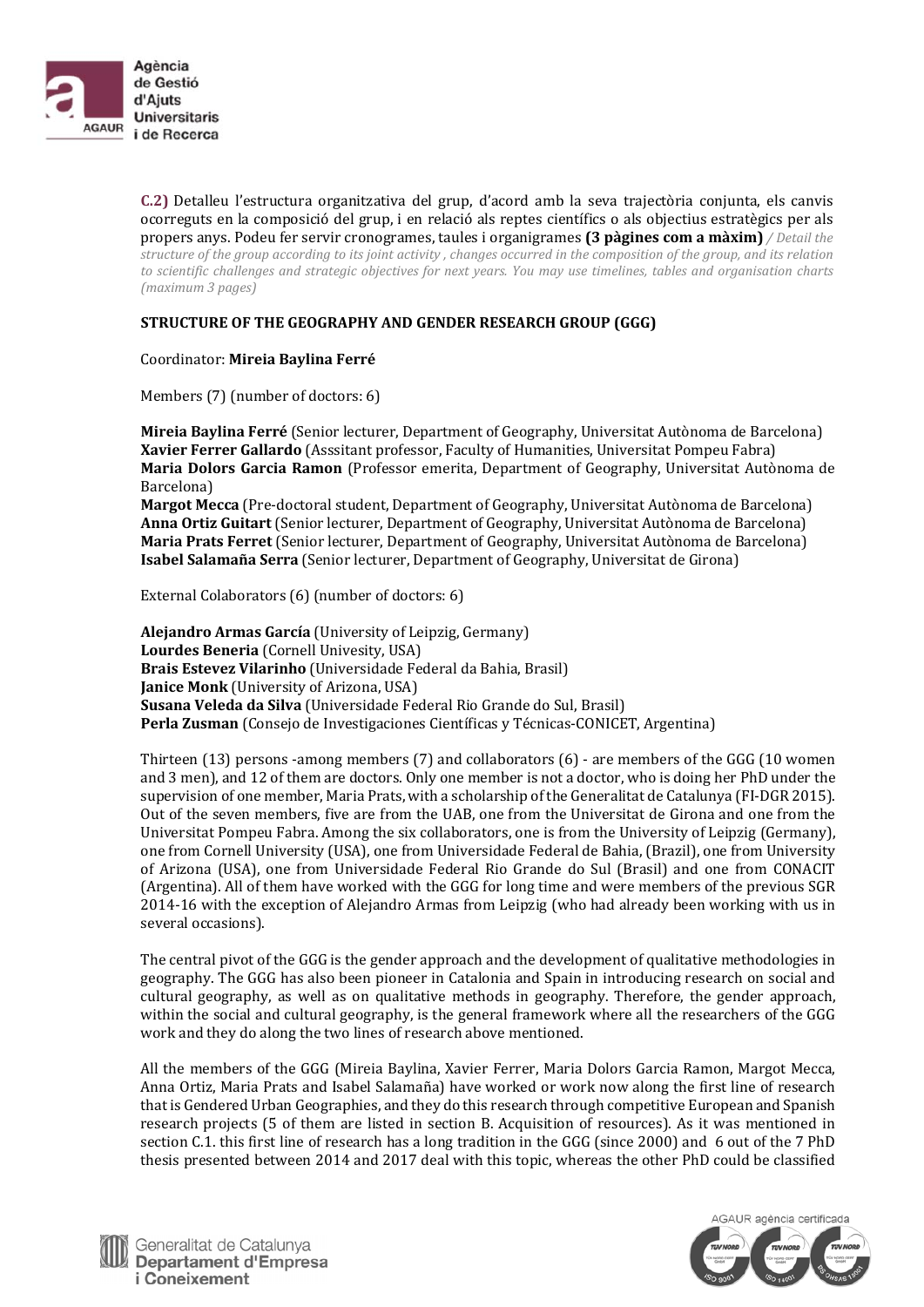

between the rural and urban lines of research. The PhD candidate, Margot Mecca, works also along the Gendered Urban Geographies with her thesis on *Les practiques espacials, la mobilitat i el gènere en persones adolescents-joves durant la nit*. In addition, seven out of the 11 Mater's thesis chaired by members of the GGG between 2014-2017 are along this line of research. Also, a large number of the joint publications are product of this research line (9 of the 15 mentioned in this application, 8 of them published in international indexed journals or in books by international and prestigious publishers). This joint research is displayed very clearly with the publication of the book *Espacios públicos, género y diversidad. Geografías para unas ciudades inclusivas*, edited by Maria Dolors Garcia Ramon, Anna Ortiz and Maria Prats (Barcelona, Icaria 2014). Two members of the GGG (Mireia Baylina and Isabel Salamaña) as well as two collaborators (Alejandro Armas and Brais Estevez) have also written several chapters. The book includes theoretical, empirical as well as methodological contributions on the relation between public urban spaces ands citizenship from a gender and intersectional perspective. It is a very useful book for a wide array of public (researchers as well as planners) and it is highly innovative as gender -together with interseccionality- are the pivotal points for explanation.

Three members work in the second research line, Gender and Rurality (Mireia Baylina, Maria Dolors Garcia Ramon and Isabel Salamaña). This line, developed by the GGG since 1987, goes ahead from 2011 with new challenges derived from all the socioeconomic and spatial transformations of the past decade. This research is developed through five of the projects mentioned in this application (section B. Resources acquisition). The results are reflected in three of the 15 publications, edited by indexed journals or by international first-ranked editorials. The GGG has supervised four Master thesis in this line.

The collaborative relation with the members who are just collaborators dates from long time ago and most of them (5 out of 6) were already in the previous SGR 2014-16 and the new one, Alejandro Armas, did his PhD with a former collaborator, Dr. Luz Marina Garcia Herrera. The fact that all they are members of international institutions shows the relevance that the GGG gives to the internationalization of research.

The GGG organizes seminars of discussion quite often during the academic year and the members, and some of the collaborators attend them. They usually take place on Fridays morning. The seminars deal with some new and original topic related to our research. The first part is an internal meeting of the GGG and the second includes a lecture and a reading discussion. The seminars are open to all our PhD candidates, master students as well as other members of the Department and the Faculty of Arts. Young academics and PhD candidates find these seminars extremely useful and encouraging for their research. We plan to follow this kind of successful seminars during the next three years.

**The** GGG is a Consolidated Group of Research with the present Principal Investigator (Mireia Baylina) since 2014, and it is the continuation of a Group of Research (with PI as Maria Dolors Garcia Ramon) that has been **funded and recognized since 1995 by the Generalitat de Catalunya**. See information below: 

Ajuda als Grups de Recerca de Qualitat 1995-1998. Comissionat per la Recerca. Generalitat de Catalunya SGR00028. Coord.: Maria Dolors Garcia Ramon. (33.837 euros)

Ajuda als Grups de Recerca de Qualitat 1998-2000. Comissionat per la Recerca. Generalitat de Catalunya, SGR98054. Coord.: Maria Dolors Garcia Ramon. (12.621 euros)

Ajuda als Grups de Recerca de Qualitat 2000-2002. Comissionat per la Recerca. Generalitat de Catalunya, SGR00049. Coord.: Maria Dolors Garcia Ramon (15.025 euros)

Ajuda als Grups de Recerca Consolidats 2002-2004, Comissionat per la Recerca. Generalitat de Catalunya, SGR-00152, (12.600 euros)

Ajuda als Grups de Recerca Consolidats 2005-0009. Comissionat per la Recerca (Generalitat de Catalunya) 2005SGR-00336. Coord.: Maria Dolors Garcia Ramon, Coordin. Junior: Mireia Baylina (36.000 euros)

Ajuda als Grups de Recerca Consolidats 2009-2013 Comissionat per la Recerca (Generalitat de Catalunya),



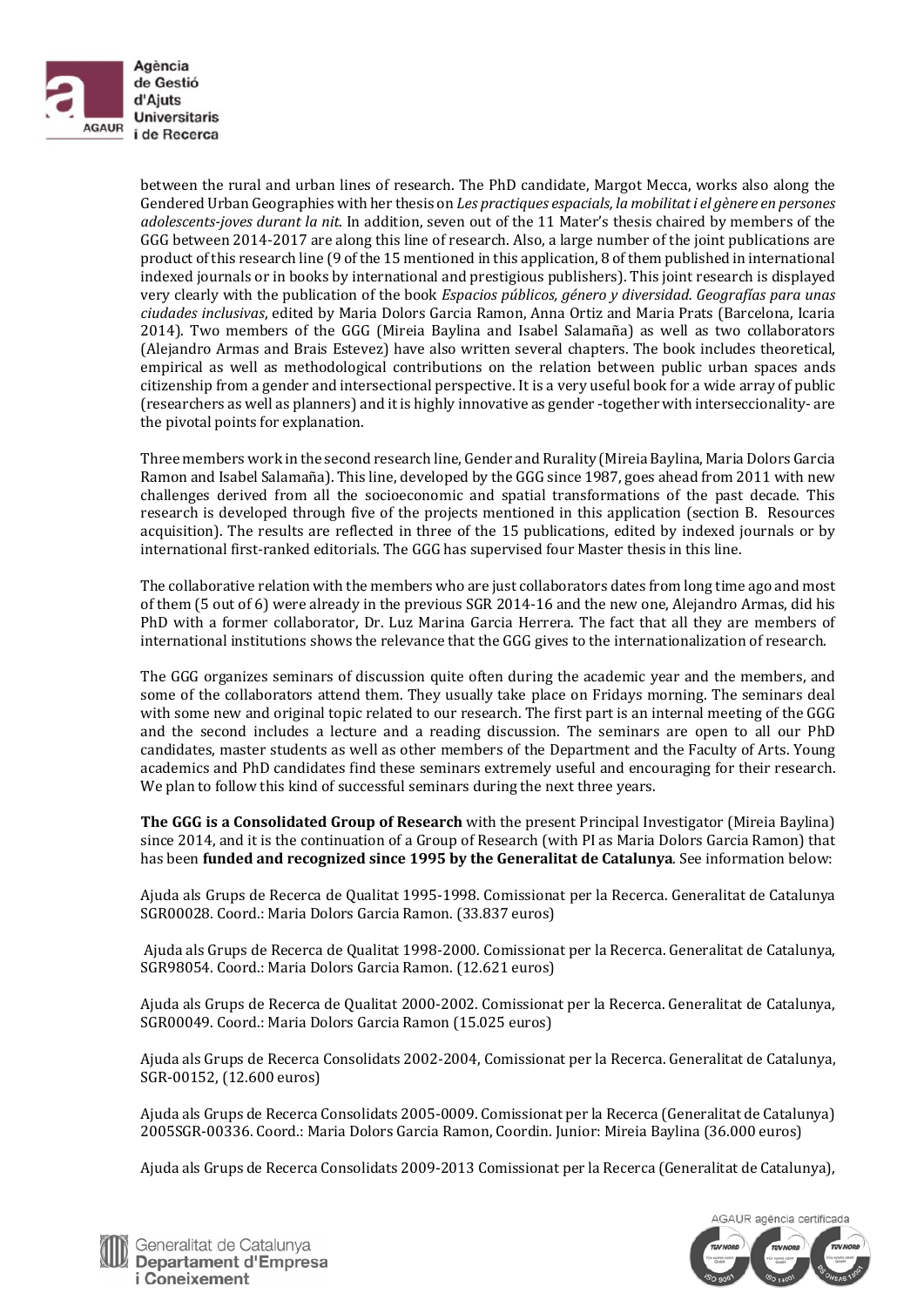

2009SGR- 1321. Coord.: Maria Dolors Garcia Ramon. Coord. Junior: Mireia Baylina (43.000 euros)

Ajuda als Grups de Recerca Consolidats 2014-2016 Comissionat per la Recerca (Generalitat de Catalunya), 2014SGR- 616, Coord.: Mireia Baylina (18.000 euros)



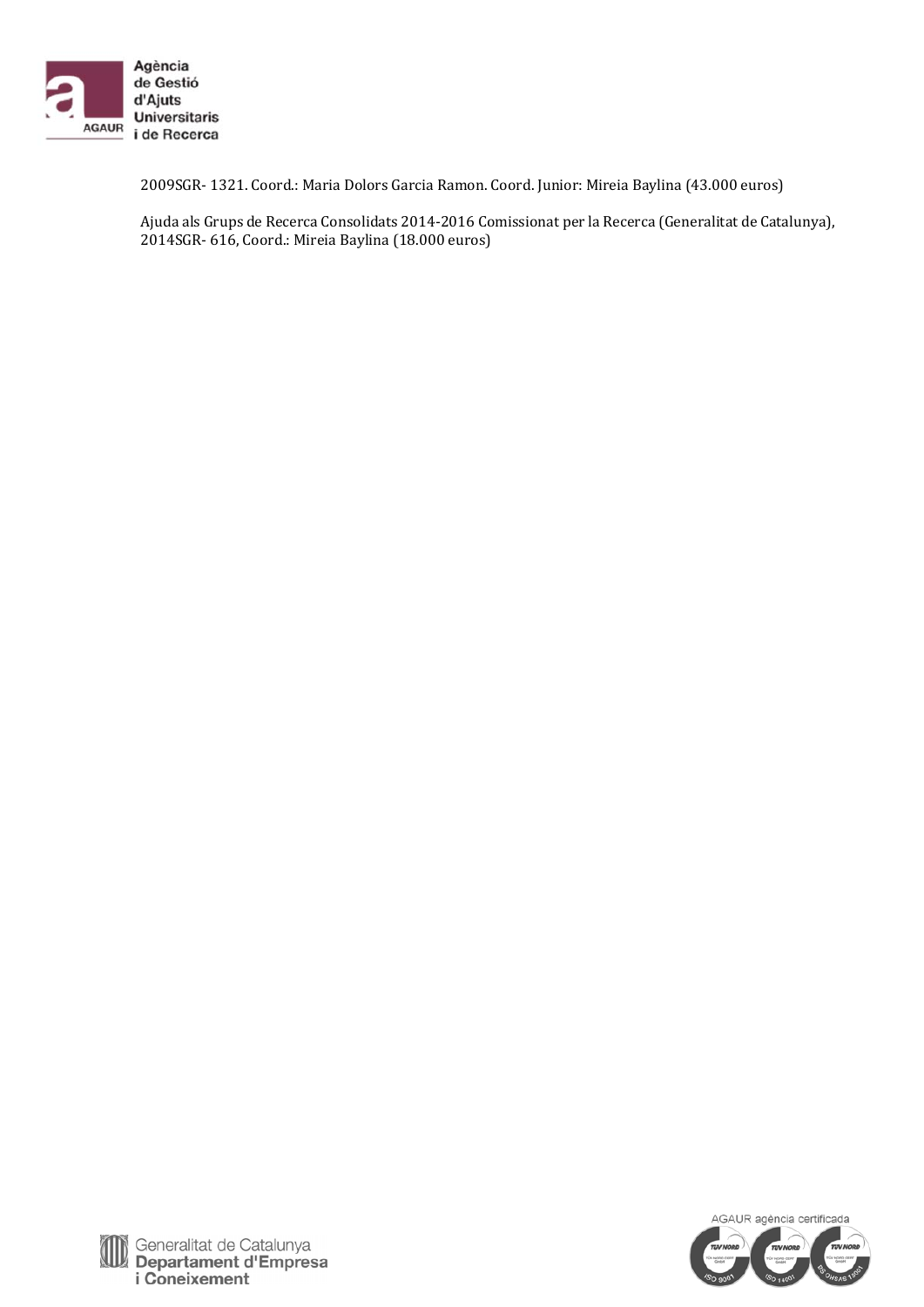

**C.3)** Destaqueu, quines accions realitzades o previstes pel grup referents a la inclusió de la perspectiva RRI (gènere, participació ciutadana, accés obert, ètica, educació científica i governança) en la concepció, l'inici i el desenvolupament de l'activitat i la transferència dels resultats de la recerca del grup i en les accions de divulgació científica **(3 pàgines com a màxim)** */ Highlight which action the group takes to include RRI (gender, public participation, open access, ethics, scientific education, governance) in the conception, initiation,* development and transfer of the results of the group's research and in the scientific dissemination of these results *(màximum 3 pages).*

The Geography and Gender Research Group (GGG) works according to the basic principles that should inspire a research, from the freedom to choose it, the honesty applicable to all phases of the research work (initial formulation of the hypotheses, methodological design, analysis of data, publication of the results) and the responsibility to ensure that the research is done in accordance with the UAB's research basic principles and the conditions defined by the funding institutions.

**Gender equality** is central in our research activity and defines the type of group we are. This means the GGG group is completely aligned with the aims of the Research and Responsible Innovation perspective (RRI) which includes the relationship between scientific development and society's values, needs and expectations. The consolidation of the gender perspective in geography is our goal and main challenge, a will for the transformation of the discipline and the society. Therefore, in the case of the RRI area of gender equality, the GGG demonstrates a sustained commitment over time to make geography a discipline that does not ignore half of the human population, neither in their experiences nor in their needs and expectations. The GGG maintains a firm stance on gender equality, not only in the research (process and content) but also in the teaching, management and knowledge transfer activities towards society developed by its members as it is shown in the following activities:

The GGG is a member of the **Commission on Gender and Geography of the International Geographical Union** (IGU) since its creation in 1988. Maria Dolors Garcia Ramon was a founding member and secretary  $(1988-1996)$  and Mireia Baylina has served as a member of the Steering committee  $(2008-2013)$ . This organization has awarded Dr. Garcia Ramon the Lauréat d'Honneur (Beijing, August 2016) in recognition of her career and close collaboration with the IGU.

At the international level, Maria Dolors Garcia Ramon has been elected a member of the **Society of Woman** Geographers (since 1995).

The GGG is also a member of the **National Women's Council Council of Catalonia** (CNDC) with three representatives (Maria Prats, Maria Dolors Garcia Ramon and Isabel Salamaña), regularly participating in the two annual plenary meetings conducted by the CNDC throughout the Catalan territory.

The GGG is a member of the **Inter‐University Women and Gender Studies Institute** (IIEDG) since its creation in 2008, and its members have been involved since then in its main governing and management bodies. As members of the of the Standing Committee Maria Prats has served from 2008 to 2013 and Isabel Salamaña is serving since 2013. The IIEDG promotes the *Official Interuniversity Master's Degree in Women, Gender and Citizenship Studies*. Different group members have served as Final Master's Project Coordinators: Maria Prats (2008-2011), Anna Ortiz (2011-2015) and Isabel Salamaña is the present Coordinator since 2015. The IIEDG promotes also the *Interuniversity Doctoral Program in Gender Studies: Cultures, Societies and Policies*. Mireia Baylina is serving as a member of the Doctorate Academic Committee since 2013 and she is the Coordinator of this Program at the UAB since it has started in 2015. In this framework GGG members participate in the plenary meetings and academic events and are faculty members of both the Master and the Doctoral Program (Maria Dolors Garcia Ramon, Maria Prats, Isabel Salamaña, Anna Ortiz, Mireia Baylina).



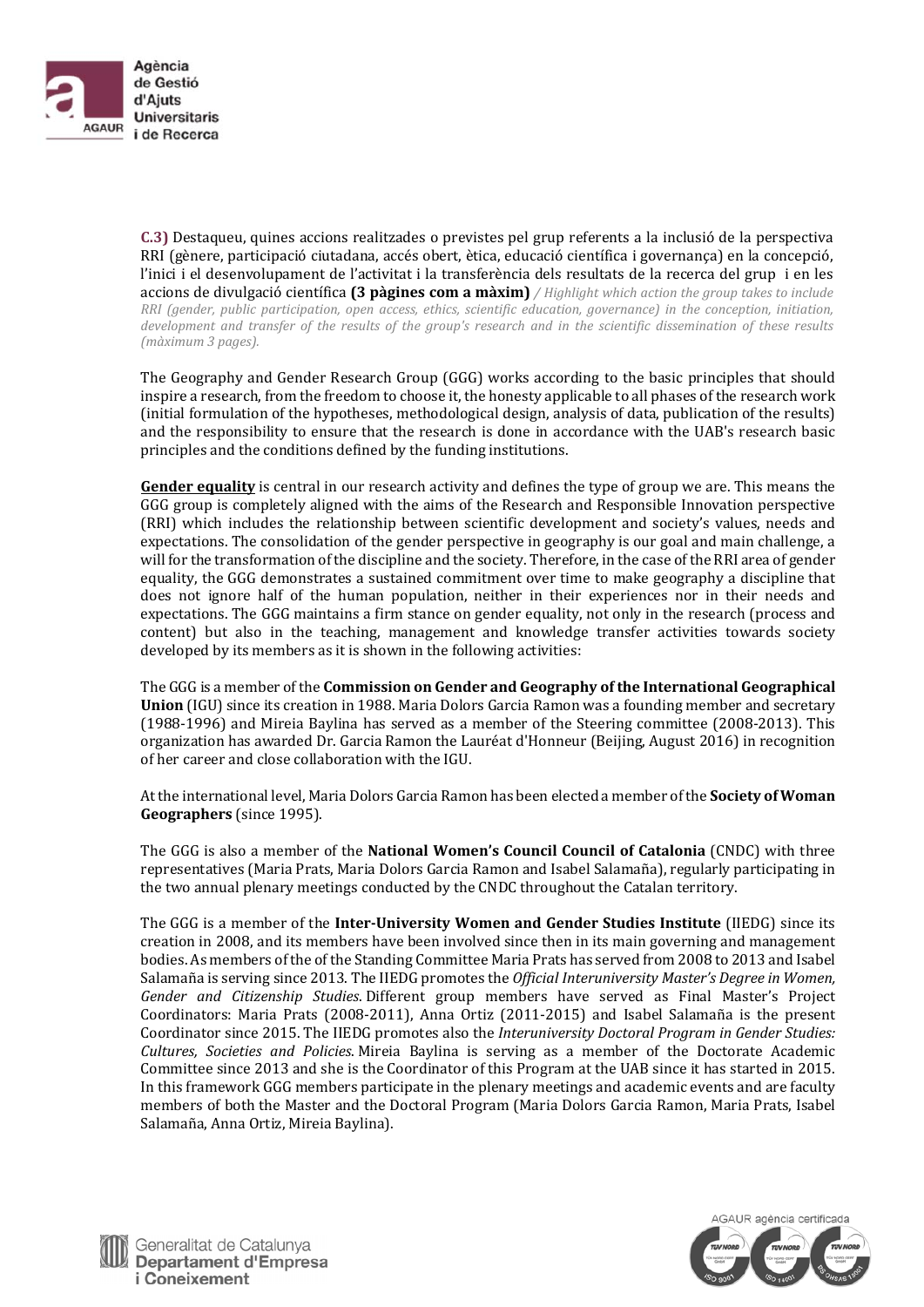

The GGG also participates in the management and teaching at the **UAB's Minor in Gender Studies** since its beginning and Maria Prats, is the Minor's coordinator since 2015. GGG members of the group are members of the Study Committee for the preparation of a **new Interdisciplinary Degree in Gender Studies**, driven and coordinated by the UAB's Faculty of Arts. Maria Prats has been a member of the founding commission created in fall 2016 and has been replaced by Anna Ortiz since April 2017.

GGG contributes to the Advisory Council of the UAB's Observatory for Equality (Maria Dolors Garcia Ramon, Maria Prats and Mireia Baylina).

GGG follows the **UAB's Code of Best Practices in research** (Council of Government's Agreement 30.1.13), which, in the case of research with human beings, requests that the people participating in the research is informed about its purpose, inconvenience and benefits and the explicit consent of the participants or their legal representatives or guardians, if they are minor, are required. Consent is also required to capture images of these people developing their activities or on participatory walks in the city. Likewise, GGG maintains the confidentiality of the data obtained in accordance with the provisions of the personal data protection regulations, do not transfer them to other projects and/or researchers without authorization. When participation of UAB students is foreseen, it is guaranteed and it is also explained, that they are included in a voluntary and freely. GGG records the data in a clear way, identifying who has produced them and on what date and conserves them, in physical and computer support in the centre where we carry out the research. All the members of the team have access to it.

These **ethical principles** have urged members of the GGG to participate in Solidarity Autonomous Foundation activities as members of the Advisory Council for education for the development (Maria Prats). On the other hand, Mireia Baylina and Maria Dolors Garcia Ramon, as coordinator of the Doctorate Program in Geography and member of the Academic Committee of the Program, respectively, have organized a conference and debate session in December 2016 with the representative of the UAB's Ethics Commission on Animal and Human Experimentation in Social and Human Sciences, to know how to apply the code of good practices in the research of doctoral students and researchers in our Department.

Results dissemination is obviously an ethical duty for the researchers. We would like to increase **open access** to our scientific results, publishing in open access journals. In any case, the publications derived from our research will be in accordance with the same criteria of honesty and rigor mentioned: the UAB membership will be recorded as well as the acknowledgments to the people and institutions that have contributed to it, including technical support staff (for example, in the elaboration of cartography), and the funding support obtained to carry out the research. The same will be done when GGG members disseminate research in the informative media.

**Social actors and citizens** have been involved in our research from the beginning. GGG member Isabel Salamaña, has developed a long and relevant career at the Girona's local government (she has been a Girona's City Council member from 1992 to 2011, with direct responsibility in areas such as the Environment and Territorial and Strategic Planning, Presidency and Mobility, Safety and Urban Planning) bringing an added value to our group. Dr. Salamaña promoted and was responsible, among others, for the Plan for everyday spaces and for intergenerational relations and the playgrounds as spaces for coexistence and civility, an initiative closely linked to our research. According to this purpose of linking social actors and citizens to research, all our research includes a very important initial part of in depth interviews with social agents (technicians, educators, politicians...) taking into account their diversity and favouring the visibility and voice of socially vulnerable people. In some cases, we have worked with them collaboratively (for example working with high school students and collaborating with teachers who have included our research in their programs). Discussion and results presentation sessions have also been developed.

GGG's researchers are especially sensitive to the **promotion of formal and informal scientific education**. Some of the members have done research, for example, in the informal learning of young girls about issues of access, use and experience in the public space bearing in mind the normative structure of a patriarchal society; and research is carried out on how young boys and girls learn informally from their activities in social movements, to resist and act in rural societies that are still very conservative or even



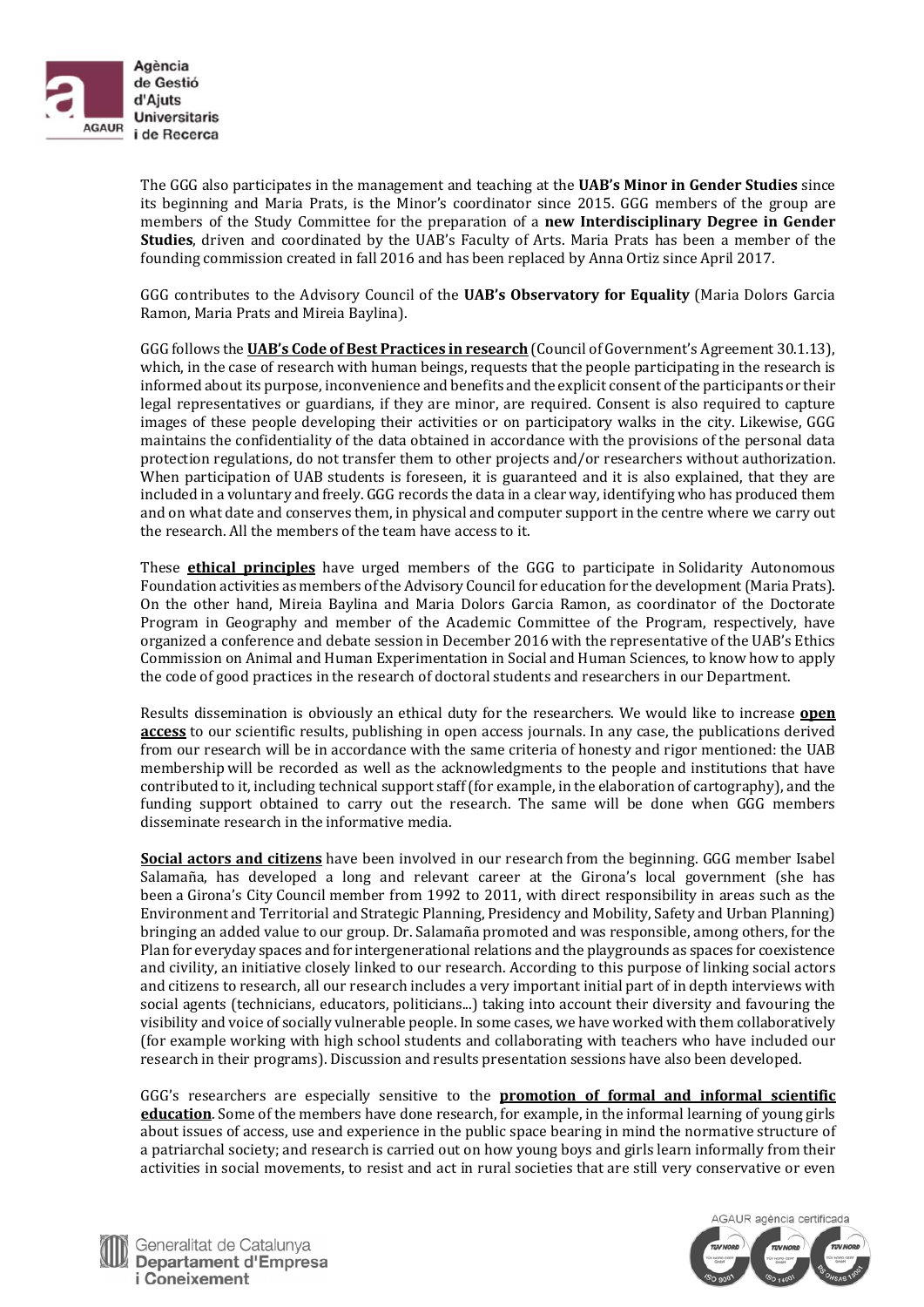

oppressive towards certain groups (see section A.1.). Finally, **governance** issues are also addressed, in particular in gender and rurality research, when women have become visible in government positions in their municipalities or when they have been explicitly referred to in the literature.

**Scientific innovation** also involves publicizing and analysing innovative social initiatives. GGG shows experiences of innovative entrepreneurship in the rural world lead by young adults with university education who transfer their training to the entrepreneurial project. In this sense, GGG brings back to the social and scientific world the activity they develop. RRI perspective becomes central in the activities developed by GGG members, from the project conception to its development and in the results transfer. GGG plans for the future will deep and enhance this dimension.



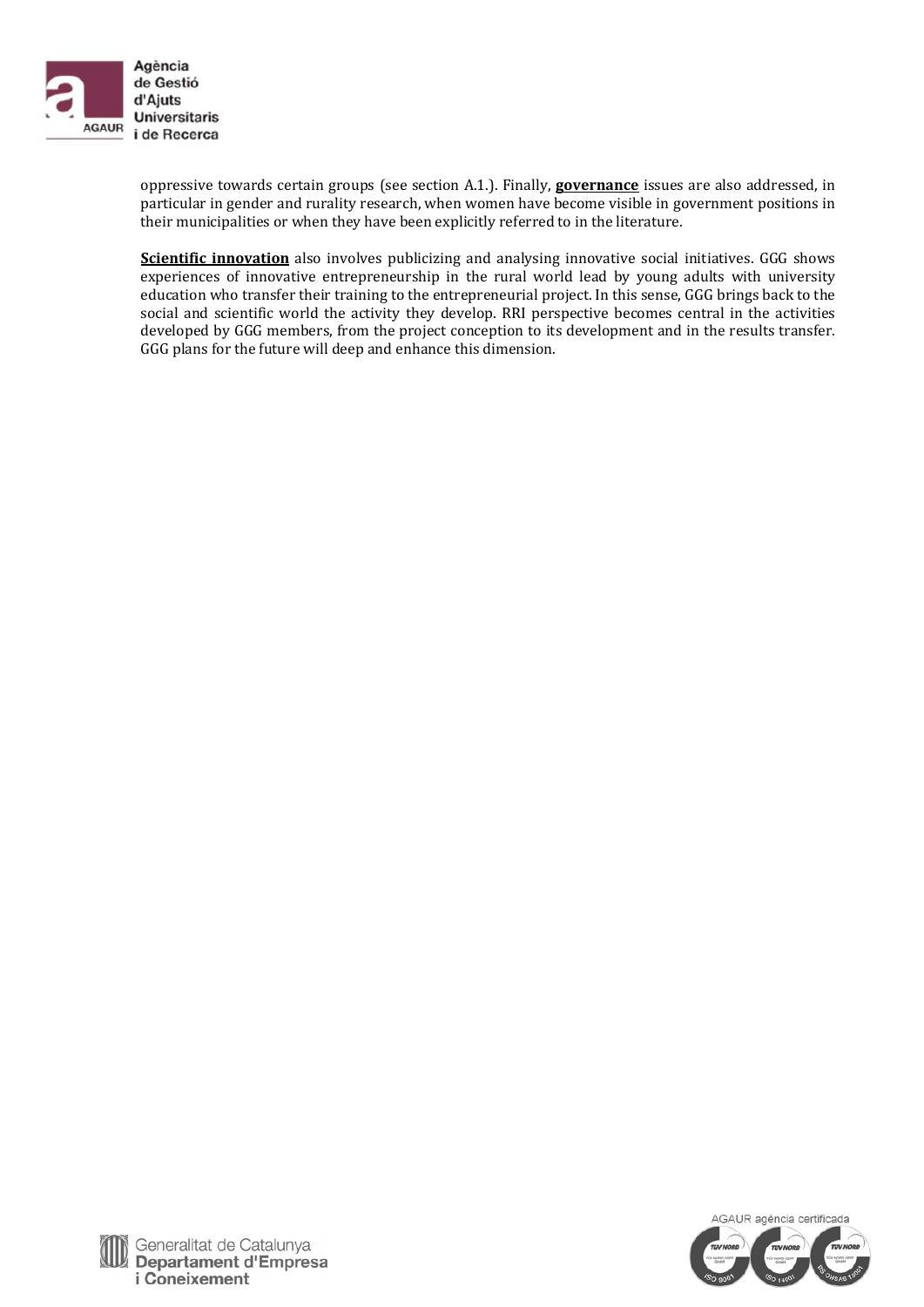

**C.4)** Inclogueu en aquest apartat, també, les activitats de supervisió que els membres els grup facin a personal en formació que sobretot destaqueu la capacitat formativa del grup en relació amb la transmissió a personal novell de coneixement i estratègies dirigides a fomentar l'impacte social de la recerca i la participació o el lideratge del grup en activitats formatives i màsters **(2 pàgines com a màxim)** */ Include* also in this section any supervision undertaken by group members of staff in training and the group's training capabilities to transfer to new staff of knowledge and strategies directed at new lines of production of impact results and participation *or leadership of training activities and master's degree courses (maximum 2 page)*

## **GROUP'S TRAINING CAPABILITIES**

Group's training capabilities are quite relevant as we participate in teaching at the bachelor's master and PhD level in topics related to our research, and we reinforce the introduction of the gender approach in geography at all levels of university teaching and research.

TEACHING IN BACHELOR'S, MASTER'S AND MINOR COURSES

The members of the GGG are **teaching courses at all university levels**, in particular in the degrees *Grau de Geografia I Ordenació del Territori* (UAB) and in the *Grau de Geografia, Ordenació del Terriotori i Gestió del Mediambient* (UdG) on courses like Gender and Geography and Social and Cultural Geography as well as in other degrees where the members are also teaching, like *Grau d'Humanitats* (UPF) and *Grau d'Educació* (UAB). 

Members of the GGG are also **teaching at the** *Official Interuniversity Master's Degree in Women, Gender and Citizenship Studies* since its creation in 2018 (Maria Dolors Garcia Ramon, Maria Prats, Isabel Salamaña, Anna, Ortiz, Mireia Baylina) in a subject titled *Dones i Espais: món urbà i urbà* (also on the online version). They also introduce gender and feminist methodologies in other Masters like *Master Oficial en Estudis Terriorials i de Població* (UAB, Anna Ortiz) and in the *Master en Canvi ambiental: analisi i gestió* (UdG, Isabel Salamaña). 

They also teach at the **Minor in Gender Studies** of the UAB since its creation with the subject Geography and Gender (Mireia Baylina).

CHARING MASTERS THESIS AND *TREBALLS DE FI DE GRAU* (research papers at the end of the bachelor's degree) 

The members of the GGG have been supervisors of several *Treballs de Fi de Grau* with gender contents and have chaired **11 Master's thesis** in the period between 2014–2017 (also with a strong gender perspective): 

Sara González Pérez: "Los huertos escolares en el Vallès Occidental: una herramienta multidisciplinar", Màster Oficial en Estudis Estudis Territorials i de la Població, 16 setembre 2014, Universitat Autònoma de Barcelona (Dirs. Anna Ortiz i Àngel Cebollada).

Dafne Saldaña Blasco: "El pati de l'escola en igualtat. Diagnòstic i intervanció de gènere a l'espai d'esbarjo", Màster Oficial Interuniversitari en Estudis de Dones, Gènere i Ciutadania, 9 de setembre 2014, Universitat de Barcelona. (Dir. Anna Ortiz).

Alba Sala Vidal: "Pla de barris del Puig i l'Eixample de Llevant. Un abans i un després", Màster Oficial en Estudis d'Ordenació del Territori i de la Població, 15 setembre 2015, Universitat Autònoma de Barcelona. (Dir. Anna Ortiz)

Mar Miralles Maeztu: "Les joves i les estratègies urbanes de control social a l'espai públic. Una aproximació teórica", Màster Oficial en Estudis d'Ordenació del Territori i de la Població, 14 setembre 2016, Universitat Autònoma de Barcelona. (Dir. Anna Ortiz)



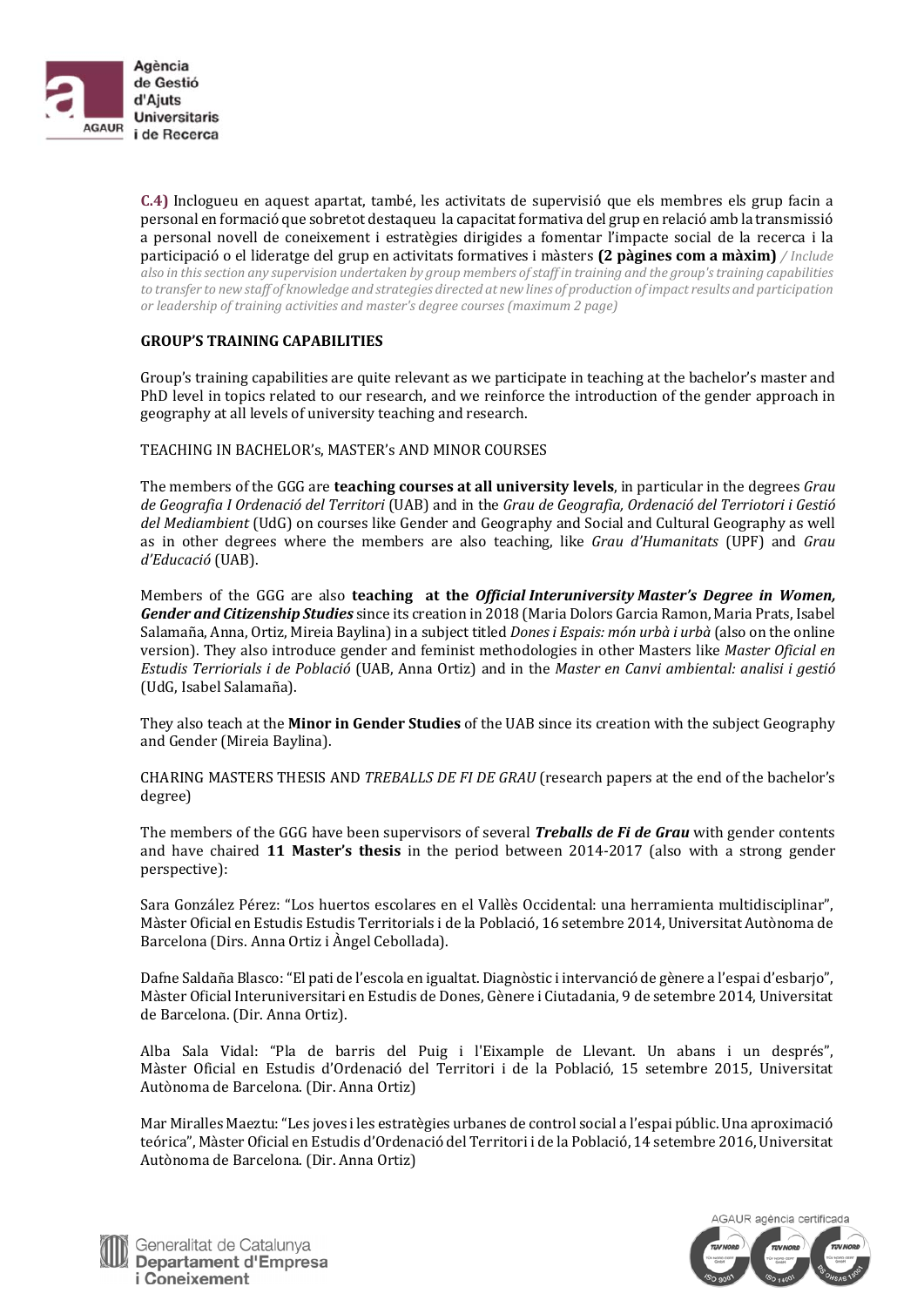

Mar Miralles Maeztu: "La percepció de les joves de les estratègies urbanes de control social a l'espai públic". Màster Interuniversitario en Políticas y Planificació para las Ciudades, el Ambiente y el Paisaje, 14 setembre 2016, Universitat Autònoma de Barcelona. (Dir. Anna Ortiz)

Núria Tatjer Olivé: "La política de cooperació al desenvolupament catalana. La crisi ha desmantellat la inclusió de l'enfocament de gènere?", Màster Oficial Interuniversitari en Estudis de Dones, Gènere i Ciutadania, setembre 2016, Universitat de Barcelona (Dir. Maria Prats)

Mireia Vehí Cantenys: "Anàlisi amb perspectiva de gènere del Pla de barris de la Marca de l'Ham de Figueres", Màster Oficial Interuniversitari en Estudis de Dones, Gènere i Ciutadania, setembre 2014, Universitat de Barcelona (Dir. Maria Prats)

M. Scotti i Ch. Signorini: "Una proposta a Girona per senare ferite territorial", 2014, Scuola di Archittetura, Universitá Politecnico di Milano (dir. Isabel Salamaña)

Christina Werckmeister: "Cuando el lugar importa: diseño de una política pública de igualdad para el territorio histórico de Alava", Màster Oficial Interuniversitari en Estudis de Dones, Gènere i Ciutadania, setembre 2016, Universitat de Barcelona (Dir. Mireia Baylina)

Nieves Mendez Olaya: "Vida cotidiana y relaciones de género de las mujeres rurales de Aquin, Haití", Màster Oficial Interuniversitari en Estudis de Dones, Gènere i Ciutadania, setembre 2016, Universitat de Barcelona (Dir. Mireia Baylina)

Mireia Garcia: "Món rural i identitats de gènere. Un estat de la qüestió des de la geografia", Màster Oficial Interuniversitari en Estudis de Dones, Gènere i Ciutadania, setembre 2016, Universitat de Barcelona (Dir. Mireia Baylina)

#### PHD SUPERVISIONS

GGG members have supervised **7 PhD students** within the period 2014-17:

Adrián Cordero Hernández: "En transformación. Gentrificación el el casc antic de Barcelona", Universitat Autònoma de Barcelona, 2015 (Dir. Anna Ortiz y Antonio López Gay).

Victoria Cedro Barrionuevo: "La participación ciudadana en la construcción urbana de la Vila de Santa Luzia (Recife, Brasil). Un diálogo desde el género, la identidad y la política", Universitat Autònoma de Barcelona, 2016 (Dir. Maria Prats y Enric Mendizábal).

Miguel Angel Castela Egido: "Caminant de la mà dels infants. Una anàlisi des de la geografia de la mobilitat infantil a Granollers (Catalunya)", Universitat Autònoma de Barcelona, 2015 (Dir. Anna Ortiz y Àngel Cebollada). 

Nélyida Solana Villanueva: "Mujeres jóvenes de la zona del Pacífico y del Golfo de México. Vivencias, prácticas y espacios cotidianos", Universitat Autònoma de Barcelona, 2015 (Dir. Anna Ortiz y Maria Prats). Premi Extraordinari de Doctorat.

Brice de Reymaeker: "La cooperación al desarrollo desde la perspectiva del espacio relacional y construido: Encuentros, desencuentros y traducciones en los proyectos catalanes y andaluses de desarrollo y genero en el Norte de Marruecos", Universitat Autònoma de Barcelona, 2014 (Dir. Maria Dolors Garcia Ramon)

Brais Estévez Vilarinho: "La controvèrsia de la Placa Lesseps (Barcelona). Una oportunitat per repensar la condició dels espais públics urbans", Universitat Autònoma de Barcelona, 2014 (Dir. Maria Dolors Garcia Ramon). Premi Extraordinari de Doctorat.



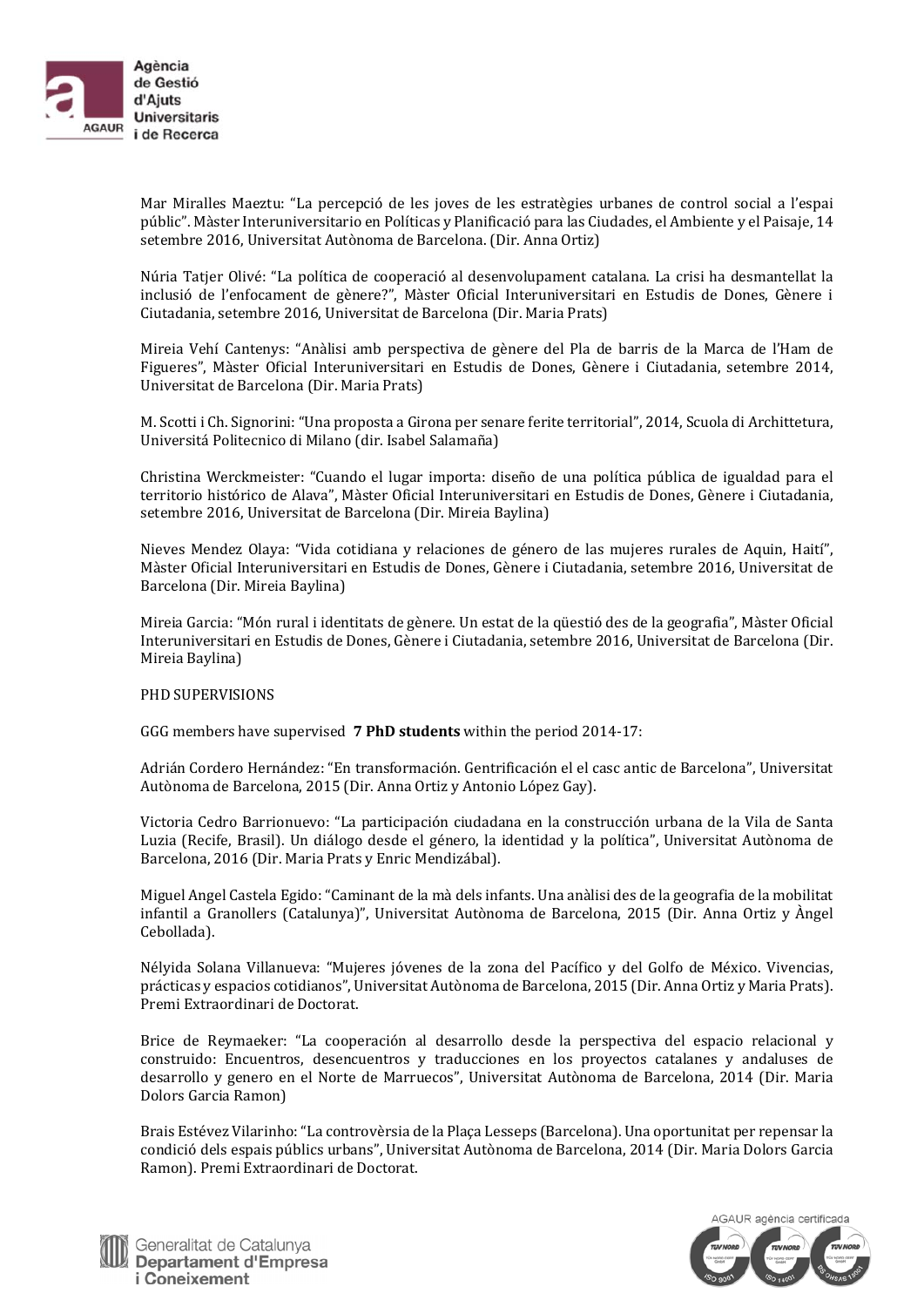

Maria Rodó de Zárate: "Geografies feministes interseccionals. L'accés de la joventut a l'espai públic urbà de Manresa, Universitat Autònoma de Barcelona, 2014 (Dir. Mireia Baylina). Premi Extraordinari de Doctorat i Menció Internacional.

#### TUTORING AND COACHING RESEARCHERS

Margot Mecca (FI-DGR-2015, Generalitat de Catalunya, 2015-2018) did obtained a **scholarship to do her PhD** with a member of the GGG (Maria Prats) as chair and tutor. And two final year students obtained two **collaboration scholarships** with the GGG from the Ministerio de Economia y Competitividad that are Laura Sole (2014-2015) and Aina Gomà (2015-2016).

## PARTICIPATING IN EVALUATION COMITTEES

All the members of the GGG have participated in **evaluation committees** for *Treballs de Fi de Grau,* Master's thesis and PhD thesis as well as two (Maria Dolors Garcia Ramon and Maria Prats) have been members of the Juries to nominate the Prizes in Excellence for PhD thesis (Premis Extraordinaris de Doctorat). 

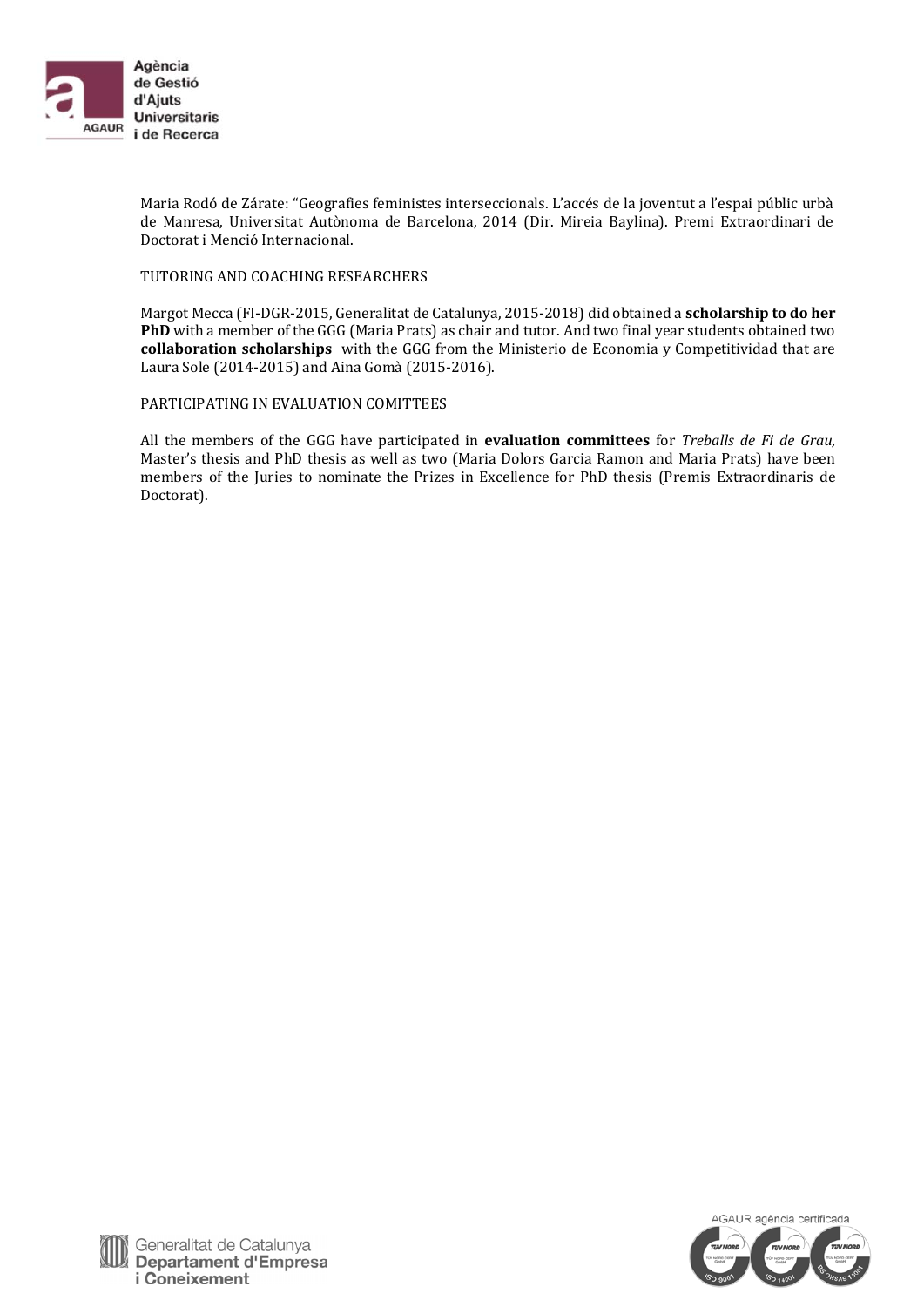

**C.5)** Expliqueu les col·laboracions amb altres investigadors o institucions de rellevància científica destacant sobretot les internacionals **(2 pàgines com a màxim)** */ Explain and mention collaborations between the group and other researchers or institutions of scientific importance, highlighting, above all, any international institutions. (2 pages maximum)*

## **SCIENTIFIC INTERNATIONAL COLLABORATIONS**

**One of the main assets of the GGG is its degree of internationalization**, not only in the CV's of some of its members but also in their publications, as well as in the list of collaborators that we present in this application. In effect, since long time ago we think that we have been pioneer in internationalizing Catalan and Spanish Human Geography and we have made great efforts to participate in foreign international geography as well as encouraging young and medium age researchers to expand their academic horizons in well-known foreign geography departments.

Let us comment about the relevance of our international collaborators that we present in this application and their academic institutions.

**Professor Janice Monk (University of Arizona, USA)** is Doctor Honoris Causa by the UAB (2013). Janice Monk has made profound contributions to advancing our knowledge of gender and geography for more than four decades and has also sustained and led initiatives to enhance research and teaching in higher education within international geography. As Executive Director for 25 years of a regional research institute at the University of Arizona, she fostered interdisciplinary research, educational, and outreach programs that addressed ethnic and cultural diversity, bringing together scholars from different US universities as well as international ones.

In addition to her work in the United States, Janice Monk has been a sustained supporter of international collaboration. She has been recognized by a number of awards, among others the Lauréat d'Honneur of the International Geographical Union (IGU), which identified her as a world ambassador for the discipline; the Australia International Medal of the Institute of Australian Geographers; and the Lifetime Achievement Honours and the Enhancing Diversity Honours of the Association of American Geographers (AAG), which she also served as President (2001-2002).

For many decades, Dr. Monk has provided intellectual stimulus to the community of feminist geographers worldwide and has long practiced an international and inclusive geography. She has consistently argued for the rights of those who must struggle to have their voices heard outside of the Anglo hegemonic realm. She has hosted numerous international scholars at the University of Arizona, including a large number of present and former members of our GGG. She has collaborated with members of the GGG since 1986, and has jointly published with some GGG members (in particular Maria Dolors Garcia Ramon) along the two lines of research in this application.

**Professor Lourdes Beneria (Cornell University, USA)** has been essential in our GGG since the 1990's, and she is known worldwide in the field of gender analysis from a theoretical and empirical perspective. In particular, Dr. Beneria has deepened gender theory from a socio-economic perspective and was the first to develop the key concepts of feminist theory such as production, reproduction or sexual division of labor, taking into account the spatial dimension that interests a lot to geography. Her Department in Regional Planning at Cornell University has been a center of excellence in urban planning since the 1900's.

**Professor Susana Veleda da Silva (Universidade Federal Rio Grande do Sul, Brasil)** is a specialist in the analysis of the concept of work from a gender perspective within the context of Latin America. Since the early 1990's she has contributed to the GGG in topics such as the informal economy in particular with her PhD submitted at the UAB and chaired by Maria Dolors Garcia Ramon. She has been a pioneer in introducing gender approach in Brazilian geography as well as in mainstreaming gender dimension in other social sciences in Brazil (like demography etc.). Lately, she has considered other dimensions such a sexuality and ethnicity that are emerging now in Brazilian geography. The Department of Geography at the Universidade Federal Rio Grande do Sul enjoys a high reputation in research on gender geography and it is an important focus of dissemination of gender geography in Southern Brasil.



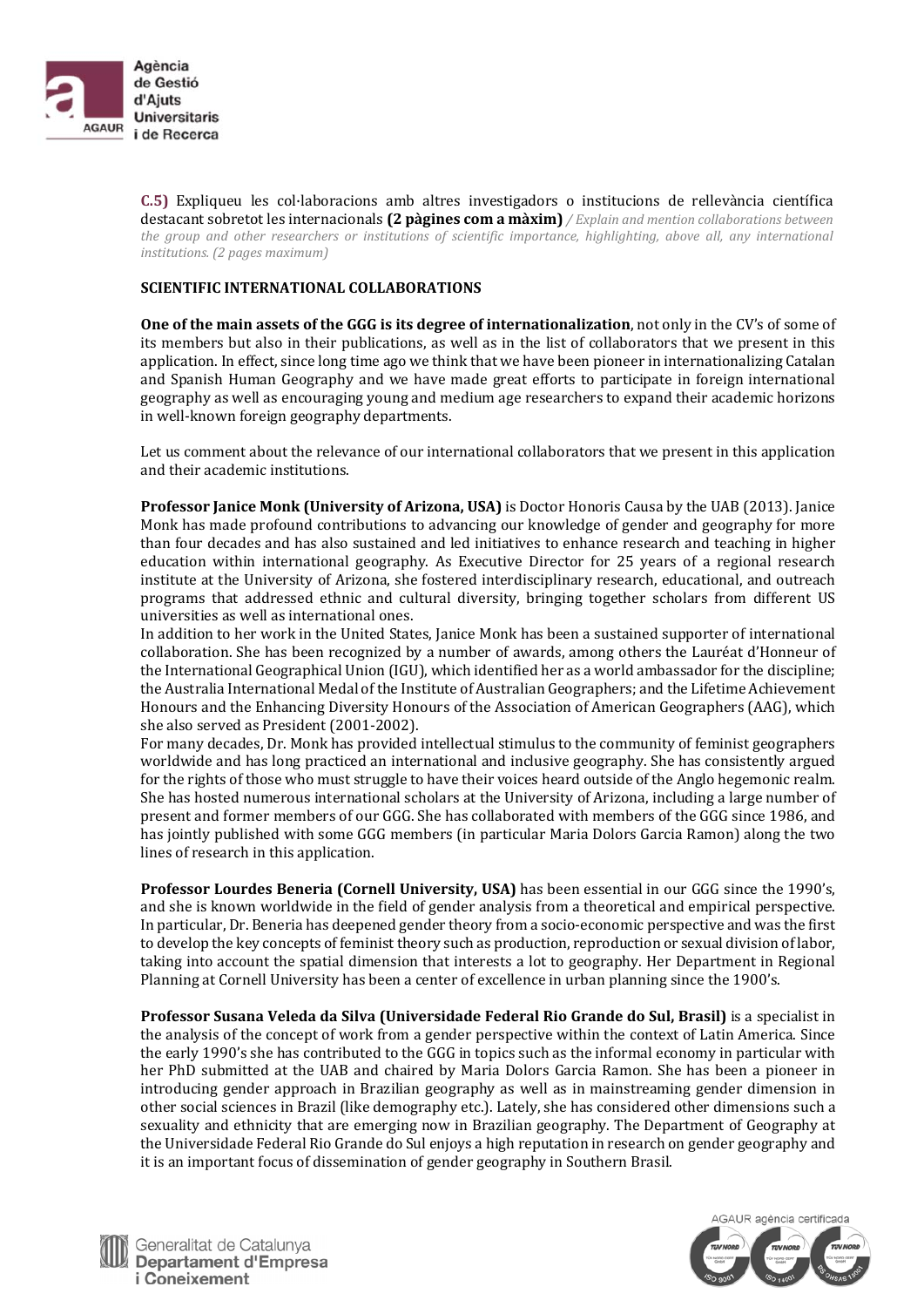

**Dr. Perla Zusman (Consejo de Investigaciones Científicas y Técnicas, CONACYT, Argentina)** has worked with members of the GGG since the late 1990's, including her PhD thesis on borders and border's lines that was submitted at the UAB and chaired by Maria Dolors Garcia Ramon. Thus, she has been very relevant on the research on borders and migration of line 1. Dr. Zusman has also focused her research on theory and methodology in geography, in particular applied to landscape and heritage in the urban as well the rural milieu. Her academic institution CONACYT at Buenos Aires is one of the most prestigious centres of CONACYT in Argentina.

**Dr. Brais Estevez** is now a postdoctoral student at **Universidade Federal de Bahia, Brazil** and he has been a member of the GGG since he obtained a scholarship for his PhD on the use and appropriation of a public space in Barcelona (Plaza Lesseps), thesis submitted in 2014 with a Cum Laude, and later he obtained the PhD Excellence Award. In his PhD and following publications, he has applied new methodologies as Participatory Action Research (PAR), Actor-Network Theory and Non-Representational Theory in gendered urban and social geography. This theoretical background will be very useful for both lines of research of this application. The Department of Geography of the Universidade de Bahia is wellknown in his focus on theory within the Latin American context.

**The in-coming new collaborator Dr. Alejandro Armas (University of Leipzig, Germany) has obtained a** recent postdoctoral position. In January 2016, he submitted his PhD at the University of La Laguna on social urban geography with a focus on public urban spaces in Santa Cruz de Tenerife. Before this, he participated in several European and national projects with some of the members of the GGG (in particular Anna Ortiz). Presently, he still participating (with our former member Luz Marina Garcia Herrera) in a competitive project titled Crisis y Vulnerabilidad en ciudades insulares españolas. Transformacions en los espacios de reproduccion social that could bring many synergies with our first line of research. The Institut für Geographie at the University of Leipzig is one of the most well known in social and regional geography in Germany. 

Besides the collaborators of this application, we have **strong contacts with other academic institutions as well as with academics** with similar lines of research. To mention a sample we list them below:

**Professor Dina Vaiou,** from **National Technical University (NTU) at Athens (Greece)**, is an expert in Gender and urban planning and in the role of women in the development of the cities, in particular those working in the informal sector. She has visited several times UAB participating in numerous international seminars since 1993 and members of the GGG have been in her university for shorts periods. Dr.Vaiou has participated with our Group in 7 Erasmus International courses since 1990 to 1998 (Amsterdam, Barcelona, Sheffield, Durham, Roskilde, Athens and again Barcelona).She is in the Urban Planning Department at the NTU of Athens, one of the most prestigious centres in Greece for architecture and urban studies. 

**Professor Tovi Fenster (Tel Aviv University, Israel)** has expertise on city and gender and planning, and she is well known internationally. She has been the president of the Commission on Gender and Geography of the International Geographical Union and has collaborated in numerous activities of the GGG, in particular in seminars. She also organized (together with members Mireia Baylina and Maria Dolors Garcia Ramon) a session at the Nordic Geographers Meeting at Reykjavik (2014) on one of the topics of our application, the role of gendered urban public spaces in the building up of the cities. The Department of Geography of Tel Aviv University is one the most prestigious in Israel after the one at the Hebrew University at Jerusalem.

**Professor Cindi Katz (City University of New York, USA)**, is a key figure on the research of Geographies of Children and Youth, being a pioneer in geography on the topic since the early 1980's. She has participated in several international congresses organized by the GGG as a keynote speaker, and has been invited by the Group (together with the Catalan Geographical Society) a few times for our regular seminars. Some members of the Group have spent their sabbatical in her Department and presently Maria Prats is on sabbatical at her Department (April to June 2017). This Department has been pioneer in Children's and



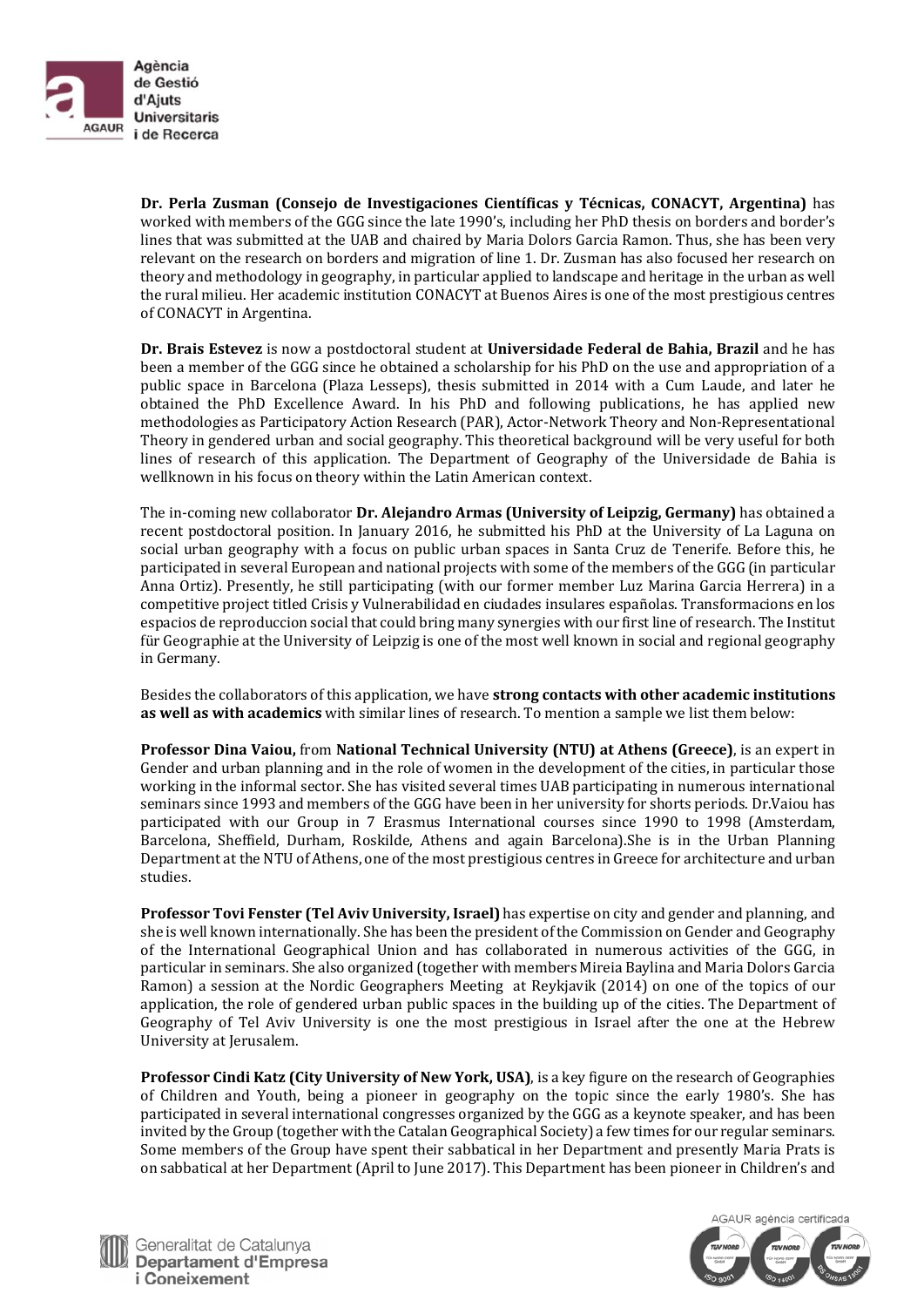

Youth Geographies and their relation to cities as well as to rural milieus (Dr. Katz' PhD in the 1980's was about children' experiences of space and environment in rural Sudan). Later on, the members of her department, as well as Cindi Katz herself have focused on urban public spaces.

**Professor Cristobal Mendoza (Universidad Autónoma Metropolitana de México)** works together with member Anna Ortiz on questions about the use and feelings of belonging of qualified international migrants in urban public spaces, and as result they have published together (see publications). The Universidad Autónoma Metropolitana de Mexico has recently developed a new degree in social geography that has reinforced substantially the gender approach in Mexican geography.

**Professor Nina Gunnerud Berg (Norwegian University of Science and Technology, Norway)** is an expert on gender and rurality, in particular in the Scandinavian region. She has collaborated and published with member Mireia Baylina on comparative experiences and representations about rurality in Spain and Norway. This link with Mireia Baylina has facilitated the creation of a research network between the Scandinavian countries and others from Southern Europe, and recently they have just applied for a European research project.

## INTERNATIONAL RESEARCH STAYS

Scholars welcomed by the GGG: **Noora Pyyry** (University of Helsinki, Finland) (October 2016-March 2017). **Kristin Sziarto** (University of Milwaukee, USA) (January-June 2016) **Marcio Ornat** (Universidade Federal Ponta Grossa, Brasil) (March-May 2016) **Tovi Fenster** (University of Tel Aviv, Israel) (April-May 2015) **Julia Przybysz** (Universidade Estadual de Ponta Grossa, Brasil) (October-December 2015) **Dina Vaiou** (National Technical University of Athens, Greece) (October-December 2015)

From GGG members to International institutions:

Maria Prats, to the Center for Human Environments of the Graduate Center, City University of New York (CUNY). Collaboration with Dr. Cindi Katz and Dr. Roger Hart, of CERG. (April-June 2017).

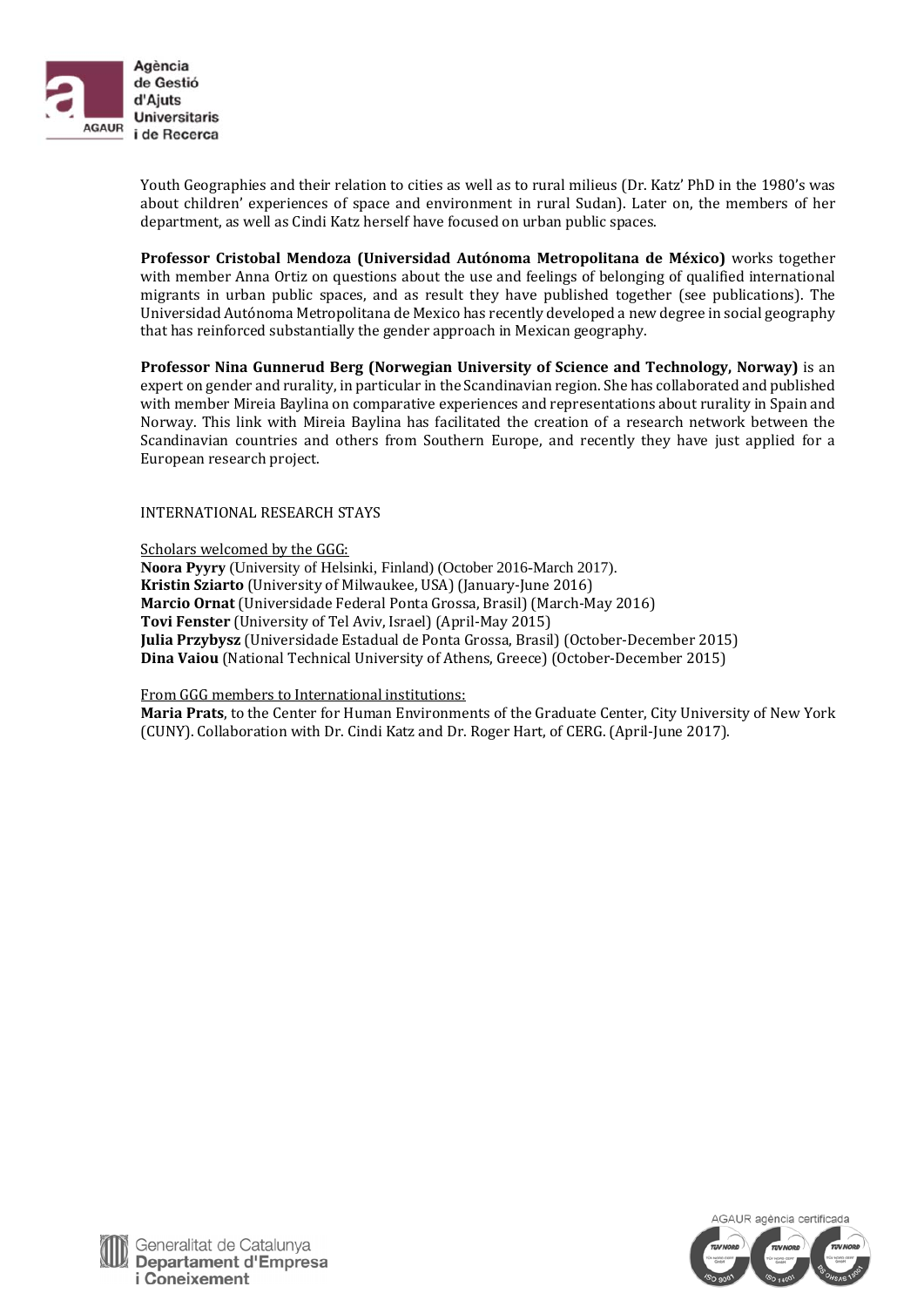

**D) Altres aspectes a destacar sobre l'activitat del grup** *Other noteworthy aspects of the research activity*

En aquest apartat heu d'explicar altres activitats o aspectes que vulgueu destacar del grup de recerca que no hàgiu explicat en apartats anteriors i que siguin d'especial interès per a l'àmbit o la línia de treball del grup de recerca. Podeu mencionar, per exemple, altres continguts com datasets, programari o evidències d'impacte social, així com altres continguts digitals, com ara la pàgina web del grup o les xarxes socials de la institució on apareguin altres activitats de recerca del grup (2 pàgines com a màxim) / Explain any other activities or aspects you wish to highlight involving the research group that have not been covered in the previous sections and that are of special interest to the group's area of research. You may include, for instance, content such as data sets, software and evidence of social impact, and digital content such as the group's website or the social media profile of the *institution where the research group's activities are posted (maximum 2 pages)*

## **SCIENTIFIC AWARDS & DISTINCTIONS**

Among the several distinctions Dr. Garcia Ramon has obtained there are some especially related to gender equality. In 2003 she obtained the Narcís Monturiol Award granted by the Catalan Government; in 2008 she had the Jan Monk Award of the Association of American Geographers in Boston; in 2011 the International Award Geocrítica and in 2012 she was awarded by the Universitat Autònoma de Barcelona for her contribution to women's rights. More recently, she has been awarded with the Laureat d'Honneur of the International Geographical Union, Beijing 2016; and the Vautirn-Lud Award, "le Nobel de Géographie", Festival Integernational de la Géographie, Saint-Dié des Vosgues, France (2016).

The group was nominated as the *Rural Geography Research Group guest* for the Royal Geographical Society-Institute of British Geographers' Conference, London, August 2013.

The group was distinguished with the first price of the *V Edicion dos Premios á Introdución da Perspectiva de Xénero na Docencia e na Investigación* (Universidade de Santiago de Compostela, Spain), 2014. 

#### **RESEARCH SOCIAL IMPACT**

As it has been mentioned before, the GGG organizes systematically **Research Seminars** on the topics the Group deals with. These seminars are attended by GGG members, collaborators (when possible) and members of the Department, as well as from the Faculty of Arts (see C.2 Structure of the Group). These seminars are advertised in panels as well as at GGG website. A good sample of some of the seminars that have taken place between 2014 and 2016 are listed below:

- $\circ$  The gendered right to the city in the 2011 protest movement in Israel: Perceptions of Ethnicities and Feminisms (Dra. Tovi Fenster, Tel Aviv Unviersity) (January 2014)
- o Metodologia per una anàlisi de la vivència i percepció de l'espai públic urbà des d'una visió transgeneracional: El cas d'alguns barris de Girona (Anna Serra, Universitat de Girona) (March 2015)
- o Geografía feminista a ambos lados del Atlántico, experiencia desde México (Dra. Verónica Ibarra, Universidad Nacional Autònoma de México) (September 2015)
- Whose Reproductive Futures? Race-biopolitics and resistance in the Black Infant Mortality Reduction Campaign in Milwaukee (Dra. Kristin Sziarto, University of Milwaukee, USA) (January 2016)
- o La custòdia compartida a Catalunya i a la resta d'Espanya: és una expressió del sistema de gènere? (Dra. Montserrat Solsona, UAB) (March 2016)
- o Vidas de las travestis y los territorios de la prostitución en el Sur de Brasil (Dr. Marcio Ornat, Universidade Federal Ponta Grossa, Brasil) (May 2016)
- o Migracions, mobilitats i la primavera àrab (Dra. Natàlia Ribas, CERAO –Arab Spring Project & IFEA Istanbul (November 2016)
- $\circ$  Hanging out with young people, urban spaces and ideas (Dr. Noora Pyyri, University of Helsinki, Finland) (February 2017)



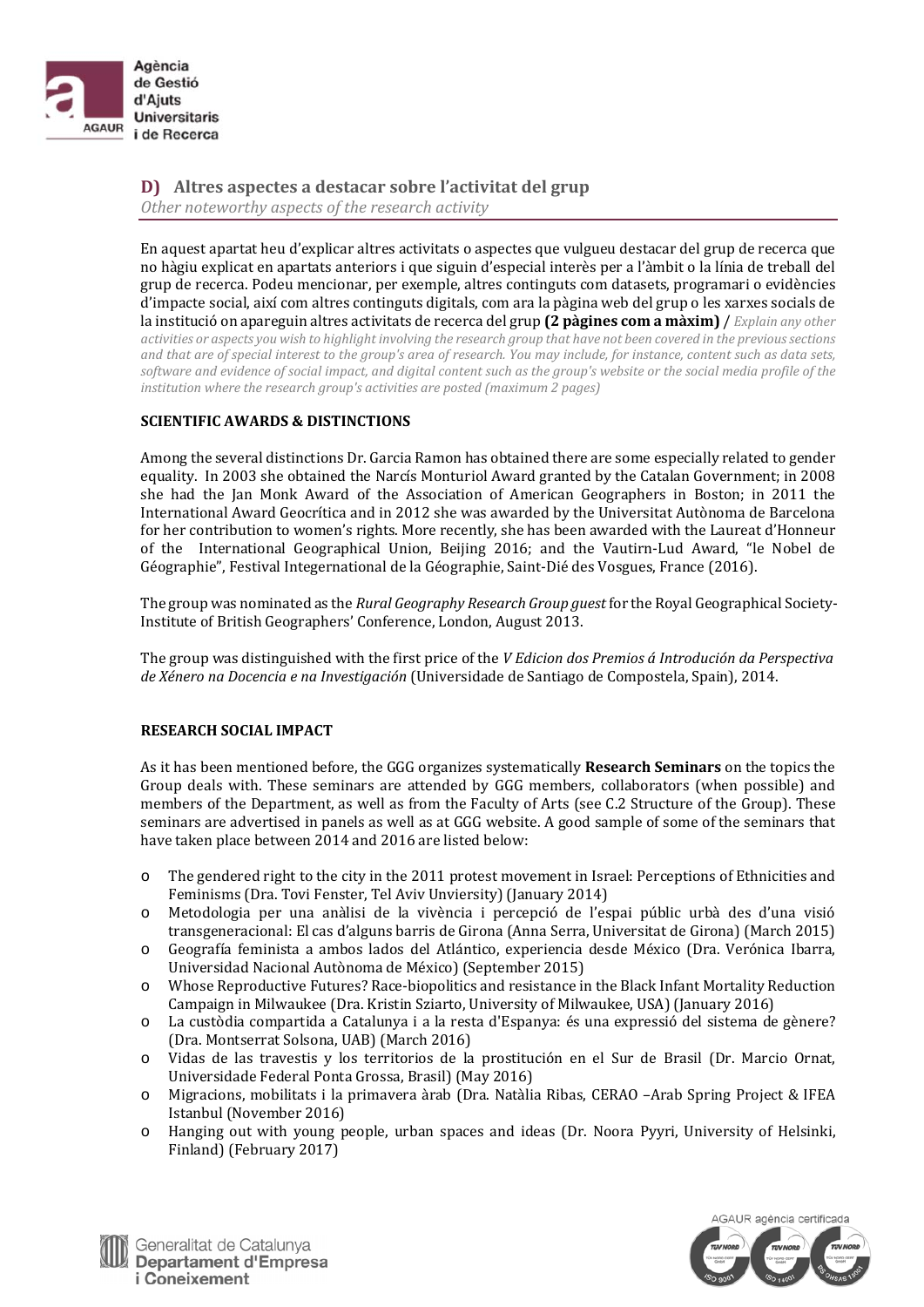

o Enfoque de género y cooperación: reflexiones en torno a una experiencia de un proyecto de desarrollo urbano participativo en Jacmel (Haití) (Dra. Teresa Tapada, UAB) (may 2017)

The GGG disseminates its research in **press**, especially around migration issues (El País, Publico, Ceutaldia). A sample of them are:

Ferrer-Gallardo, Xavier (2016), Ceuta y Melilla: estado de excepción en la excepción del Estado. Público.es 05/01/17. http://www.publico.es/opinion/ceuta‐y‐melilla‐excepcion‐excepcion.html 

Ferrer-Gallardo, Xavier (2016), Las amapolas de Irak. Ceutaldia.com 09/11/2016 http://www.ceutaldia.com/content/view/115530/63/ 

Ferrer-Gallardo, Xavier (2016), El árabe del futuro. Público.es 28/02/2016 http://blogs.publico.es/otrasmiradas/6025/el-arabe-del-futuro/

Ferrer-Gallardo, Xavier (2015), Estigmatizaciones preventivas. Ceutaldia.com 15/11/2015 http://www.ceutaldia.com/content/view/110057/63/ 

Ferrer-Gallardo, Xavier (2015), Reparto y muerte de refugiados. Ceutaldia.com 23/09/2015 http://www.ceutaldia.com/content/view/109336/63/ 

Ferrer-Gallardo, Xavier; Albet-Mas, Abel (2014), Gibraltar versus Espanya: una golejada geopolítica? Directa, 355, 26 de març de 2014

Ferrer-Gallardo, Xavier (2014), Estampas del Tarajal. El País. 09/03/2014 http://politica.elpais.com/politica/2014/03/08/actualidad/1394301517\_314027.html 

Ferrer-Gallardo, Xavier (2014), Valla fundida. Público.es 03/03/2014 http://blogs.publico.es/otrasmiradas/1898/valla‐fundida/ 

#### **GGG WEBSITE AND SOCIAL MEDIA**

- o Research Group on Geography and Gender (GGG):
	- $\bullet$  Web page: http://geografia.uab.es/genere/
		- Twitter: https://twitter.com/geografiagenere?lang=ca
- o Web pages (Geography Department & Universitat Autònoma de Barcelona):
	- Research Group on Geography and Gender: http://www.uab.cat/web/recerca/geografia-igenere‐1345681847182.html
	- Department of Geography http://www.uab.cat/departament/geografia/
	- UAB: the group send the activities information and the press office advertise them http://www.uab.cat/web/universitat‐autonoma‐de‐barcelona‐1345467950436.html
	- UAB divulga: section at the UAB website where apartat web de la UAB where scientific knowledge is disseminated in a simple language http://www.uab.cat/uabdivulga/
	- Faculty of Arts Deanery Web page: informs periodically all the activities of the Department http://www.uab.cat/lletres/
	- Espai Geo Website: web of the research dissemination of geographical issues
- o Social Networks (Geography Department):
	- Newsletter (Geography Department): http://www.uab.cat/web/departament-degeografia/butlletins‐1345670238671.html
	- Facebook: https://www.facebook.com/geografiauab/
	- Twitter: https://twitter.com/mastergeografia